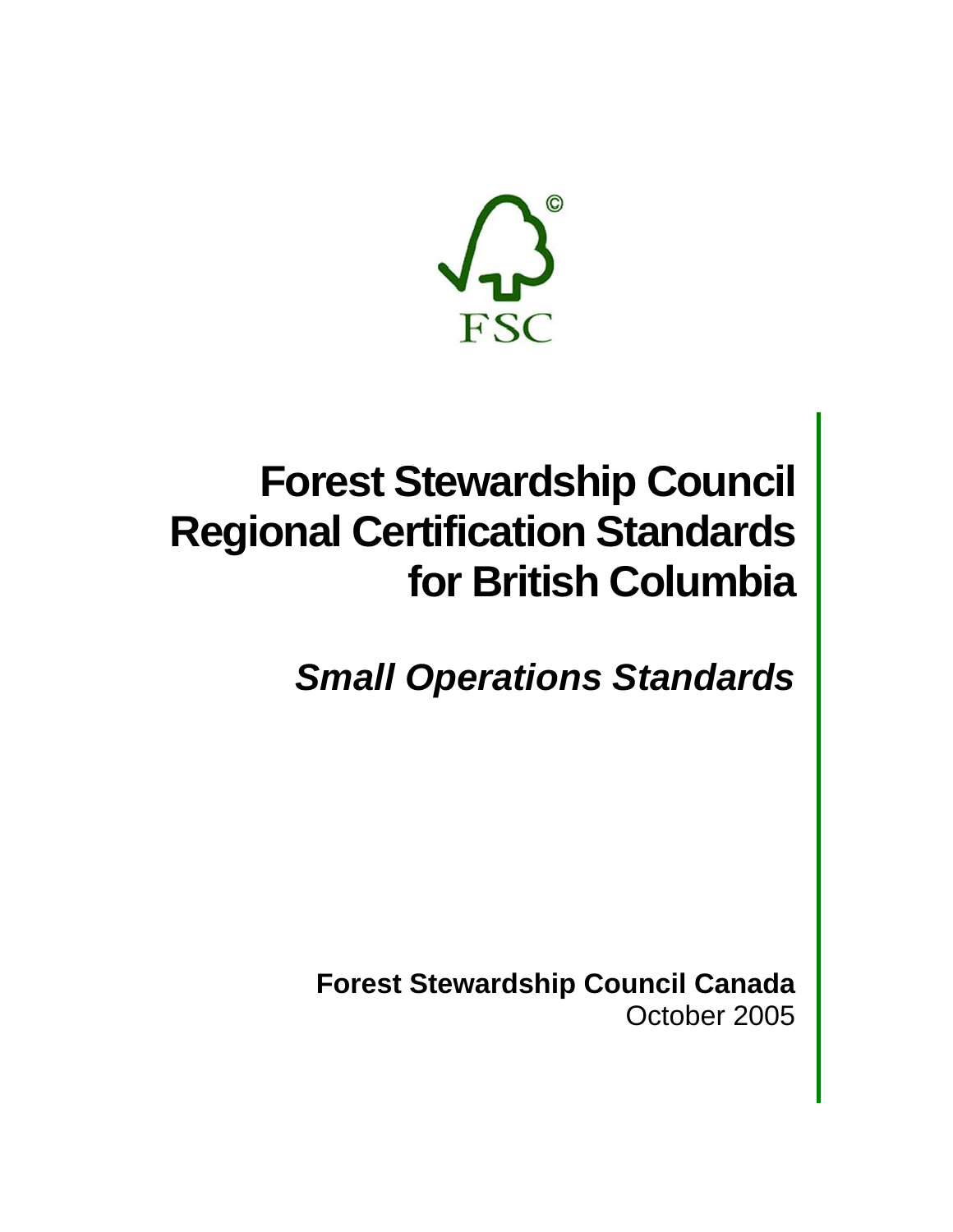

**This standard was developed by the FSC BC Regional Initiative for Forest Stewardship Council Canada, and accredited by FSC International in October 2005.** 

**Questions or suggestions for revision can be sent to FSC Canada at: 400-70 The Esplanade Toronto, Ontario M5E 1R2 Tel: 1-877-571-1133 Fax: 416-778-0044 Email: standards@fsccanada.org**

**www.fsccanada.org**

**BECAUSE FORESTS MATTER**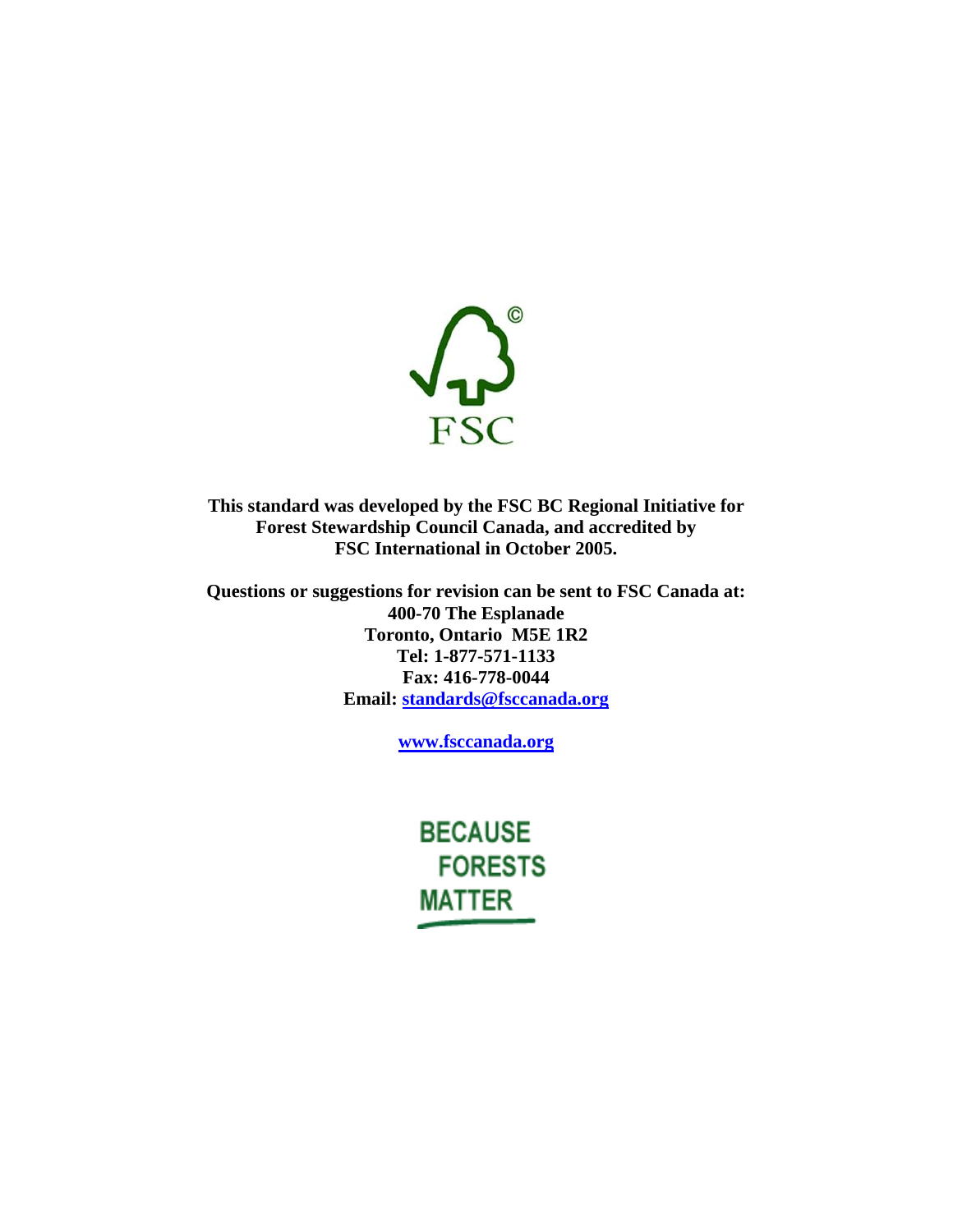# **Table of Contents**

| <b>Indicators for Compliance with FSC Principles and Criteria for</b> |  |
|-----------------------------------------------------------------------|--|
|                                                                       |  |
|                                                                       |  |
|                                                                       |  |
|                                                                       |  |
|                                                                       |  |
|                                                                       |  |
|                                                                       |  |
|                                                                       |  |
|                                                                       |  |
|                                                                       |  |
| Appendix 1: FSC-BC Toolkit for Small Operations  45                   |  |
| <b>Appendix 2: Requirements for Riparian Management on Small</b>      |  |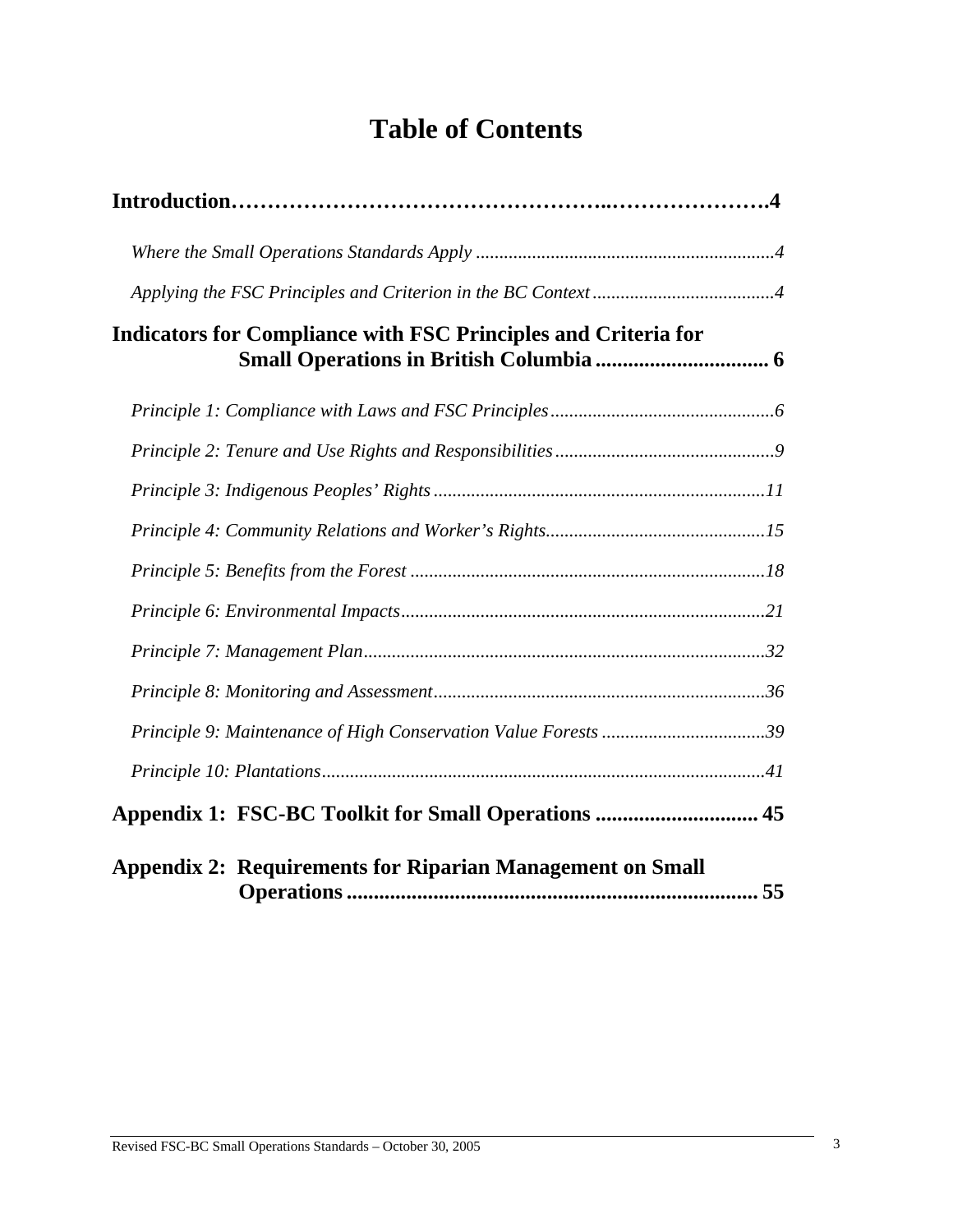# **Introduction**

To assist the reader, each occurrence of a defined term is **bolded** throughout these standards. A glossary of these terms is provided in Appendix A of the Main FSC Regional Certification Standards for B.C. Other publications referred to in the standards are listed in Appendix E of the Main FSC Regional Certification Standards for B.C.

# **Where the Small Operations Standards Apply**

The FSC Regional Certification Standards for B.C., and the Small Operations version of those standards, are intended for application throughout the province of British Columbia, except for the portion of northern B.C. where the National Boreal Standard applies. The Boreal area is defined by the presence of the Boreal White and Black Spruce (BWBS) and the Spruce Willow Birch (SWB) **biogeoclimatic zones** (roughly the area within the Boreal, Sub-arctic and Sub-arctic Highlands ecodivisions (see glossary for **biogeoclimatic** and **ecoregional** classifications). **Forest management units** that include land covered by the B.C. Standard, and the National Boreal Standard will normally be certified with the B.C. standard, unless the area outside of the boreal region is small, in which case the National Boreal Standard is used.

The Small Operations Standards are only intended for use in the certification of Small Operations. Small Operations in the BC context are defined as management units that:

- meet the FSC-Canada definition of Small and Low Intensity Managed Forests (i.e. SLIMFs – management units less than 1,000 ha, OR management units that have an allowable annual cut that is <5,000m3 and less than 20% of the total mean annual increment of the productive forest area); or,
- are less than 2,000 ha. in area.

In comparison to the full set of indicators for larger operations, some indicators have been removed where they did not apply to Small Operations, and others have been modified to better reflect the scale and intensity found on Small Operations. Inventory and assessment procedures, documentation requirements, and other process requirements have also been simplified to make them more appropriate for the scale of Small Operations. Although these changes have been made, the basic requirements for environmental, social and economic accountability in the standards have been retained. Operations that do not meet the above definitions should refer to the "Main Standards" for BC.

# **Applying the FSC Principles and Criterion in the BC Context**

In addition to the information contained in this document, there is additional information that should be consulted in the following documents:

*FSC Regional Certification Standards for BC - Main Standards* 

- Introductory material on the application of FSC Standards in BC
- Glossary (to assist the reader, each occurrence of a defined term is **bolded** throughout these standards)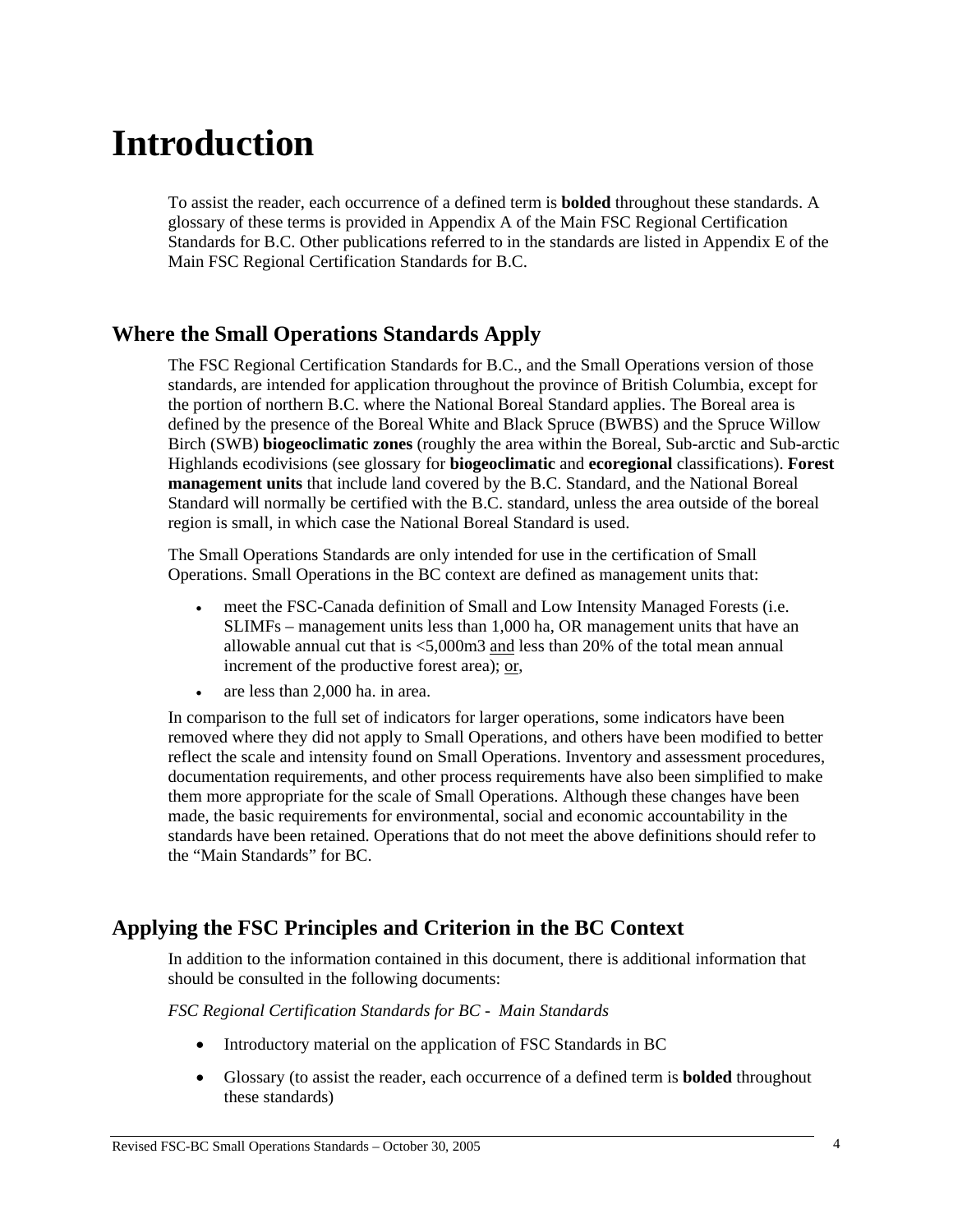• Appendices with additional information on riparian management, pesticides, and high conservation value forests

*FSC BC Guidance – A companion document to FSC Regional Certification Standards for BC* 

- Management plan template for small operations
- Further information on applicable legislative requirements, international agreements, planning, inventory information, environmental risk assessment and the application of the "range of natural variability" (RONV) to forest management

British Columbia is a diverse province, more variable physically and biologically than any comparable region in Canada. Broadly speaking BC is a cool, moist, mountainous, forested region with areas of semi-arid, subarctic, and alpine climates. The province has been ecologically classified into 14 **biogeoclimatic zones**, based on mean annual precipitation, temperature, soils and vegetation. Forests dominate the vegetation but there are also areas of grasslands, wetlands, scrub and tundra.

Because of the wide variation described above, these standards are designed for use in any type of forest or **ecosystem** found in the province. For this reason they require site-specific interpretation by the forest **manager** and by the certification body suited to the specific ecological context of each **management unit**.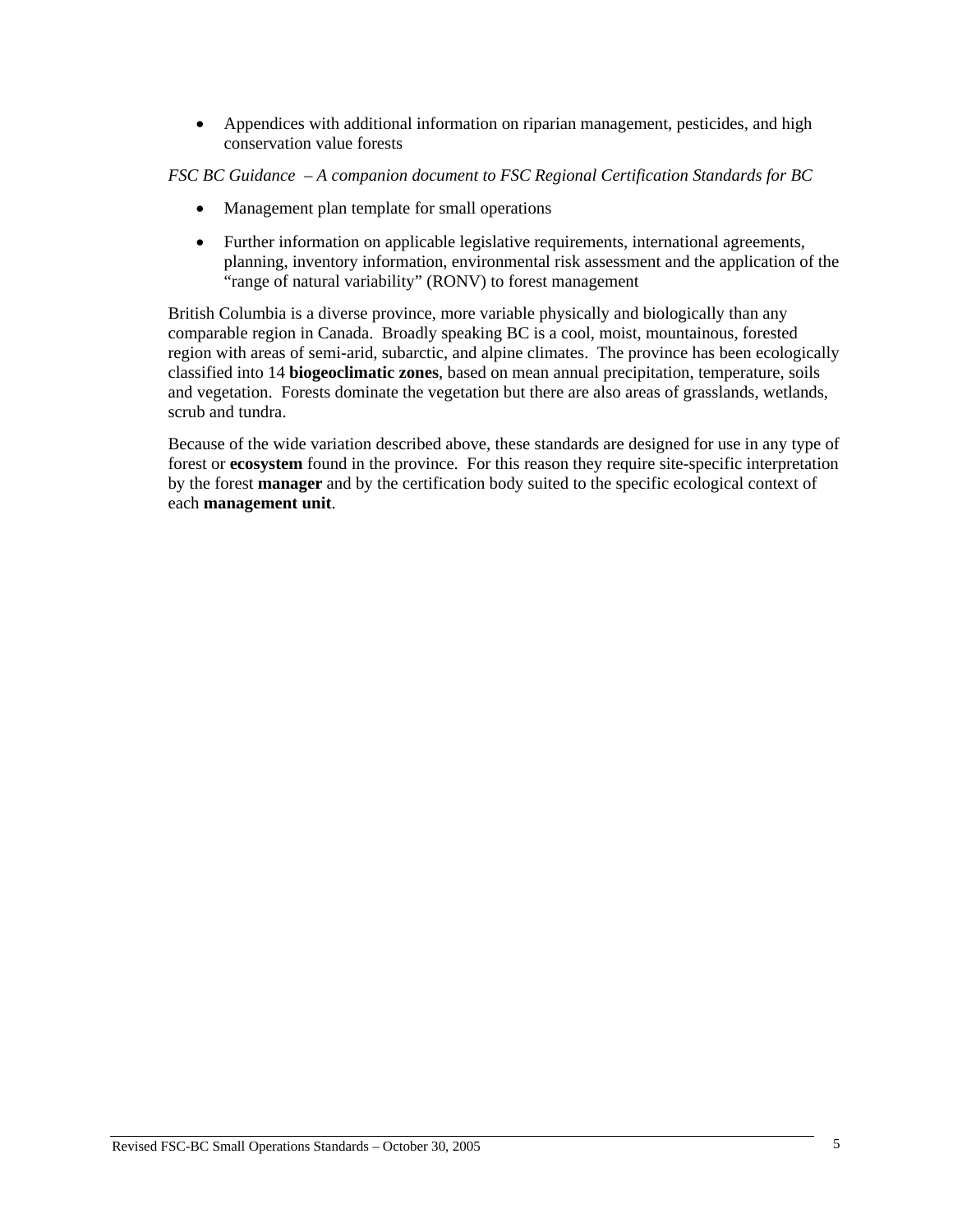# **Indicators for Compliance with FSC Principles and Criteria for Small Operations in British Columbia**

# **Principle 1: Compliance with Laws and FSC Principles**

**Forest management shall respect all applicable laws of the country in which they occur, and international treaties and agreements to which the country is a signatory, and comply with all FSC Principles and Criteria.** 

# *1.1 Forest management shall respect all national and local laws and administrative requirements.*

#### **Intent for Criterion 1.1:**

In British Columbia, laws and regulations provided by provincial, federal and municipal governments govern forest management planning and practices. Legal requirements are in flux as governments implement new policies and legislation; during auditing certifiers need to familiarize themselves with current legal and regulatory requirements that apply to the forest management unit.

The best measure of "respect for all national and local laws" is the manager's record of compliance with laws and regulations. Legal and regulatory measures governing forest management planning and practices anticipate non-compliance, but certification against these Standards demands a *good record of compliance*. These Standards require that certifiers determine what constitutes a good record of compliance by considering the following:

- Number of instances of non-compliance (there is not an established threshold for noncompliance, but in British Columbia a good record of compliance has routinely been measured as a compliance rate of greater than 95% with little or no significant non-compliance).
- No evidence of a pattern of recurring non-compliance.
- Evidence of corrective action including new policies implemented by the manager to avoid future non-compliance, mitigation of impacts associated with an act of non-compliance and the manager's overall efforts to comply with laws and regulations (e.g., standard operating procedures, record keeping, forest worker training).

Recognizing that there is a degree of subjectivity involved in determining a good record of compliance, the Standards require certifiers to review written documentation relating to compliance and to interview government agency personnel responsible for compliance in making their determination.

- 1.1.1 Personnel who plan and implement management activities demonstrate knowledge of legal, regulatory and administrative requirements relevant to their responsibilities.
- 1.1.2 A good record of compliance with **applicable law** relating to forest management activities is demonstrated through a review of records held by **agencies responsible for enforcement or auditing of laws affecting forest management**.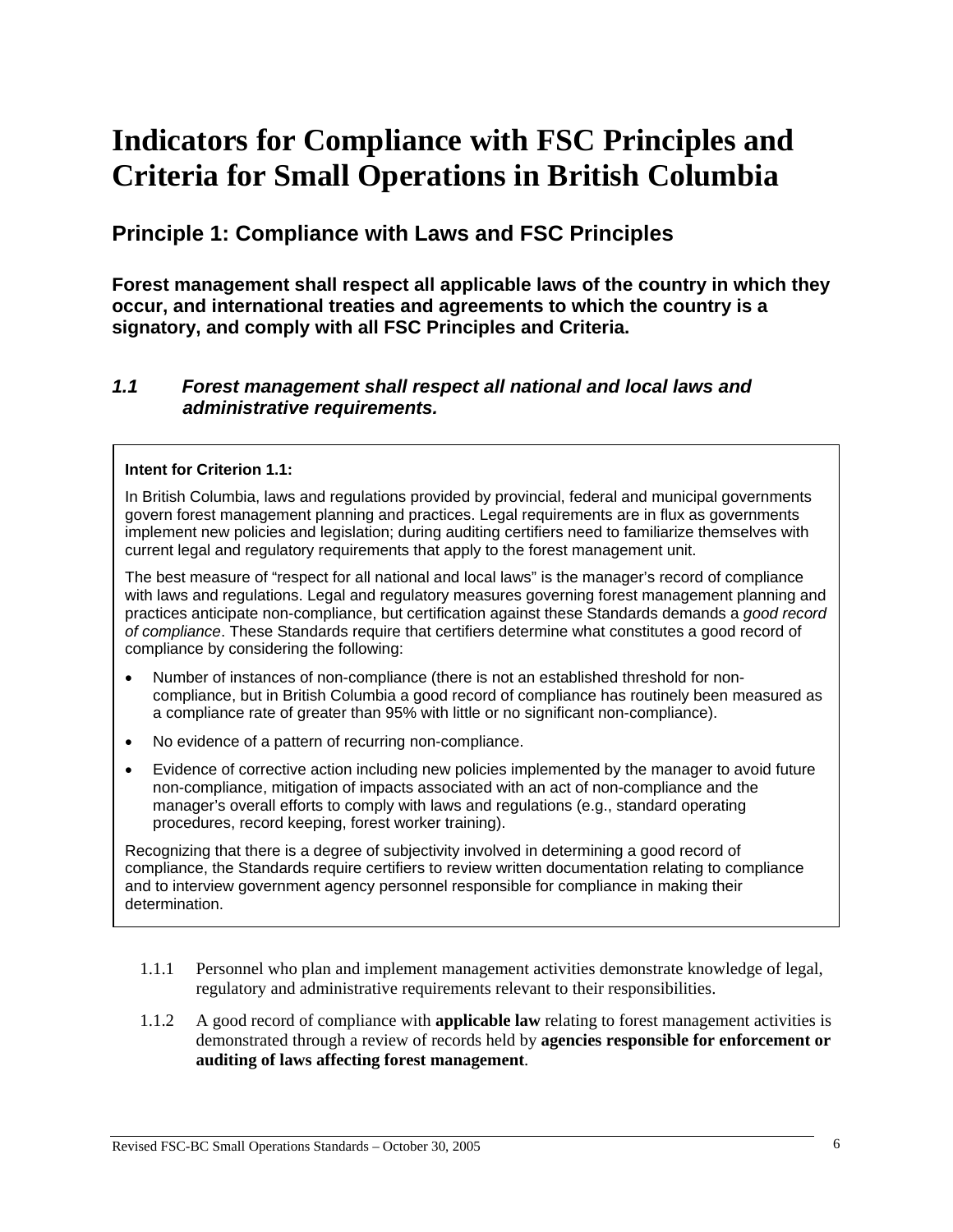# *1.2 All applicable and legally prescribed fees, royalties, taxes and other charges shall be paid.*

1.2.1.The manager pays stumpage fees, royalties, taxes and other charges in a timely way in the manner prescribed by law or contract.

#### **Means of Verification:**

1.2.1 (i) Log volume data from cruise, scale, billing and payment information maintained by manager and/or the provincial harvest and billing database.

# *1.3 In signatory countries, the provisions of all binding international agreements such as CITES, ILO Conventions, ITTA, and Convention on Biological Diversity, shall be respected.*

1.3.1 The applicant respects the provisions of all binding international agreements such as CITES, ILO Conventions, and the Convention on Biological Diversity (see also *FSC BC Guidance – A companion document to the FSC Regional Standards for BC –* Guidance on International Agreements).

# *1.4 Conflicts between laws, regulations and the FSC Principles and Criteria shall be evaluated for the purposes of certification, on a case by case basis, by the certifiers and the involved or affected parties.*

- 1.4.1 Situations where the **manager**'s compliance with the law would preclude compliance with the FSC-BC Regional Standards, or vice versa, are documented.
- 1.4.2 Where a **conflict** is found to exist, steps are taken and documented to ensure that the FSC-BC Regional Standards are met in the present and can be met in the **long term** in the management unit, including written evidence of necessary government approvals, designations, authorizations, or exceptions/exemptions from legal requirements. Any conflict that cannot be resolved by the manager/owner and/or the certification body should be referred to FSC Canada.

## *1.5 Forest management areas should be protected from illegal harvesting, settlement and other unauthorized activities.*

1.5.1 The **manager** has measures in place to protect the **management unit** from illegal/unauthorized activities

#### **Means of Verification:**

- 1.5.1 (i) Presence of specific measures to prevent unauthorized activities (e.g., boundary notices, access controls).
- 1.5.1 (ii) Reporting system for illegal harvesting, settlement or other unauthorized activities.
- 1.5.1 (iii) Reports of such activities detected during management activities.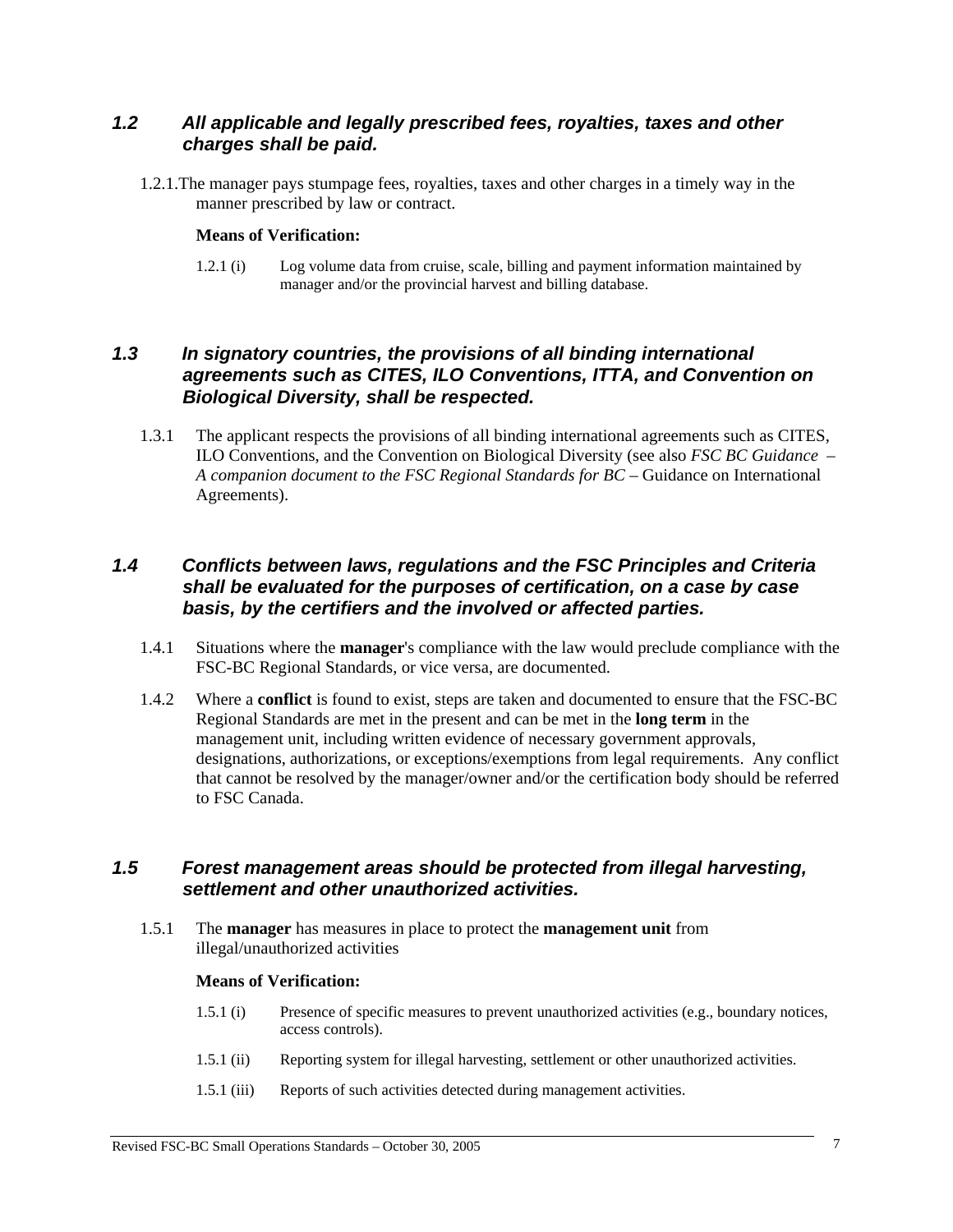1.5.1 (iv) Interviews with relevant personnel, to assess their familiarity with procedures for reporting unauthorized activities.

# *1.6 Forest managers shall demonstrate a long-term commitment to adhere to the FSC Principles and Criteria.*

- 1.6.1 The **manager** has made a publicly available, written commitment to adhere to the FSC-BC Regional Standards over the **long term**, and the commitment is included in the **management plan**.
- 1.6.2 If the **manager** has management responsibility over forest areas other than the management unit for which certification is being sought, full disclosure is made of those forest areas.

#### **Means of Verification:**

1.6.2 (i) If list of other forest areas, and a strategy by the applicant to move towards managing its forest areas in the region using a management regime that is consistent with the FSC's Principles and Criteria (e.g., grounded in similar management philosophies, ecological frameworks, and balancing of values and objectives).

#### **Intent for 1.6.2 and 1.6.3:**

FSC does not require a forest management enterprise to apply to have all of its forest operations certified, nor to agree to a timetable for such evaluation (FSC requirements on partial certification of large ownerships). It is the goal of FSC Canada to encourage certificate holders to move towards having all of their holdings FSC certified.

A manager can further demonstrate a long-term commitment to the FSC Principles and Criteria by meeting the FSC standard for controlled wood, i.e. not being involved in harvesting or handling wood that originates from areas where traditional or civil rights are violated; from forests where high conservation values are threatened; from genetically modified (GM) trees; from illegal harvesting or wood from areas which have been converted from natural forest to plantations or non-forest uses (see FSC-STD-30-010).

1.6.3 If the manager processes wood from non-FSC certified sources, the manager's non-FSC wood products are not from sources included in the categories outlined in FSC-STD-30-010 "FSC standards for forest managers supplying controlled wood".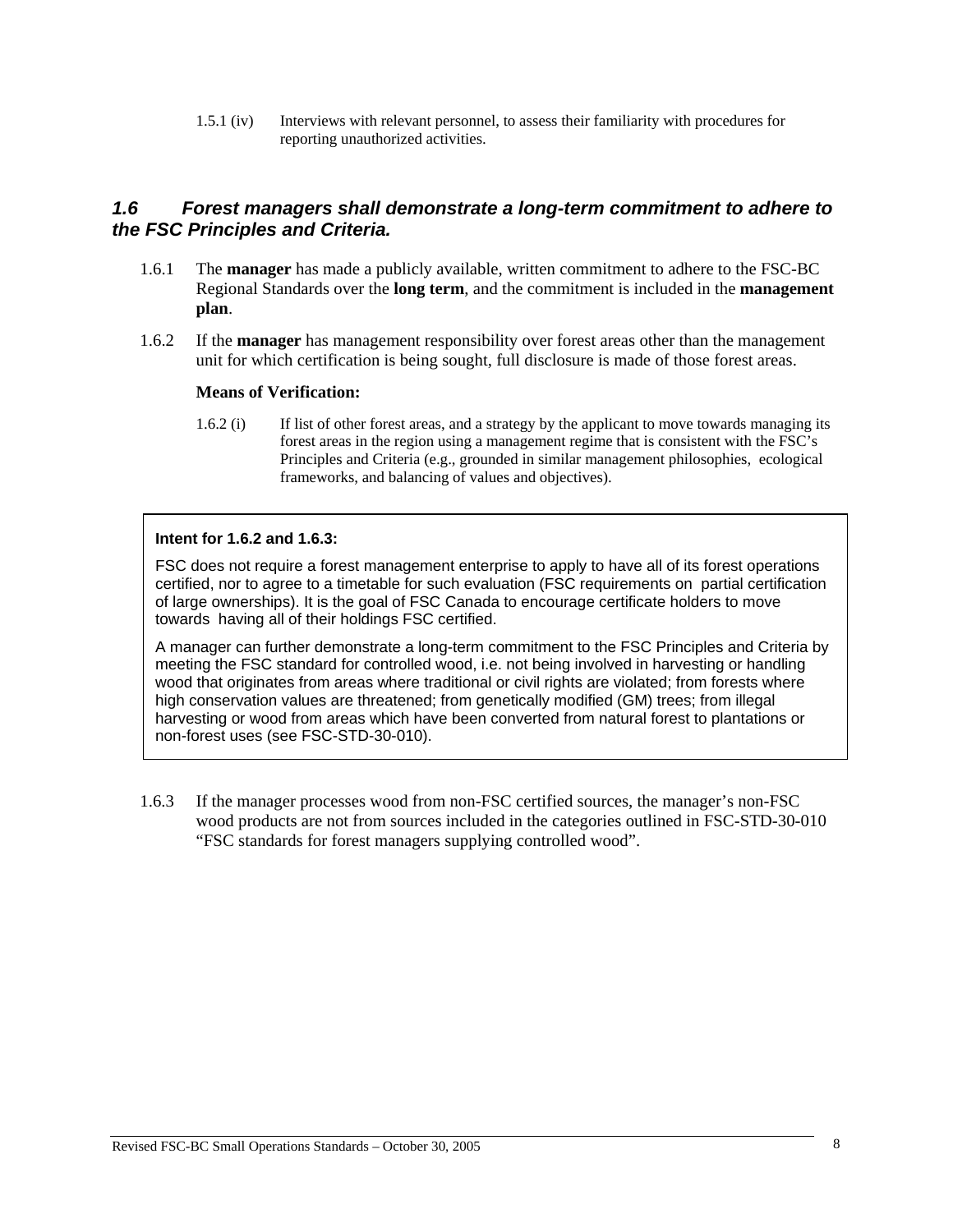# **Principle 2: Tenure and Use Rights and Responsibilities**

**Long-term tenure and forest use rights to the land and forest resources shall be clearly defined, documented and legally established.** 

# *2.1 Clear long-term tenure and forest use rights to the land (e.g. land title, customary rights, or lease agreements) shall be clearly demonstrated.*

- 2.1.1 The **manager** has the legal right to manage the lands and to utilize the forest resources for which certification is sought, in one of the following circumstances:
	- a) the **manager** is named on the certificate of title for the area of land for which certification is sought and there are no reservations or charges that would constrain the **manager**'s right to manage the lands and utilize the forest resources for which certification is sought;
	- b) the **manager** has **customary rights** (e.g., **Aboriginal title**) to manage the land and utilize the forest resources in the management unit;
	- c) the **manager** has an area-based **tenure** or lease that is legally eligible to be renewed or replaced over a time period sufficient to achieve the long-term management objectives set out in the **management plan** (e.g., the **manager** has a Tree Farm Licence, Woodlot Licence, Community Forest Agreement);
- 2.1.2 A legally documented description of the lands over which the manager has rights, and for which certification is sought, including a map, is included in the management plan.
- 2.1.3 Where the **manager** does not have title, the manager demonstrates that the owner/Province does not impose constraints that prevent the implementation of the FSC-BC Regional Standards or the **management plan** in the management unit.
- 2.1.4 Where **tenure** and forest **use rights** in the **management unit** are not held by a single **manager**, the management activities of other legal **tenure** holders do not undermine the achievement of **management plan** objectives or the manager has taken steps that mitigate for damages resulting from those activities.

#### **Means of Verification:**

- 2.1.4 (i) No evidence of activities of other **tenure** holders in the **management unit** that undermine the achievement of **management plan** objectives.
- 2.1.4 (ii) The Manager has taken steps to mitigate damages resulting from such activities that may undermine the management plan objectives..
- 2.1.4 (iii) Mitigation measures result in no net loss to value affected.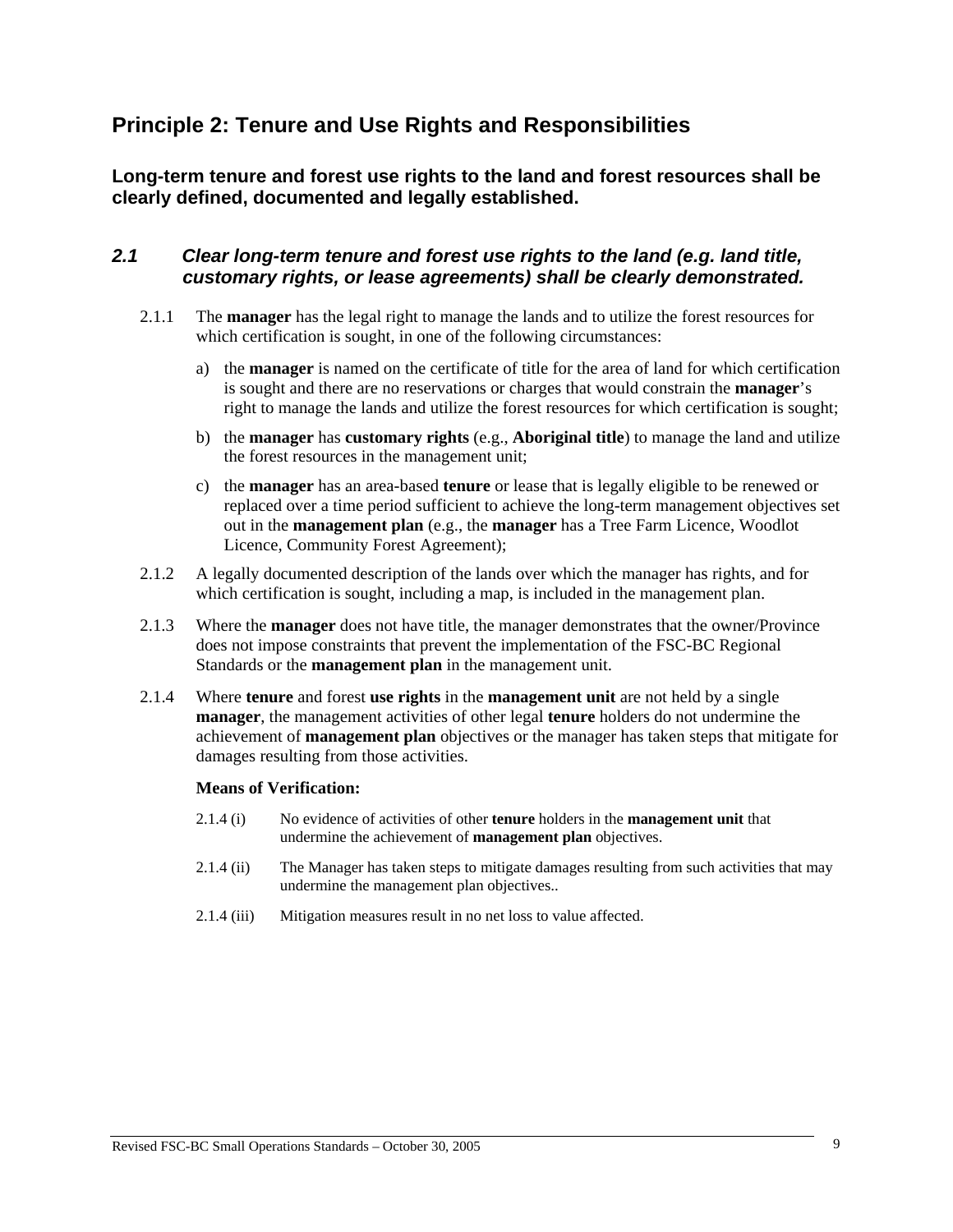- *2.2 Local communities with legal or customary tenure or use rights shall maintain control, to the extent necessary to protect their rights or resources, over forest operations unless they delegate control with free and informed consent to other agencies.* 
	- 2.2.1 In consultation with **local** people, the **manager** identifies any **legal or customary tenure or use rights** in the **management unit** held by one or more people who reside within or adjacent to it. If requested, the manager documents and/or maps the tenure or use rights.
	- 2.2.2 The **manager**:
		- a) obtains **free and informed consent from local rights holders** to any portion of the **management plan** that affects their rights and resources; and,
		- b) if **local rights holder**s **dispute** that current or proposed management protects their rights and resources, the **manager** implements recommendations developed through a Criterion 2.3 **dispute** resolution process that protect their rights and resources, to the extent that these rights are consistent with the FSC-BC Regional Standards.

# *2.3 Appropriate mechanisms shall be employed to resolve disputes over tenure claims and use rights. The circumstances and status of any outstanding disputes will be explicitly considered in the certification evaluation. Disputes of substantial magnitude involving a significant number of interests will normally disqualify an operation from being certified.*

- 2.3.1 The **manager** and the disputant(s) develop and implement a mutually agreed-to process to address **disputes** related to **tenure** claims and **use rights**.
- 2.3.2 To assist the mandatory consideration of **disputes** in the certification assessment of Criterion 2.3, the **manager** maintains a record of **disputes** and the status of their resolution, including evidence related to the **dispute** (whether generated internally, from outside experts or provided by disputants), and documentation of steps taken to resolve the **dispute**.
- 2.3.3 The **manager** is not involved in **outstanding disputes** of substantial magnitude involving a significant number of interests in relation to the management unit. The magnitude level of disputes and the significance of the number of interests will depend on various factors, including the following:
	- a) whether the **dispute** involves **local rights holder**s, **local forest workers**, or **local** residents;
	- b) whether the **dispute** involves the legal or **customary rights** of **First Nation**s;
	- c) the range of issues and/or interests involved;
	- d) whether the potential impacts on the disputant(s) are irreversible or cannot be mitigated;
	- e) whether the dispute involves vexatious grievors or disputants, and /or
	- f) whether the dispute involves issues related to meeting the FSC-BC Regional Standards.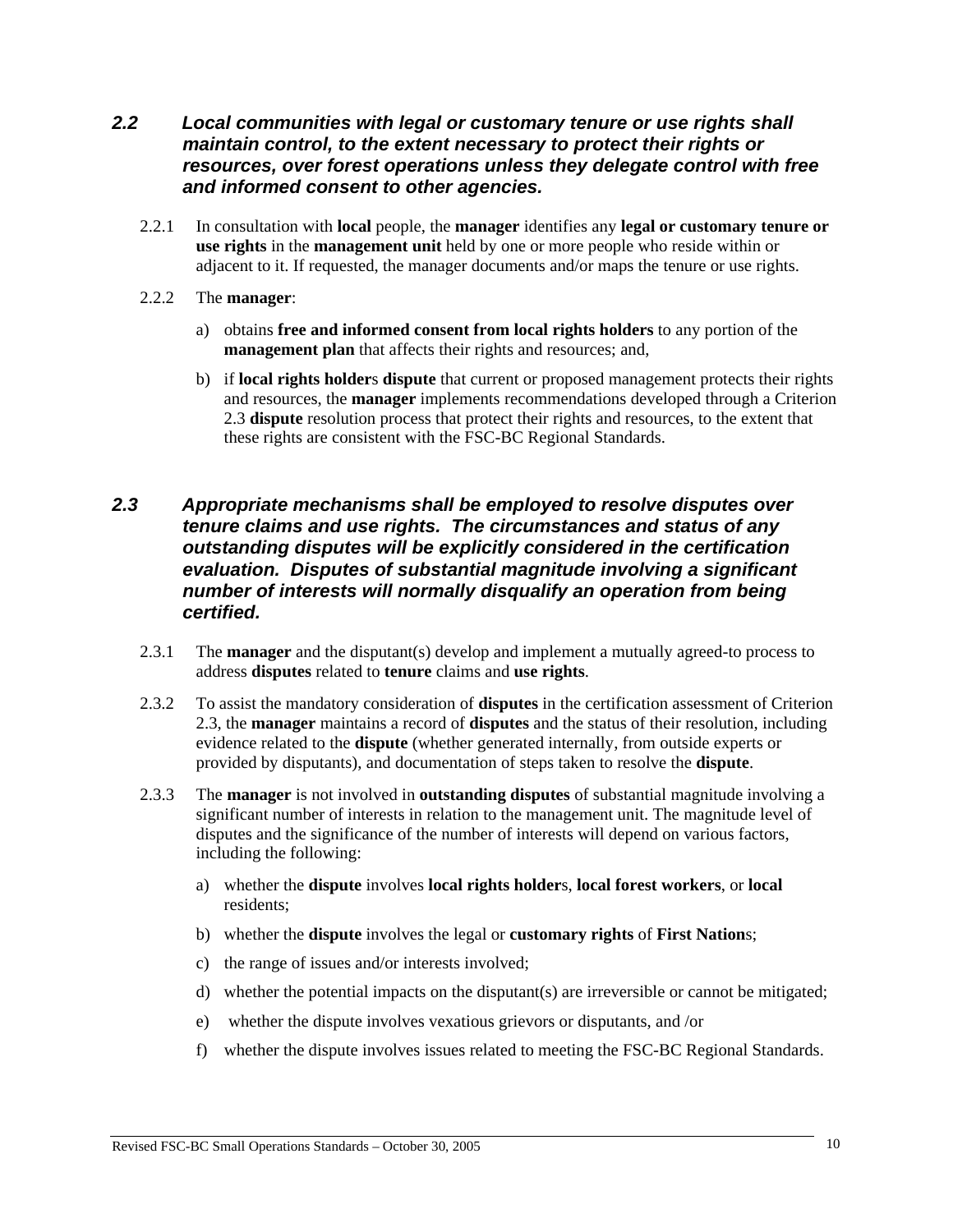# **Principle 3: Indigenous Peoples' Rights**

**The legal and customary rights of indigenous peoples to own, use and manage their lands, territories and resources shall be recognised and respected.** 

# *3.1 Indigenous peoples shall control forest management on their lands and territories unless they delegate control with free and informed consent to other agencies.*

## **Intent for Criterion 3.1:**

The Standards direct the certifier to assess the relationship between the manager and the relevant First Nation(s). This relationship forms the basis for addressing the requirement of Criterion 3.1 relating to "free and informed consent." The relationship should clearly demonstrate whether the manager recognizes and respects the customary and legal rights of First Nations over their lands, territories and resources. See the glossary for a definition of lands, territories and resources.

While the Constitution and case law affirm Aboriginal Rights and Title, the lands, territories and resources to which rights and title are associated overlap with Crown ownership and the rights of Crown tenure holders. The process of determining where Aboriginal Rights and Title apply is a matter of negotiation between the Crown and First Nations (e.g., Treaty Process) and the outcome of litigation. A Crown tenure holder—for the purpose of these Standards the manager—has a different role from that of the Crown in relation to a demonstration of respect and recognition for Aboriginal Rights and Title.

These Standards do not address the relationship between First Nations and the Crown, but that between the manager and relevant First Nations. The Standards define the relationship between the manager and First Nations in terms of respect and recognition, and the interplay between consent and control as related to the management plan and operations on the management unit. The Standards set out a number of ways the existence of these elements can be determined. The tests in this case, are not a measure of the *degree* of respect and recognition, but whether all of these elements are apparent in the relationship, along with the effort made by the manager to consult with and accommodate the interests of relevant First Nations.

During an assessment certifiers need to take into account the following:

- Agreements between the relevant First Nation(s) and the manager that address the requirements of the Standards may be in writing or otherwise apparent. It can be anticipated that the exact form of an agreement, formal or informal, will vary depending on circumstances and the decision-making practices of individual First Nations.
- If during an assessment it is determined that, notwithstanding the efforts of the manager, relevant First Nation(s) have decided not to participate in measures that address the requirements of the Standards, this circumstance should be evaluated and taken into consideration by the certifier. The certifier should clearly distinguish between cases where the First Nation(s) are not participating because of dissatisfaction with management activities on the management unit or the manager, and a lack of interest or capacity to participate.

 $\alpha$  /cont'd  $\beta$  ...  $\beta$  /cont'd  $\beta$  ...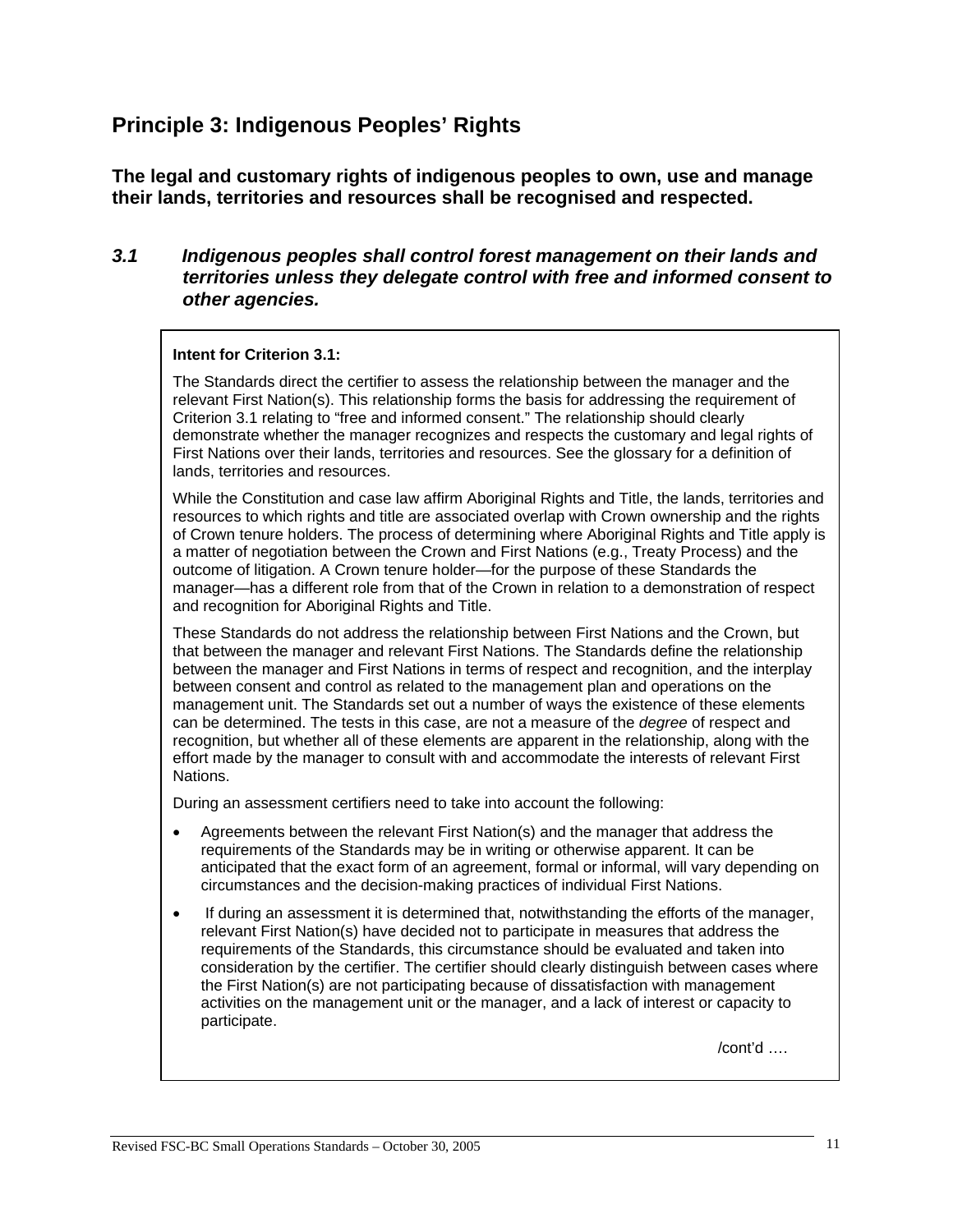#### **Intent for Criterion 3.1 cont'd:**

- Under no circumstances should certification proceed in the face of dissatisfaction of the affected First Nation(s) re management activities within the FMU.
- The ability of relevant First Nation(s) to participate in measures that address the requirements of the Standards may be limited by the availability of human and financial resources (capacity). Where this circumstance arises the certifier will evaluate the situation on a case-by-case basis including steps taken by the manager and/or First Nation(s) to mitigate the situation.
- Claims to traditional territory made by more than one First Nation occasionally overlap geographically. In some cases overlapping claims are subject to protocol agreements or similar mechanisms between the relevant First Nations, while in others the overlap remains an open question. Where an overlapping claim occurs, it is beyond the ability of the manager to adjudicate or otherwise resolve this issue. Certifiers will have to consider this circumstance when it arises on a case-by-case basis, looking for agreements between relevant First Nations and efforts made by the manager in response to the circumstance.
- Where the land and/or traditional territories of more than one First Nation (i.e., discrete from overlapping claims) fall within the management unit being certified, the certifier will, as directed by the Standards, assess the relationship between the manager and each First Nation.

Application of the Standards are without prejudice to treaty, land claims settlements, or agreements First Nations may reach with government. The Standards shall not be construed as an acceptance of Provincial Crown title or extinguishment of Aboriginal title. The Standards do not derogate from the Aboriginal rights of First Nations.

#### *Indicators of Recognition and Respect*

3.1.1 The **manager recognizes and respects** the **legal and customary rights** of the **First Nation(s)** over their **lands, territories and resources**.

#### **Means of Verification:**

- 3.1.1 (i) **First Nation(s)** formally indicate, clearly and unambiguously, either verbally or in writing, that their **legal and customary rights** over their **lands, territories and resources** have been recognized and respected by the manager.
- 3.1.1 (ii) **First Nation(s)** interests or concerns are clearly incorporated in the **management plan**.
- 3.1.2 If requested by the relevant First Nation(s), the **Manager** has negotiated, or is in the process of negotiating a protocol agreement(s) with the **First Nation(s)** that provides for the nature of the relationship between the parties, including:
	- a) how the parties will establish and conduct their relationship;
	- b) the roles and responsibilities of the parties;
	- c) the interests of the parties;
	- d) a description of appropriate decision-making authorities for all parties; and,
	- e) provides the framework for subsequent agreements necessary to give effect to the protocol.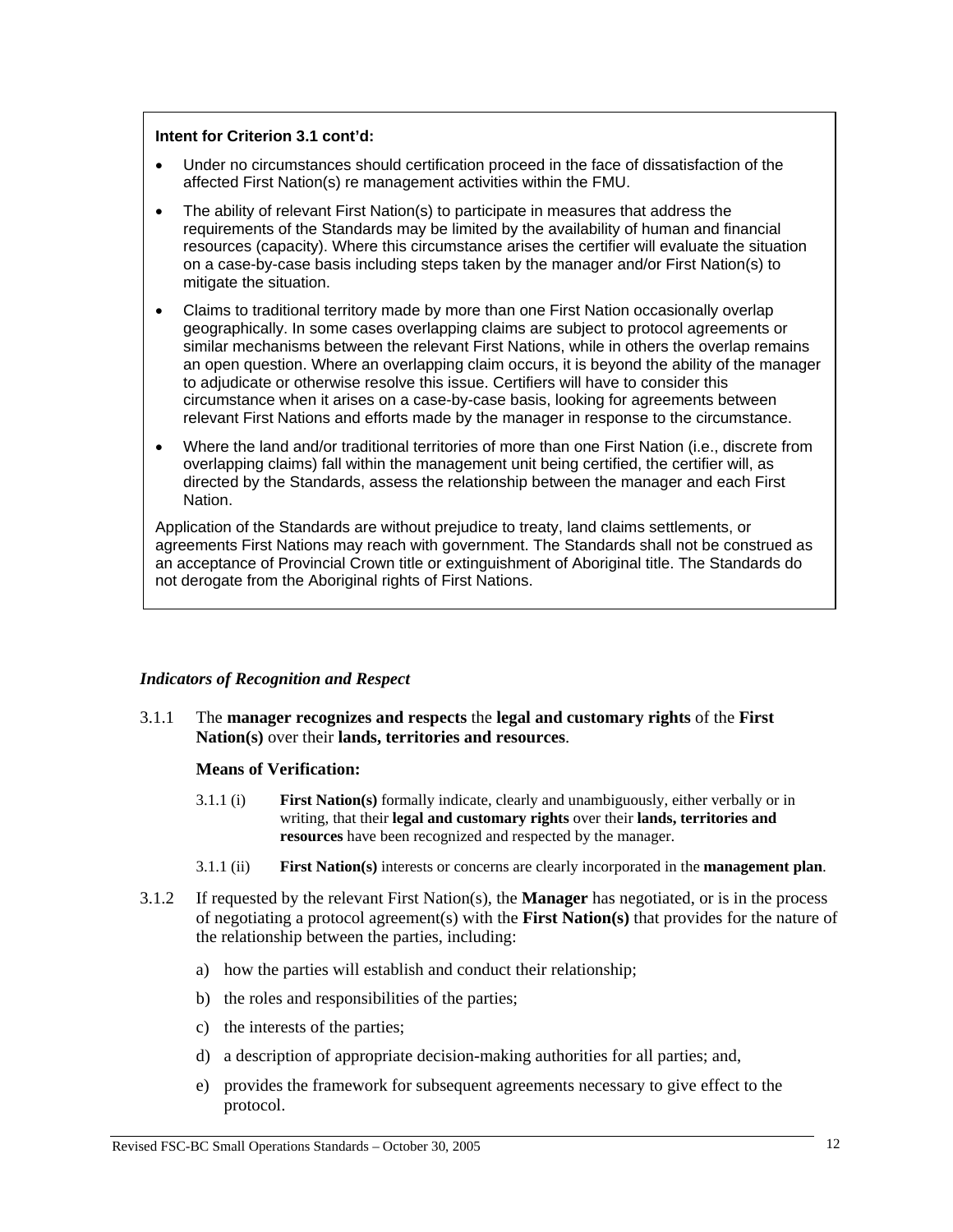#### **Means of Verification:**

- 3.1.2 (i) A protocol agreement is signed, or **First Nation(s)** indicate that they are satisfied with the relationship and no protocol agreement is necessary, or **First Nation(s)** indicate that they are satisfied with progress toward negotiating a protocol agreement, such that there are no objections to the certification proceeding at this time.
- 3.1.3 Where a **dispute** arises the manager makes available an effective and fair resolution process to address the **dispute** as outlined under Criterion 4.5.

#### *Indicators of Consent and Control*

- 3.1.4 The **manager** has obtained **free and informed consent (**communicated verbally or in writing) for the **management plan** from the appropriate **First Nation(s)** after either:
	- a) jointly developing the plan according to the process set out in a **joint management agreement**, or,
	- b) **consulting with the First Nation**(s) on the plan.

#### **Means of Verification:**

- 3.1.4 (i) Evidence, either through written or oral "sign-off", that the relevant First Nation(s) indicate their interests have been addressed within the plan.
- 3.1.5 If there are any conditions attached to the consent for the management plan, those conditions are recorded in the **management plan**.
- 3.1.6 Where more than one **First Nation** is affected by the area being proposed for forestry activities, consent from each is ordinarily required.

#### **Means of Verification:**

- 3.1.6 (i) The manager has contacted all appropriate **First Nation**(s).
- 3.1.6 (ii) The manager has an ongoing relationship, based on mutual respect, with those First Nations(s) that have close ties to the area of the management unit (e.g., First Nations' communities within close proximity, have present activities within the management unit, have historical occupancy, traditional uses or traditional place-names within the management unit, etc.).

# *3.2 Forest management shall not threaten or diminish, either directly or indirectly, the resources or tenure rights of indigenous peoples.*

- 3.2.1 **Forest management** activities within the **management unit** are planned and implemented in such a way as to maintain the **resources and tenure rights** of the **First Nation(s)**, except in the following circumstances:
	- a) the **First Nation(s)** are satisfied with measures to offset the loss or diminishment (e.g., restoration, replacement, monetary compensation, or other consideration); or,
	- b) the **First Nation(s)** agree to accept the loss or diminishment.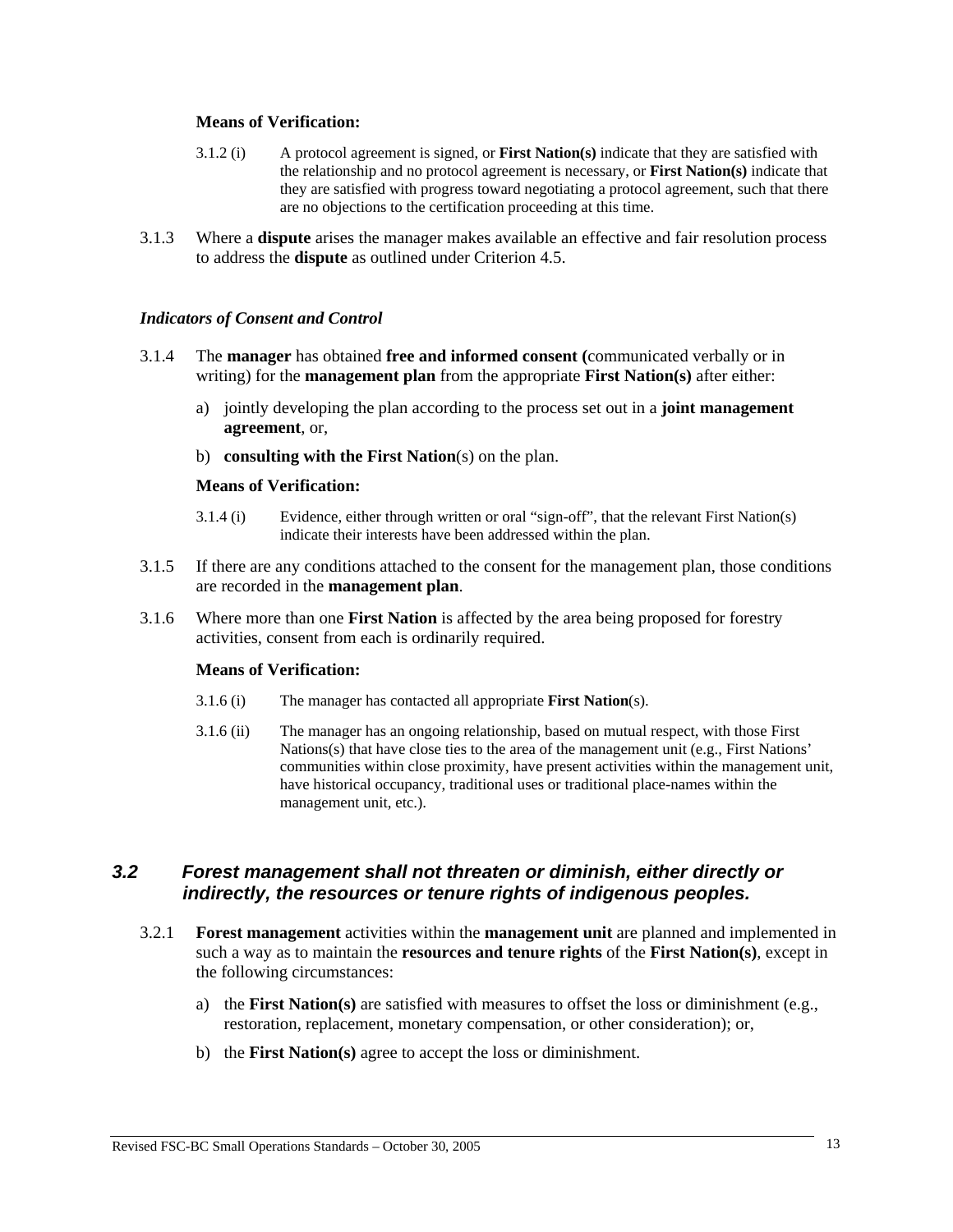# *3.3 Sites of special cultural, ecological, economic or religious significance to indigenous peoples shall be clearly identified in cooperation with such peoples, and recognised and protected by forest managers.*

- 3.3.1 **Forest management** activities within the **management unit** are planned and implemented in such a way as to protect **sites of special cultural, ecological, economic, or religious significance** to the **First Nation(s)** except in the following circumstances:
	- a) the **First Nation(s)** are satisfied with measures to offset the loss or diminishment (e.g., restoration, replacement, monetary compensation, or other consideration); or,
	- b) the **First Nation(s)** agree to accept the loss or diminishment.

# *3.4 Indigenous peoples shall be compensated for the application of their traditional knowledge regarding the use of forest species or management systems in forest operations. This compensation shall be formally agreed upon with their free and informed consent before forest operations commence.*

- 3.4.1 Where mutually agreed, the manager incorporates **First Nation(s) traditional knowledge** into the **management plan** and supporting operational plans and practices.
- 3.4.2 Parties have reached agreement on fair compensation where the manager has made use of the **First Nation(s) traditional knowledge.**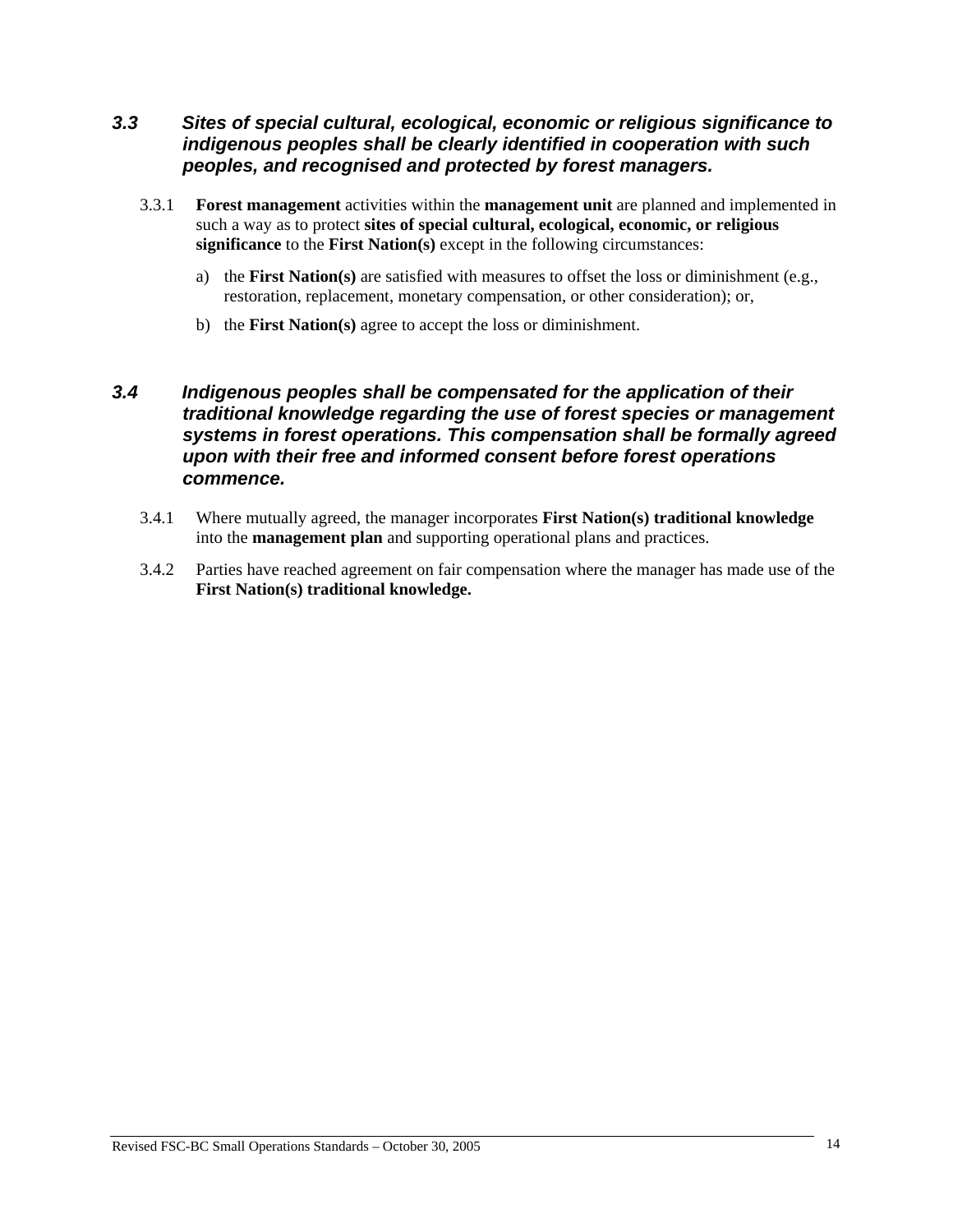# **Principle 4: Community Relations and Worker's Rights**

**Forest management operations shall maintain or enhance the long-term social and economic well being of forest workers and local communities.** 

# *4.1 The communities within, or adjacent to, the forest management area should be given the opportunity for employment, training and other services.*

4.1.1 The applicant provides the communities within, or adjacent to, the forest management area opportunities for employment, training and other services.

# *4.2 Forest management should meet or exceed all applicable laws and/or regulations covering health and safety of employees and their families.*

- 4.2.1 The manager meets or exceeds occupational health and safety regulations, which includes assessing new forest practices for hazards and developing/communicating appropriate safety measures in relation to them, and ensuring that **forest workers** are informed about potential health and safety risks, including provision of full information about the contents of chemicals used.
- 4.2.2 The **manager**'s operations have a consistently low accident frequency rate.

#### **Means of Verification:**

- 4.2.2 (i) Workers Compensation Board records and confidential **forest worker** interviews.
- 4.2.3 **Forest workers** indicate satisfaction with the **manager**'s safety program and the **manager**'s respect for workers own rights and responsibilities with regard to maintaining a safe work place, including the right to refuse unsafe work.
- 4.2.4 The **manager** requires contractors/subcontractors to meet or exceed legal health and safety regulations and requirements under Criterion 4.2.

# *4.3 The rights of workers to organize and voluntarily negotiate with their employers shall be guaranteed as outlined in conventions '87 and '98 of the International Labour Organization.*

4.3.1 The applicant does not obstruct the rights of **forest workers** to organize and voluntarily negotiate with their employers as outlined in conventions '87 and '98 of the International Labour Organization.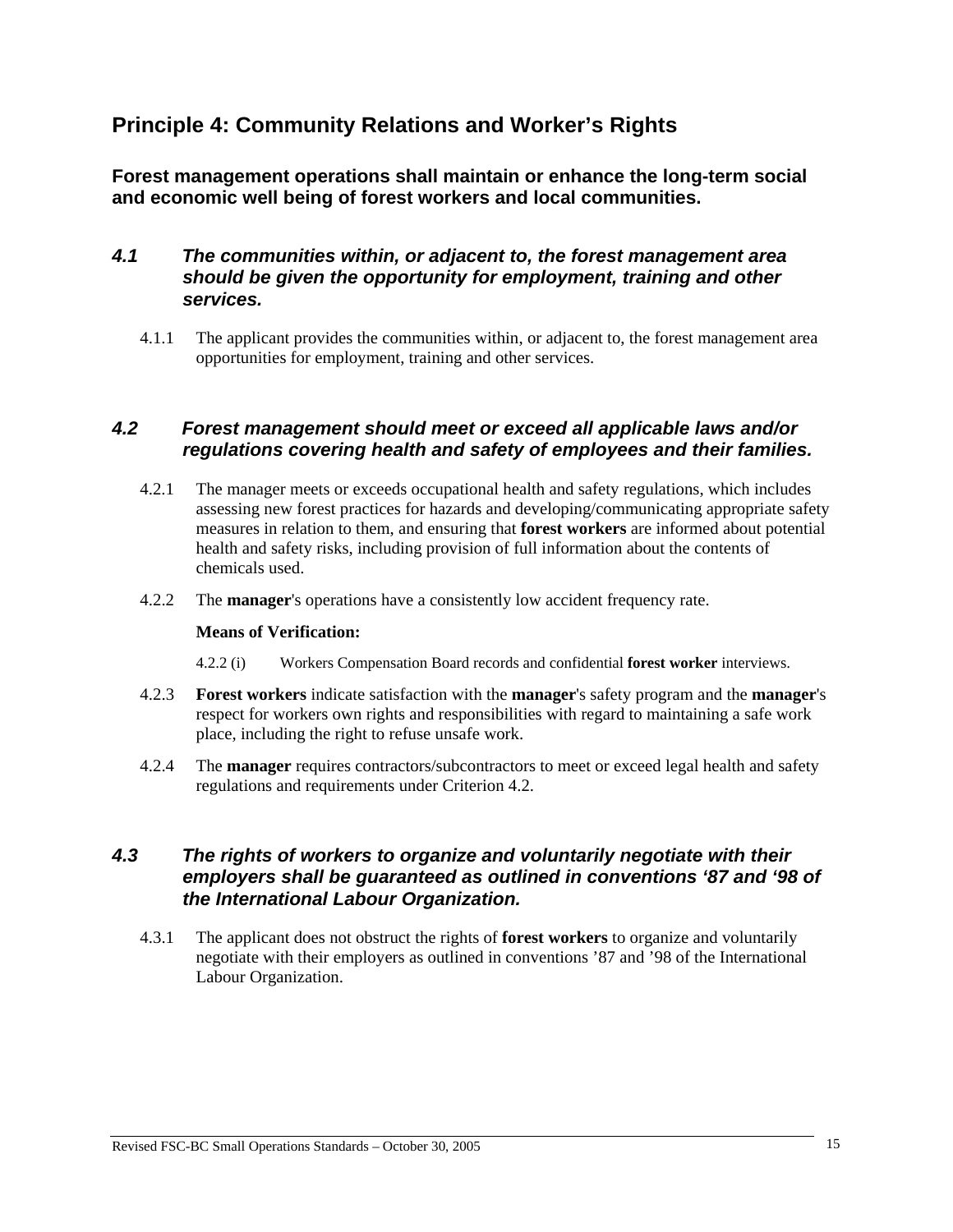# *4.4 Management planning and operations shall incorporate the results of evaluations of social impact. Consultations shall be maintained with people and groups (men and women) directly affected by management operations.*

- 4.4.1 The **manager** contacts and solicits input from potential **directly affected persons**:
- 4.4.2 Upon specific request, **directly affected persons** are provided with information used in making management decisions in a manner that allows those persons to understand potential impacts on their rights or interests (i.e. including technical interpretation of the information when requested).
- 4.4.3 Steps sufficient to protect the rights or interests of directly affected persons are developed and agreed to through public consultation, and implemented by the manager.
- 4.4.4 Where the **manager** and **directly affected persons** fail to reach agreement through the public consultation process, a mutually agreed-to **dispute** resolution process is used as outlined under Criterion 4.5.

# *4.5 Appropriate mechanisms shall be employed for resolving grievances and for providing fair compensation in the case of loss or damage affecting the legal or customary rights, property, resources, or livelihoods of local peoples. Measures shall be taken to avoid such loss or damage.*

#### **Intent for Criterion 4.5:**

The Standards direct the certifier to evaluate the performance of the manager in relation to the rights, property, resources and livelihoods of local people who may be affected by the manager's activities on the management unit. In the British Columbia context, this may encompass activities of local people such as trapping, tourism, recreation, access, use of non-timber forest products, livestock grazing, etc. It may also include the integrity of adjacent or nearby property, water use rights and amenities such as viewscapes, etc.

4.5.1 Grievances involving potential loss or damage related to the **manager's** forestry activities are resolved through a process mutually agreed to by the **manager** and the **grievor**(s).

#### **Means of Verification:**

- 4.5.1 (i) Manager's records of grievances
- 4.5.1 (ii) Interviews with local people.
- 4.5.2 Where a **local** person or people have provided the **manager** with a **grievance notice**, the **manager** takes actions to resolve the grievance, for example: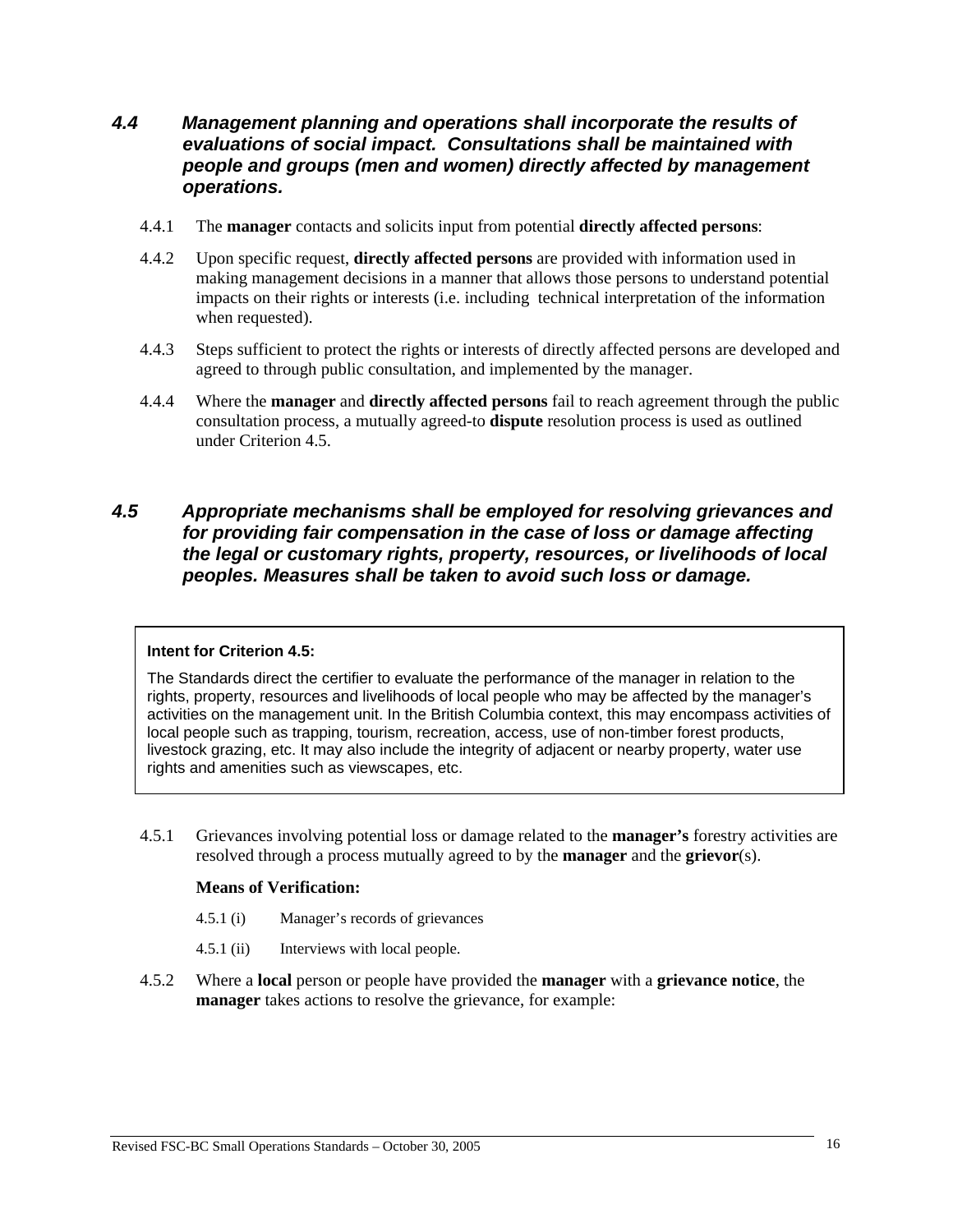- a) in the case of a **grievance involving potential loss or damage** related to the **manager**'s forestry activities, the **manager** refrains from carrying out the activity(ies) until: a) the **manager** satisfies the **grievor**(s) that the activity(ies) will not cause loss or damage; or, b) effective measures are in place to protect the **grievor**(s) from the potential loss or damage set out in the **grievance notice**;
- b) in the case of a grievance based on evidence that the **manager** is responsible for actual loss or damage affecting the **grievor**(s)' rights, property, resources or livelihoods, the **manager** provides the compensation (e.g., financial payment, restoration), if any, required to place the **grievor**(s) in the position that they would have been but for the activities of the **manager**, as agreed to by the parties or determined through arbitration, and takes measures to avoid future damage, and,
- c) in the case of a vexatious grievance with no evidence of past or potential loss or damage from the manager's forestry activities, the **manager** documents: the grievance, the rationale for classifying the grievance as vexatious, and the manager's previous attempts to resolve past grievances from this **grievor**.
- 4.5.3 The **manager** documents steps taken to resolve grievances, including evidence related to proof of loss or damage and amount of compensation, whether generated internally, or provided by outside experts or the **grievors**.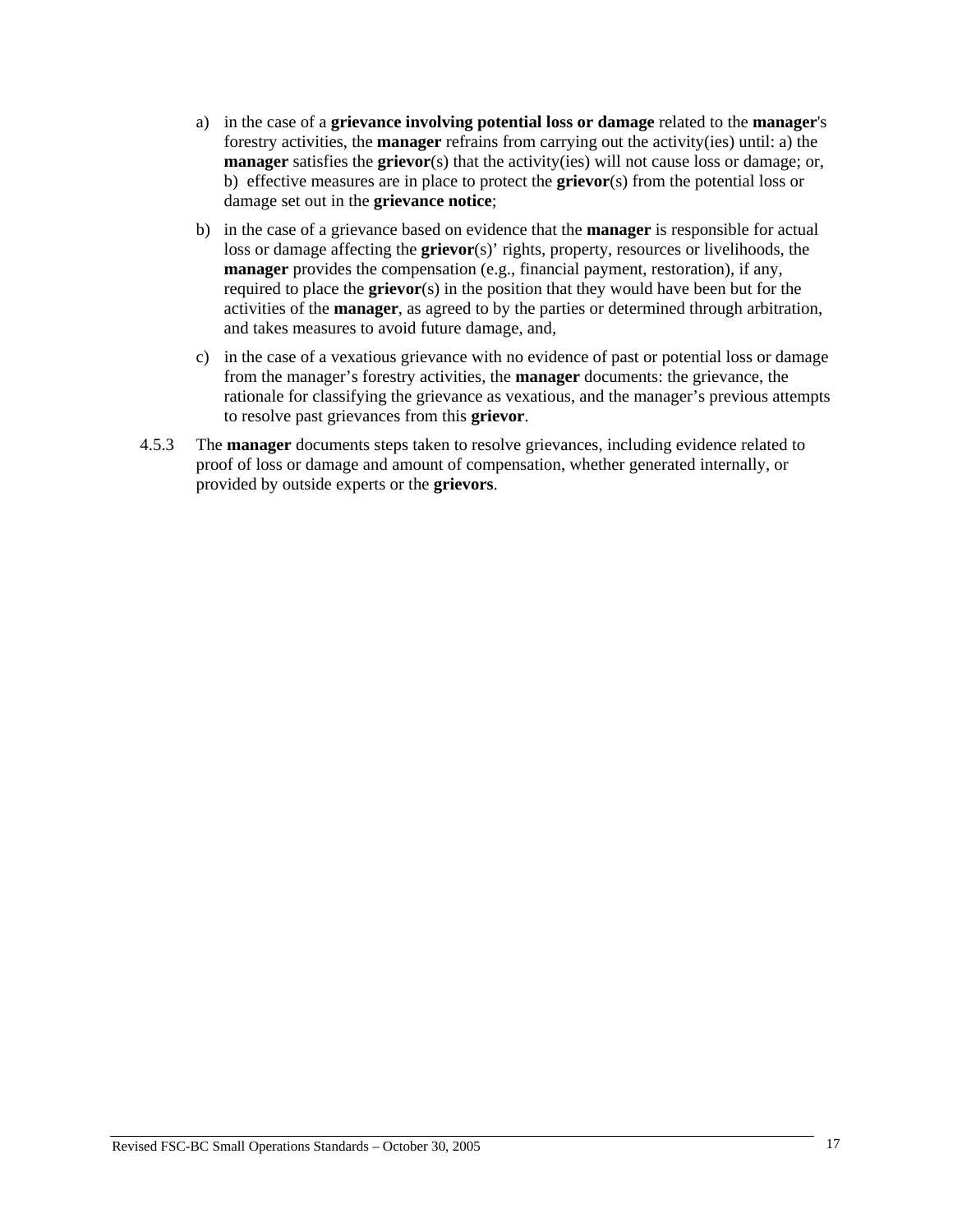# **Principle 5: Benefits from the Forest**

**Forest management operations shall encourage the efficient use of the forest's multiple products and services to ensure economic viability and a wide range of environmental and social benefits.** 

# *5.1 Forest management should strive toward economic viability, while taking into account the full environmental, social, and operational costs of production, and ensuring the investments necessary to maintain the ecological productivity of the forest.*

5.1.1 The **manager**'s ability to implement the **management plan**, including investments necessary to maintain the ecological productivity of the forest and provisions to manage for other forest values, is confirmed by activities in the management unit and available documents.

### **Means of Verification:**

- 5.1.1 (i) The management plan and supporting operational plans describe activities in sufficient detail to enable costs of implementation to be credibly estimated.
- 5.1.2 If monitoring, public consultation or research indicates that matters that are specifically addressed by the Standards are nevertheless generating social and environmental costs, then the **manager** assesses such costs and implements measures to minimize them.

# *5.2 Forest management and marketing operations should encourage the optimal use and local processing of the forest's diversity of products.*

## *Local processing*

5.2.1 The **manager** makes available for purchase a diversity of forest products from the management unit, in a manner appropriate to respond to the needs of **local** processors, at prevailing market rates, or at prices that cover the **manager**'s opportunity costs.

## *Optimal use*

5.2.2 Without **high grading**, the **manager** captures the optimal value of forest products throughout the production cycle (e.g., planning, harvesting, stand management, sorting, processing and marketing).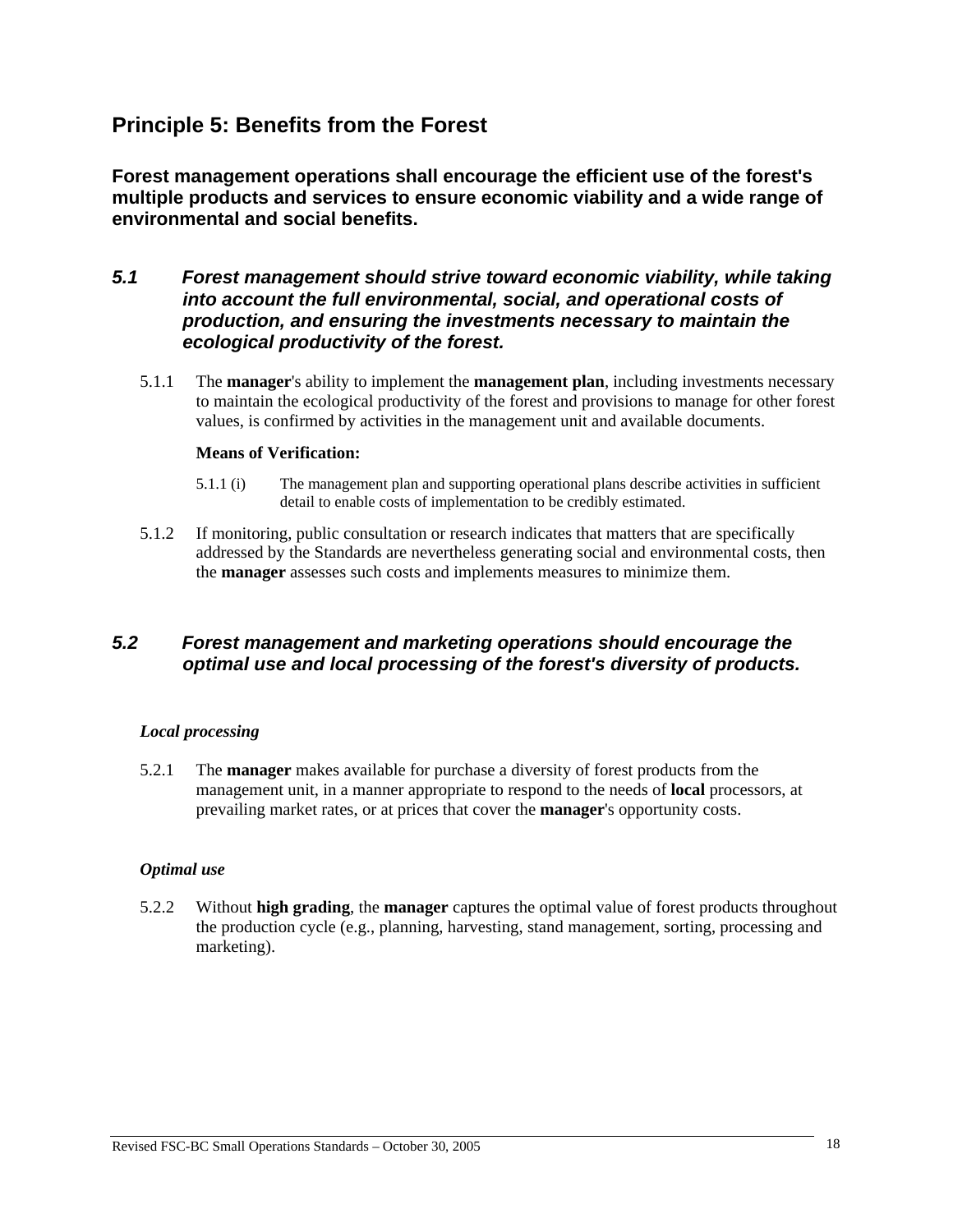# *5.3 Forest management should minimize waste associated with harvesting and on-site processing operations and avoid damage to other forest resources.*

- 5.3.1 Consistent with the requirements for **coarse woody debris** and snags as set out under Indicator 6.3.6, waste that is generated through harvesting and on-site processing operations and that does not contribute to site productivity or **ecosystem functioning** is minimized.
- 5.3.2 The **manager** ensures felling, skidding/yarding, bucking, sorting and handling are carried out in a way that minimizes breakage and damage while optimizing log utilization, grade and value.
- 5.3.3 The **manager** ensures harvesting is carried out in a way that minimizes damage to the residual stand, other **ecosystem** components, and special features.
- 5.3.4 The **manager** ensures that relevant personnel receive instruction, training and/or incentives to minimize damage to the residual stand, other **ecosystem** components, and special features.

# *5.4 Forest management should strive to strengthen and diversify the local economy, avoiding dependence on a single forest product.*

5.4.1 If there are **local** economic objectives and expressed interest from the **local** community for diversifying timber and **non-timber forest products** (including visual landscapes, recreational opportunities, etc.), and the management unit has significant potential for the production of a greater diversity of timber and **non-timber forest products**, the manager is able to demonstrate how management strategies are compatible with those objectives, or provide a rationale for why they are not compatible.

# *5.5 Forest management operations shall recognize, maintain, and, where appropriate, enhance the value of forest services and resources such as watersheds and fisheries.*

5.5.1 The applicant's **forest management** operations recognize, maintain, and, where appropriate, enhance the value of **ecosystem services** and forest resources such as watersheds and fisheries.

# *5.6 The rate of harvest of forest products shall not exceed levels which can be permanently sustained.*

- 5.6.1 The rate of timber harvest for the **management unit** is based on a documented and comprehensive analysis, incorporating the following:
	- a) the management objectives and strategies for the full range of forest resources as set out in the **management plan**, including those for restoration;
	- b) practices employed to implement the strategies and operational approaches in the **management plan**, including those for restoration;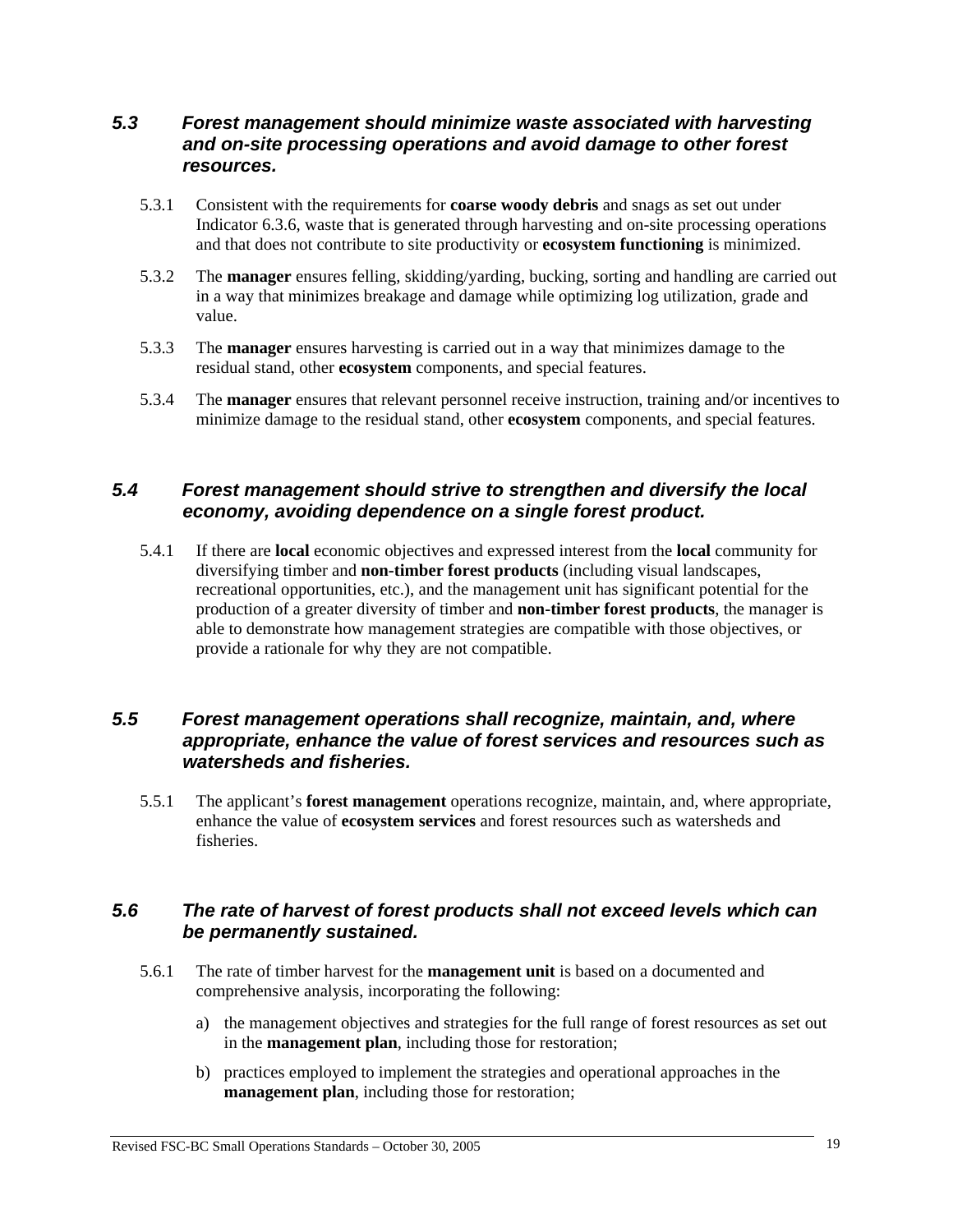- c) up-to-date inventories and the best available growth-and-yield data and projections;
- d) land base reductions to account for areas that are reserved or unavailable for harvest due to economic or operational limitations;
- e) volume reductions to account for stand level retention and recruitment for **ecosystem** components such as snags, wildlife trees and **coarse woody debris** ;
- f) non-recoverable losses such as those resulting from fires, insects and disease; and,
- g) reductions required to protect non-timber values and forest-dependent economic activities.
- 5.6.2 The rate of timber harvest is determined in a manner that adequately reflects reliability and uncertainty associated with inventory data, management assumptions, growth-and-yield projections, and analysis methodologies; and is determined when the management plan is produced or revised, unless the manager demonstrates with reference to a-g in 5.6.1. above, that changes to the rate of timber harvest resulting from recalculation is unlikely to exceed 10 %.
- 5.6.3 Where the **manager** harvests or has the ability to control the harvest of **non-timber forest products**, the **manager** assures that the rate of harvest reflects the best available inventory and productivity data, provides for sustainable production, and is adjusted when monitoring indicates over-harvesting.
- 5.6.4 If the allowable annual cut from the management exceeds 100m3/year, the **manager** demonstrates that the average of the present and projected annual timber harvests over the next twenty years, and subsequent 20 year periods, do not exceed the projected long-term harvest rate while meeting the FSC-BC Regional Standards over the **long term**.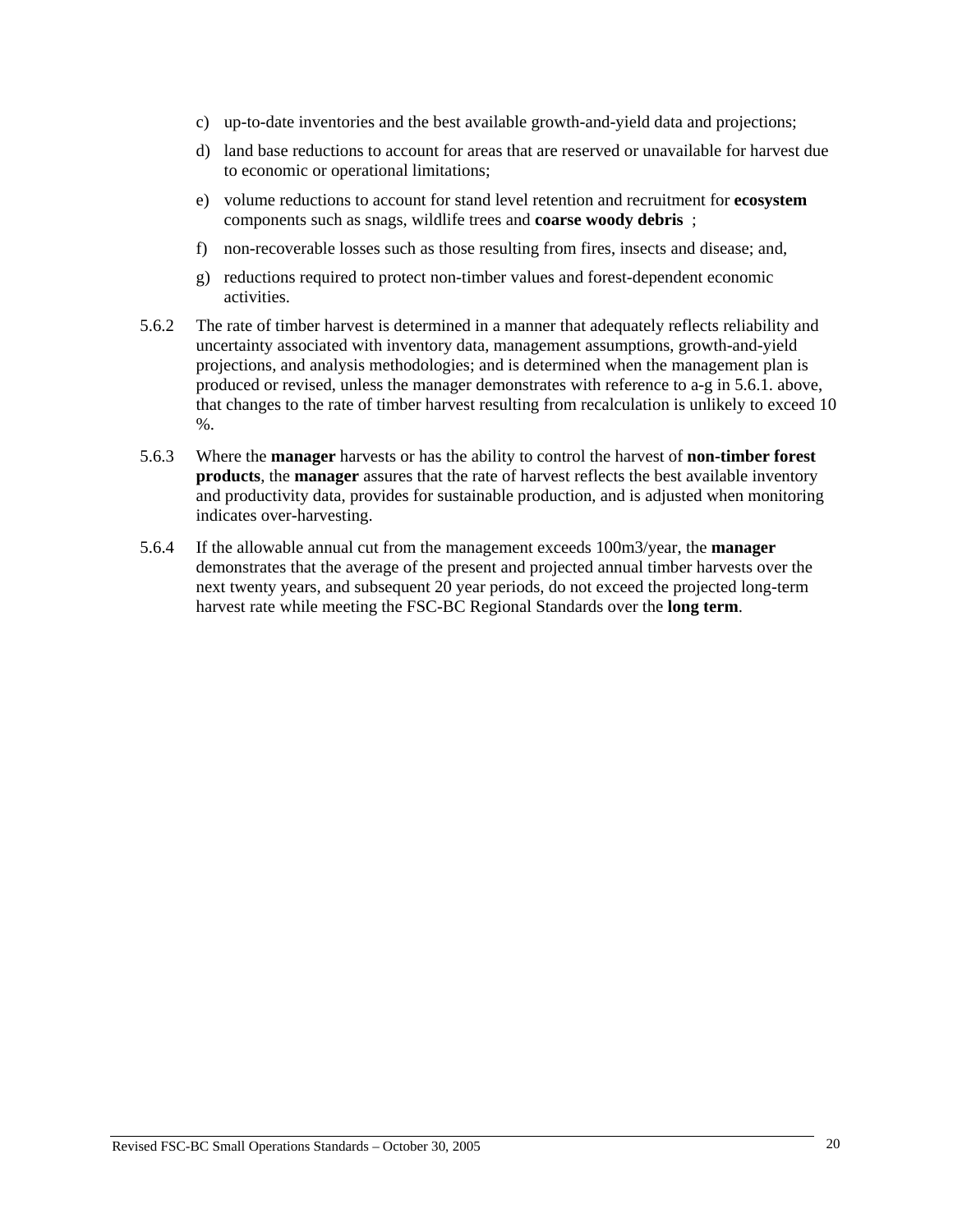# **Principle 6: Environmental Impacts**

**Forest management shall conserve biological diversity and its associated values, water resources, soils, and unique and fragile ecosystems and landscapes, and, by so doing, maintain the ecological functions and the integrity of the forest.** 

- *6.1 Assessment of environmental impacts shall be completed appropriate to the scale, intensity of forest management and the uniqueness of the affected resources - and adequately integrated into management systems. Assessments shall include landscape level considerations as well as the impacts of on-site processing facilities. Environmental impacts shall be assessed prior to commencement of site-disturbing operations.* 
	- 6.1.1 Based on the best available information, the manager assembles inventory data and other information to describe the characteristics of the management unit and its context, including at a minimum addressing the information needs and potential issues in Tables 1 and 2 of Appendix 1, "FSC-BC Toolkit for Small Operations".
	- 6.1.2 Based on the best available information, the **manager** prepares a description of the natural disturbance processes (e.g., fire regimes, windthrow, insect and disease) that affect the management unit, and the stand and landscape characteristics that result from those processes (i.e. the "range of natural variability" or RONV – see also Appendix 1, "FSC-BC Toolkit for Small Operations").
	- 6.1.3 If the management unit contains areas of critical wildlife habitat, areas with high terrain stability or erosion hazards, or areas of domestic, irrigation, fisheries sensitive or high value fisheries watersheds, the manager has consulted with relevant **qualified specialists** and/or completed assessments to confirm that the management strategies proposed for those areas will protect the identified values or minimize risk of environmental damage from the recognized hazards (see Appendix 1, Table 2, "FSC-BC Toolkit for Small Operations").
	- 6.1.4 Consistent with the descriptions of the management unit characteristics and natural disturbance regime, the management unit context, and any special values present on the management unit (see also 6.1.1-6.1.3 and 9.1), the manager has a rationale explaining how the management objectives and strategies presented in the management plan will result in minimal environmental impacts (i.e. are **compatible with RONV**).
	- 6.1.5 During operational planning for road construction and forest harvesting, operational assessments are conducted that are appropriate to the type and intensity of planned operations, and the sensitivity of values present (e.g., cruising, identification of wildlife trees and habitat features, coarse woody debris requirements, site diagnosis and silvicultural assessments, terrain stability and site degradation hazards, streams and riparian areas, critical wildlife habitats, cultural, recreation and visual assessments, etc.). The results of the assessments are incorporated in operational plans to ensure environmental impacts are minimized (i.e. – level of environmental risk is **compatible with RONV**).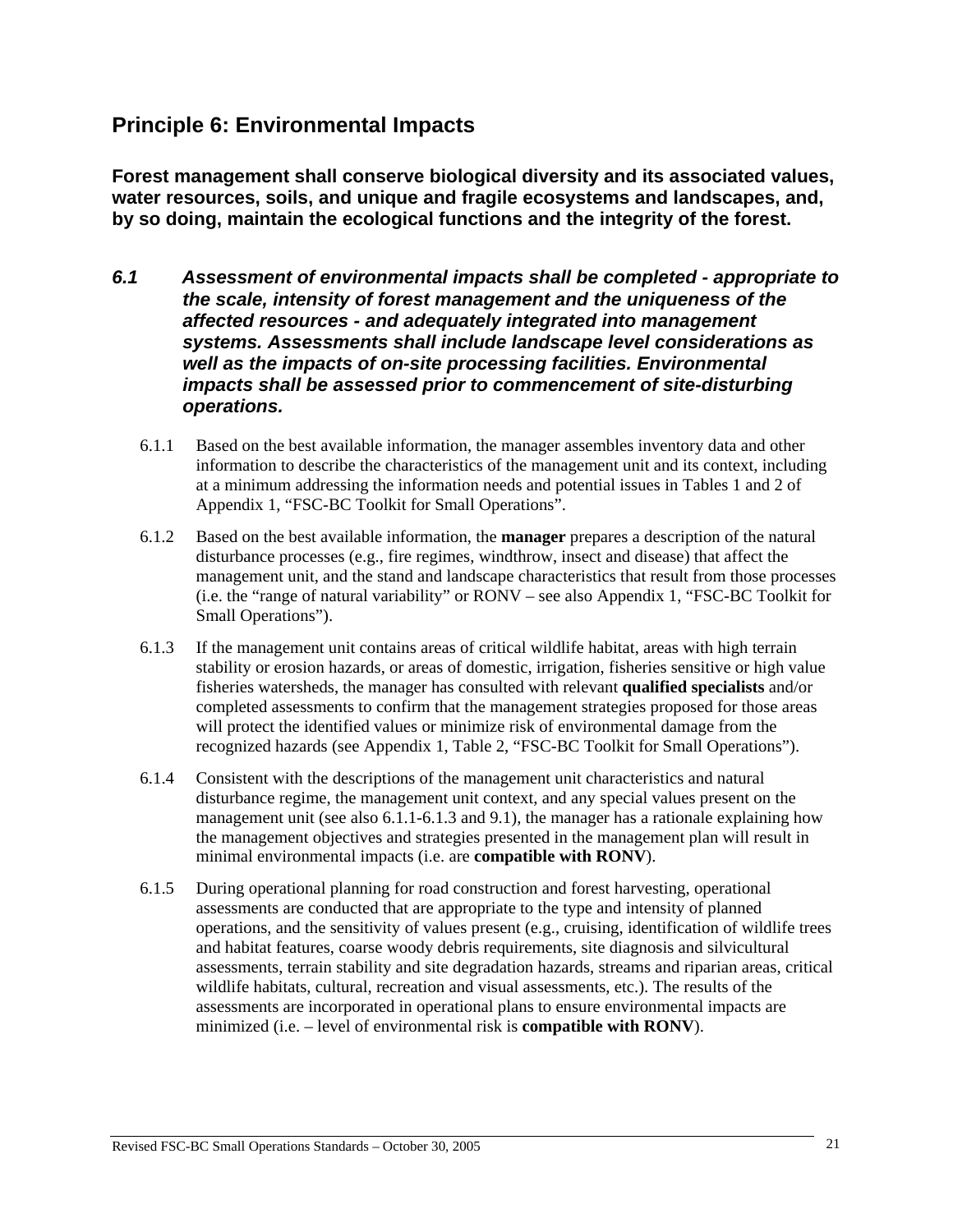# *6.2 Safeguards shall exist which protect rare, threatened and endangered species and their habitats (e.g. nesting and feeding areas). Conservation zones and protection areas shall be established, appropriate to the scale and intensity of forest management and the uniqueness of the affected resources. Inappropriate hunting, fishing, trapping and collecting shall be controlled.*

- 6.2.1 Habitats of red- and blue-listed species and plant communities (as defined by the BC Conservation Data Centre) and **threatened species** and **endangered species**, and species of special concern (as defined by the Committee on the Status of Endangered Wildlife in Canada) within a **management unit** are identified by field surveys or other means, and delineated on maps.
- 6.2.2 Where there are existing or potential habitats of red-listed, blue-listed, endangered or **threatened species**, or species of special concern, or red- or blue- listed plant communities present on the management unit, the manager demonstrates effective measures are in place on the **management unit** to minimize risk to the long-term persistence of those species and/or plant communities, by:
	- a) protecting those habitats and/or plant communities by including them in the protected reserve network;
	- b) avoiding habitat alteration that may result in increased risk to those species' and/or plant communities' long-term persistence; and/or,
	- c) where necessary, restoring those habitats and/or plant communities to a suitable condition.

#### **Means of Verification:**

- 6.2.2 (i) Interviews with local wildlife managers; indications they are satisfied that past, present and proposed management activities on the management unit are not contributing to increased risk to the species, or limiting recovery options for the species.
- 6.2.3 Where a government recovery plan or species **management plan** has been prepared for a red- or blue-listed, **threatened** or **endangered species**, species of special concern or red- or blue-listed plant community whose habitat occurs within a management unit, the **manager** is implementing the recovery or species **management plan** in a manner appropriate for the management unit. While recovery or species management plans are under development, the **manager** takes steps that are within his or her control to facilitate survival and recovery of the species or plant community.
- 6.2.4 The **manager** cooperates with the government authorities to prevent the harming, harassing, capturing or taking of red- or blue-listed species, threatened or **endangered species**, or species of special concern within the management unit.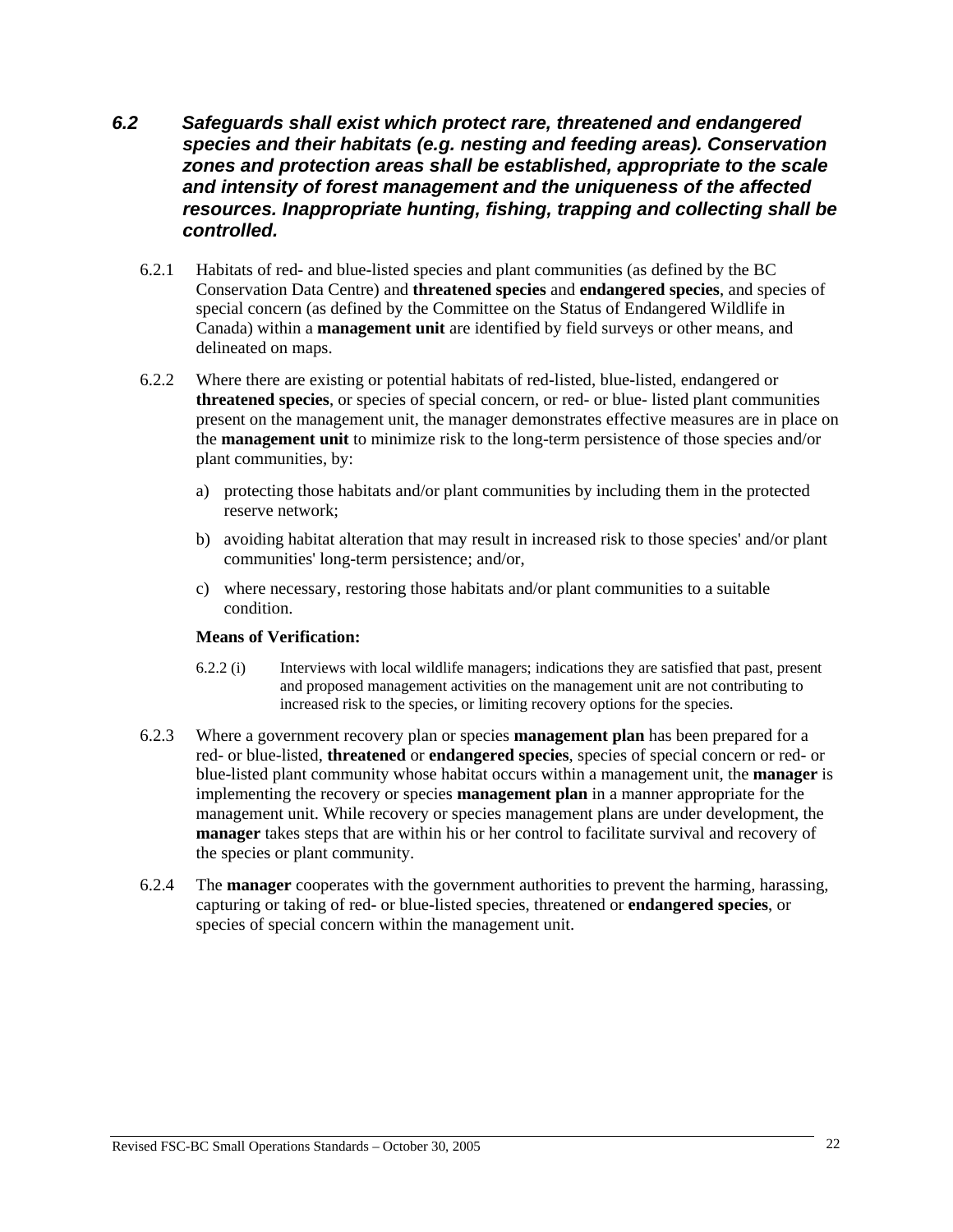# *6.3 Ecological functions and values shall be maintained intact, enhanced, or restored, including:*

- *a) Forest regeneration and succession.*
- *b) Genetic, species, and ecosystem diversity.*
- *c) Natural cycles that affect the productivity of the forest ecosystem.*
- 6.3.1 If there are portions of the **management unit** where previous management activities have resulted in conditions that are inconsistent with the FSC-BC standards (i.e. areas of poorly managed **natural forest**s or former **plantation**s), these have been designated **restoration areas**, and it is evident that activities are planned and being implemented to restore those areas to conditions that are consistent with FSC-BC requirements.

## *a) Forest regeneration and succession*

6.3.2 The present and projected regeneration methods result in a diversity of tree species, stand types, landscape patterns and stand structures that are **compatible with the range if natural variability**.

#### **Means of Verification:**

6.3.2(i) Regeneration surveys.

6.3.3 When site preparation is utilized, the manager selects a site preparation method that takes into consideration and balances the following factors: effectiveness of achieving management objectives and minimization of negative environmental impacts (including soil degradation).

# *b) Genetic, species, and ecosystem diversity*

#### *Stand and Gene Level Issues*

- 6.3.4 Regeneration methods implemented by the manager maintain or enhance the structural and genetic diversity of forest stands by:
	- a) showing a preference for natural regeneration; and/or
	- b) where necessary, using artificial regeneration methods (e.g., planting), with seed or stock produced from **local provenances**.
- 6.3.5 Seed trees, advanced regeneration or other sources of natural or artificial regeneration are selected to maintain species and genetic diversity.
- 6.3.6 **Silviculture** and stand management prescriptions include measures for the maintenance and/or restoration of stand structure to conditions compatible with the **range of natural variability** at the stand and **landscape level**s (e.g., canopy complexity, **live wildlife tree**s, snags, **coarse woody debris).**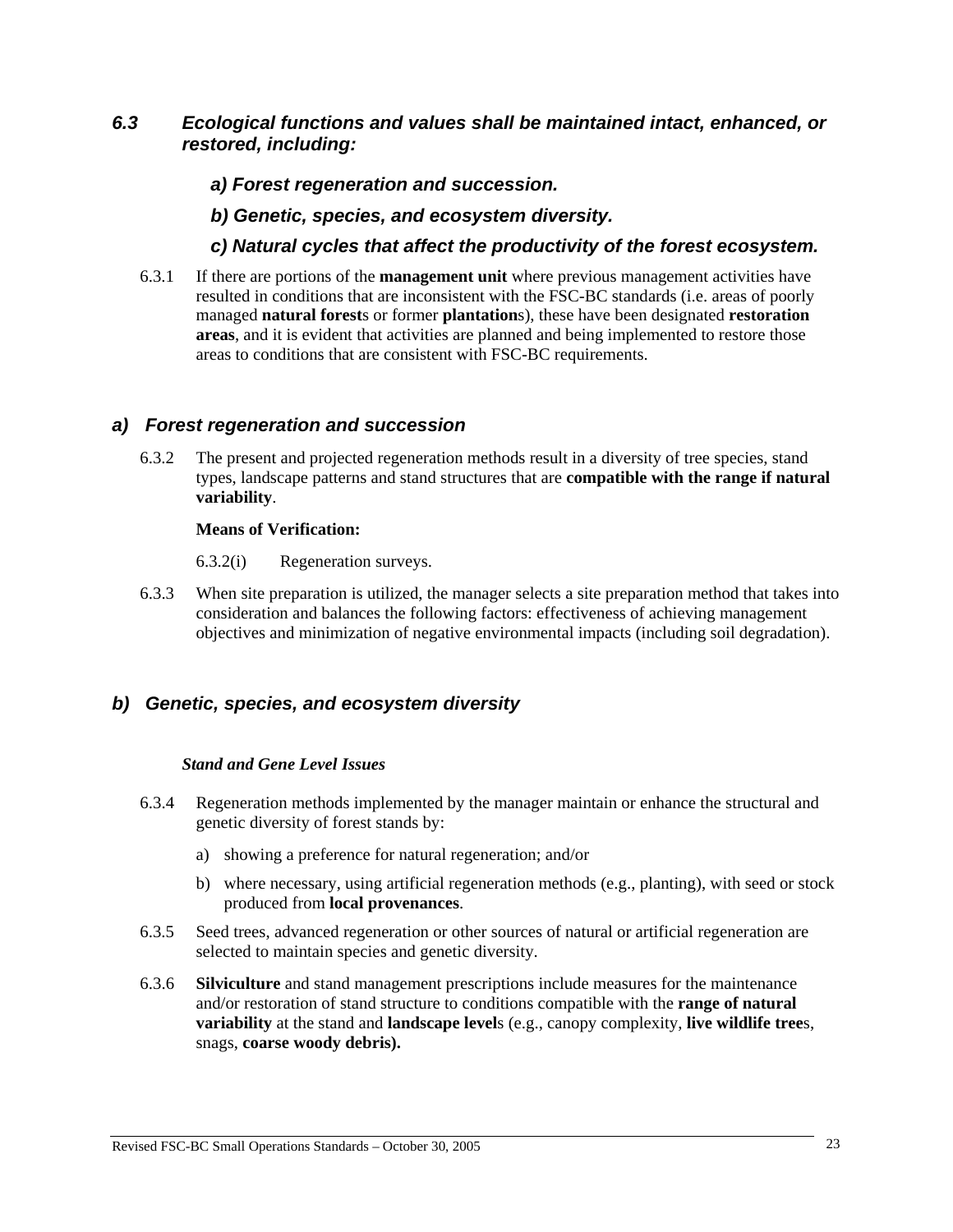#### **Means of Verification:**

- 6.3.6 (i) Where species habitat modeling or assessments are available, they indicate that stand level habitat supply is consistent with the long-term persistence of naturally occurring species dependent on those habitats (appropriate to the size and location of the management unit).
- 6.3.7 Within each **cutblock area,** the retention of dominant and co-dominant green trees and snags is consistent with meeting objectives in Indicator 6.3.6, as patches and/or single trees, and exceeds the following minimum levels (stems/ha, of which a minimum of 25% are snags where present):

|                 | NDT 1          | NDT2 |       | NDT 3                                     |      | NDT 4 |  |
|-----------------|----------------|------|-------|-------------------------------------------|------|-------|--|
|                 |                |      |       | ESSE Other ESSE Other ESSE Other PP Other |      |       |  |
| $\overline{12}$ | 8 <sup>2</sup> | 15.  | -10 - |                                           | 12 8 |       |  |

 6.3.8 Forest harvesting and other silvicultural treatments maintain or restore coarse woody debris in quantities and distribution that is compatible with the range of natural variability.

### *Landscape and Ecosystem Level Issues*

- 6.3.9 If the management unit is located in Natural Disturbance Type (NDT) 1 or 2, and maintenance of interior habitat or mature/old forest connectivity has been identified as a management issue, forest management maintains or restores a distribution of seral stages, patch sizes and/or interior habitat that are compatible with the range of natural variability (see Appendix 1, Table 2, questions 9-11 for applicability to management units >2400 ha).
- 6.3.10 If access-sensitive values are present on the management unit, the manager has objectives and strategies to manage access where required to meet non-timber objectives (e.g., to minimize displacement of access-sensitive species such as grizzly bears, to prevent human contamination of domestic watersheds, to protect cultural sites).
- 6.3.11 Where they occur on a management unit, unique ecosystems (e.g., antique forests, rare site series), unique ecosystem features (e.g., caves, mistletoe platforms, mineral licks) and nonforest ecosystems (e.g., wetlands, grasslands, rock outcrops) are maintained or restored to a level that ensures their ecological functions are maintained.

# *c) Natural cycles that affect the productivity of the forest ecosystem.*

6.3.12 Forest management maintains soil fertility and natural soil processes by limiting **detrimental soil disturbance** to less than 7% of the **timber harvesting landbase**; or less than 10% where there are off-setting environmental or cultural benefits, and the benefits are explained in a written rationale.

#### **Means of Verification:**

6.3.12 (i) A consistent effort to minimize **detrimental soil disturbance** is evident in planning, construction and implementation of road construction, timber harvesting and **silviculture** treatments.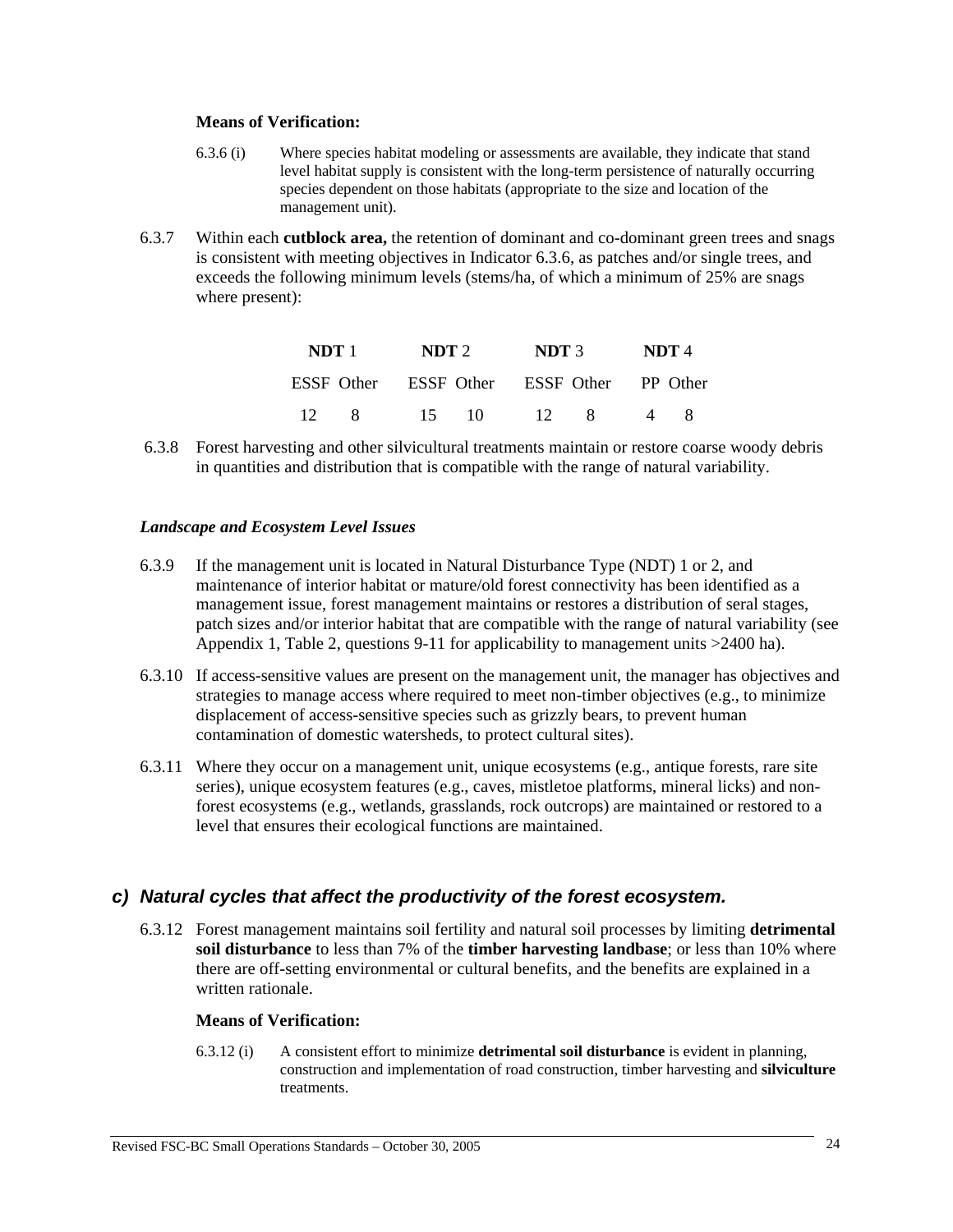- 6.3.12 (ii) If soil disturbance surveys have been completed, their results are consistent with meeting Indicator 6.3.12.
- 6.3.12 (iii) Assumptions regarding roads, landings and other **detrimental soil disturbance** in timber supply analyses are consistent with meeting Criterion 6.3.13 (See also Criterion 5.6).
- 6.3.13 Temporary access structures and unplanned **detrimental soil disturbance** are promptly rehabilitated.
- 6.3.14 Where **detrimental soil disturbance** exceeds levels in Indicator 6.3.12, a plan is being implemented to rehabilitate sufficient area to meet the standard in a timely manner  $\ll 5$ years).
- 6.3.15 If fertilizers or other soil amendments (e.g., pulp sludge, manure) are used, preference is given to non-chemical alternatives that are of equivalent effectiveness, and measures are employed to avoid contamination of surface and ground waters, protect non-timber forest values and maintain long-term soil health (e.g., maintenance of soil organic matter, pH balance).

# *6.4 Representative samples of existing ecosystems within the landscape shall be protected in their natural state and recorded on maps, appropriate to the scale and intensity of operations and the uniqueness of the affected resources.*

- 6.4.1 If the descriptions of the management unit characteristics, including the presence of HCVF(s), the management unit context, or any other special values present on the management unit indicate the need for reserves to protect recognized values, the manager establishes such reserves (see also Criteria and Indicators 6.1.1-6.1.3, 6.5, 9.1 and 9.3, and Appendix 1, "FSC-BC Toolkit for Small Operations").
- 6.4.2 If any NDT 1 or NDT 2 BEC variant that occurs on more than 200 ha of the management unit has less than 10% in protected areas within BC, **and** less than 10% within the ecosection where the management unit is located, the manager establishes at least 8% of reserve(s) in that BEC variant (8% may include riparian reserves, unstable terrain, permanent wildlife tree patches >2ha, habitat reserves, etc.).
- 6.4.3 If any NDT 3 or NDT 4 BEC variant that occurs on more than 200 ha of the management unit has less than 10% in protected areas within BC **and** less than 10% within the ecosection where the management unit is located, the manager establishes at least 4% of reserve(s) in that BEC variant (4% may include riparian reserves, unstable terrain, permanent wildlife tree patches >2ha, habitat reserves, etc.). Reserves in NDT 3 and 4 may be **dynamic reserves**.
- 6.4.4 If **protected reserves** are established within the **management unit,** the reserves:
	- a) are mapped,
	- b) have written objectives that outline the purpose of the reserve (e.g., representation, critical wildlife habitat; some areas may have compatible overlapping objectives, e.g., riparian protection, unstable terrain and visual management),
	- c) do not include roads, and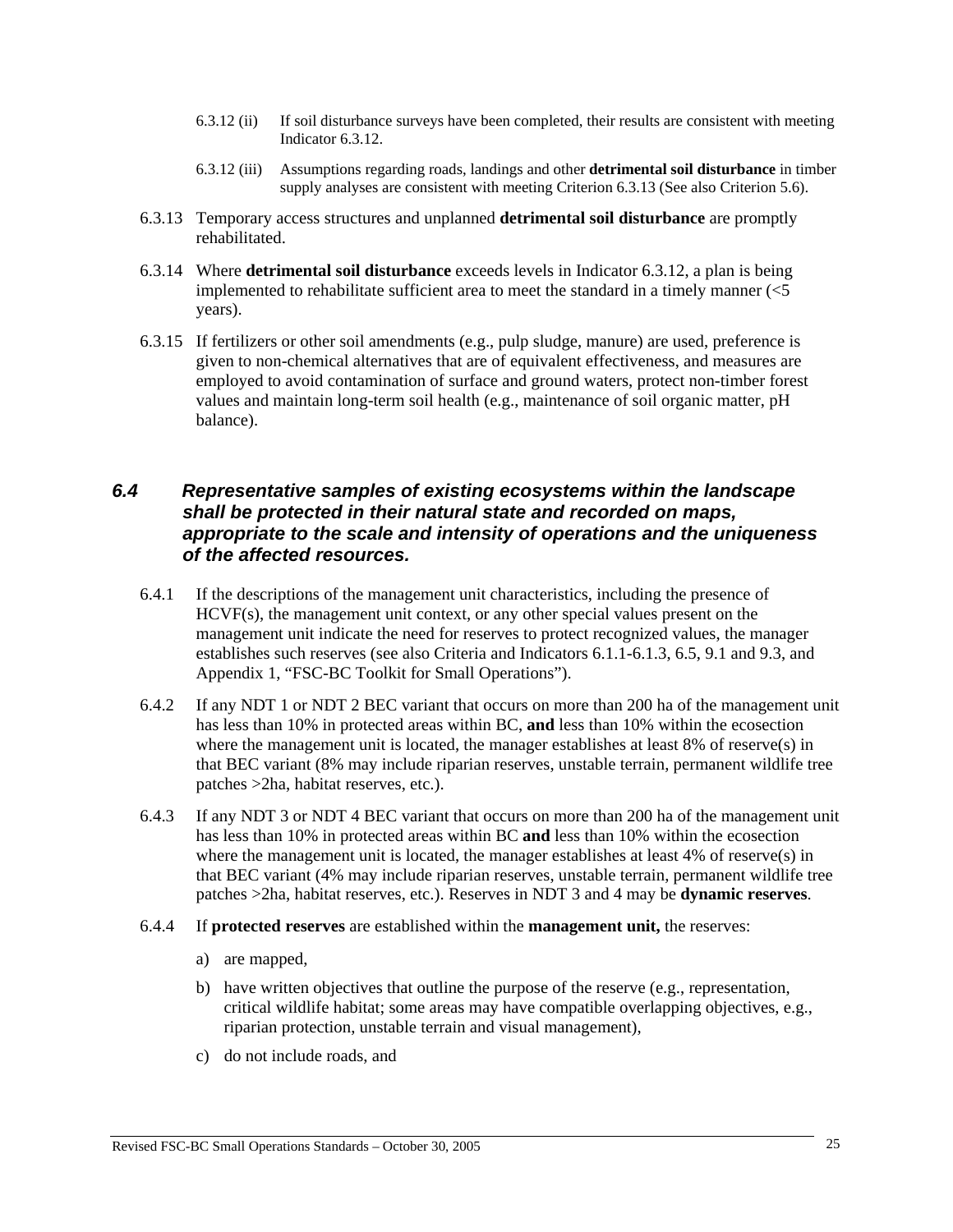d) are reserved from forest harvesting, except where it is necessary to restore or create habitat to meet the objectives of the protected reserve (e.g., dynamic reserves in NDT 3 or 4).

# *6.5 Written guidelines shall be prepared and implemented to: control erosion; minimize forest damage during harvesting, road construction, and all other mechanical disturbances; and protect water resources.*

- 6.5.1 Environmental damage resulting from landslides, snow avalanching, erosion and sedimentation resulting from road construction or forest harvesting is **compatible with the range of natural variability**.
- 6.5.2 Road construction and forest harvesting do not occur on areas with a high **likelihood of landslide initiation**.
- 6.5.3 Road construction and forest harvesting do not occur on the following high risk areas, unless measures are implemented such that risk of landslide initiation is not increased:
	- a) areas of moderate **likelihood of landslide initiation** and high or very high landslideinduced stream sedimentation hazard; or,
	- b) areas of moderate **likelihood of landslide initiation** and a high to very high likelihood of the landslide reaching areas of human habitation.
- 6.5.4 Harvesting within or adjacent to areas with a high or moderate **likelihood of landslide initiation** does not significantly increase windthrow hazards in those areas.
- 6.5.5 Road construction and harvesting do not occur in areas of high or very high road/ditch/surface erosion hazard and high or very high sediment delivery unless mitigative measures are taken that prevent erosion and sedimentation (e.g., minimizing soil disturbance, prompt revegetation).
- 6.5.6 In areas with a very high potential for snow avalanche initiation, forest harvesting does not occur. In areas with high potential for snow avalanche initiation, harvesting is limited to partial cutting consistent with the prevention of snow avalanche initiation.
- 6.5.7 Consistent effort to maintain the **ecological integrity** of aquatic **ecosystems** is evident, including at a minimum:
	- a) planning of road locations to minimize stream crossings and construction of roads within **riparian management area**s,
	- b) stream crossing construction measures to minimize disturbance to riparian areas, stream banks and stream channels,
	- c) timing of stream crossing construction to avoid fisheries sensitive seasons (e.g. spawning),
	- d) locating and constructing landings in ways that avoid **riparian management area**s and detrimental impacts on **hydrologic features**,
	- e) locating and constructing roads, landings, backspar trails and skidroads in ways that minimize disruption of natural drainage patterns (e.g., drainage systems are planned and constructed to avoid diversion of surface waters; road widths are minimized to limit the interception of subsurface water),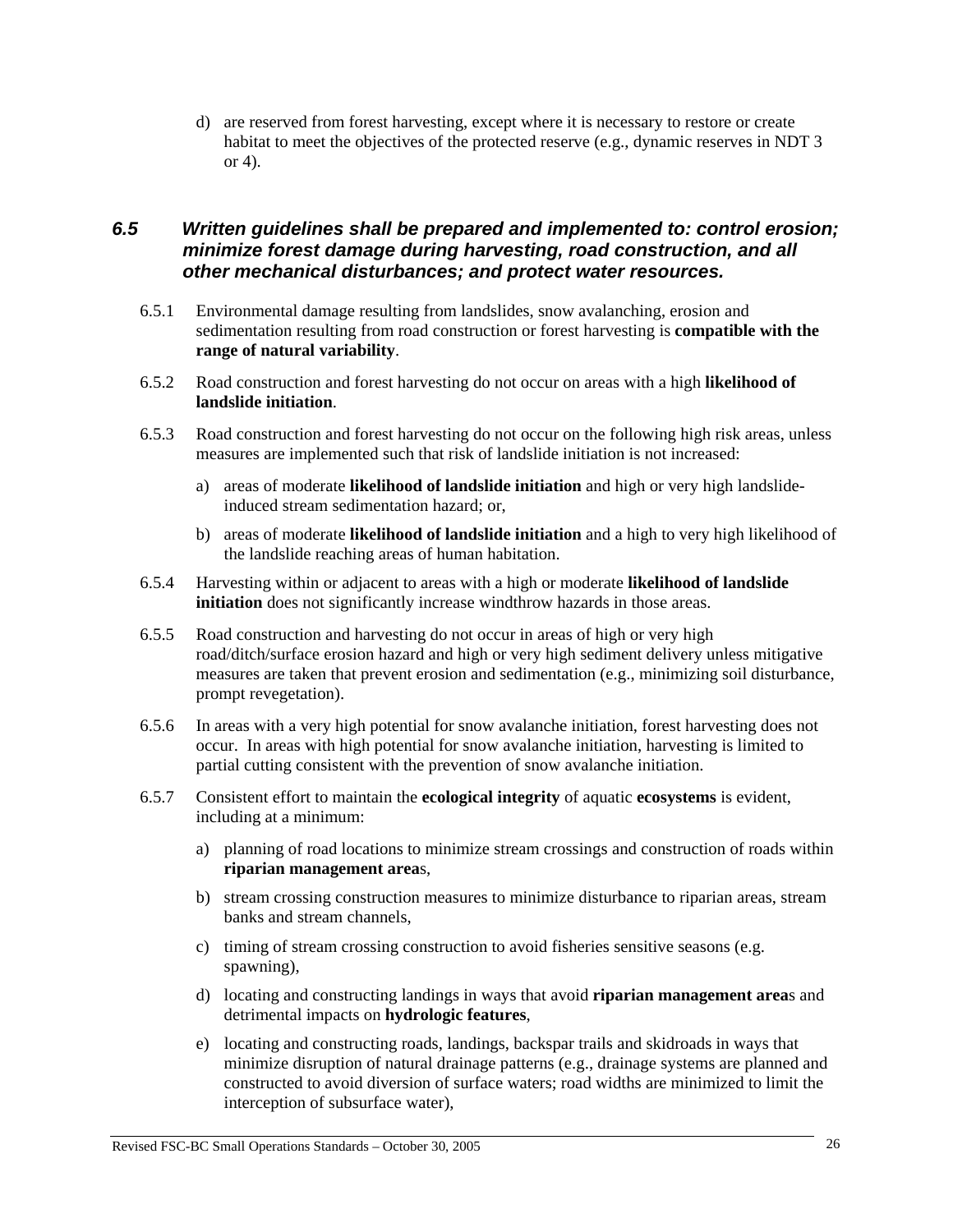- f) employing yarding techniques that do not disturb stream channels, and
- g) where **channel assessment**s indicate decreasing stability, halting road construction and harvesting in relevant portions of watersheds, unless it can be shown that further development will not slow channel recovery or contribute to further channel instability.
- 6.5.8 **Machine-free zones** are established on all streams, lakes, wetlands and marine shorelines. The **machine-free zones** are:
	- a) at least 7 m in width;
	- b) not entered by machinery, except where required for construction of crossings or restoration of riparian or stream channel functions, and only if it can be demonstrated that no significant environmental damage will result; and
	- c) areas within which, if harvesting occurs, non-commercial trees and understory vegetation are retained for protection of riparian functions.
- 6.5.9 Active roads and other potential sediment sources are identified and monitored for sediment production on a regular basis. Deactivation, rehabilitation and/or restoration plans are prepared and implemented to control all significant human-induced sediment sources.
- 6.5.10 If a management units includes more than 50% of a domestic, irrigation, fisheries sensitive or high value fisheries watershed, consistent effort is evident to minimize increases in peak flow resulting from management activities, including in snowmelt-dominated watersheds, maintaining weighted **equivalent clearcut area (ECA)** to less than 25%, unless recommended otherwise by an **hydrologic assessment**.
- 6.5.11 If a management unit includes more than 30% of a watershed with temperature–sensitive fish habitat, consistent effort is made to prevent detrimental increases in stream water temperature by maintaining adequate levels of shading on all such water bodies and their tributaries, including limiting the extent of early seral vegetation in riparian zones to not more than 10% of the total area of riparian zones within the portion of the management unit that is in a watershed with temperature–sensitive fish habitat.

# *6.5 bis Riparian ecosystems and all their functions shall be maintained or restored.*

- 6.5.*bis1* If the management unit includes rivers, streams, wetlands, lakeshores or marine shoreline, the **manager** maintains and/or restores riparian areas along those water features by:
	- a) implementing riparian reserve zones and/or riparian management zones along those features that, on average, meet or exceed the measures specified in Table 1 in Appendix 2, "Requirements for Riparian Management on Small Operations", and providing an ecologically-based rationale for the spatial deployment of riparian reserves and management zones, OR,
	- b) implementing alternative management measures that will provide an equivalent level of riparian area conservation, and providing a written rationale prepared by a **qualified specialist**(s) in hydrology, terrain **and/or** riparian biology that confirms those measures are adequate to maintain or restore the riparian functions, riparian values and the ecological integrity of the associated hydrologic feature(s) within the management unit.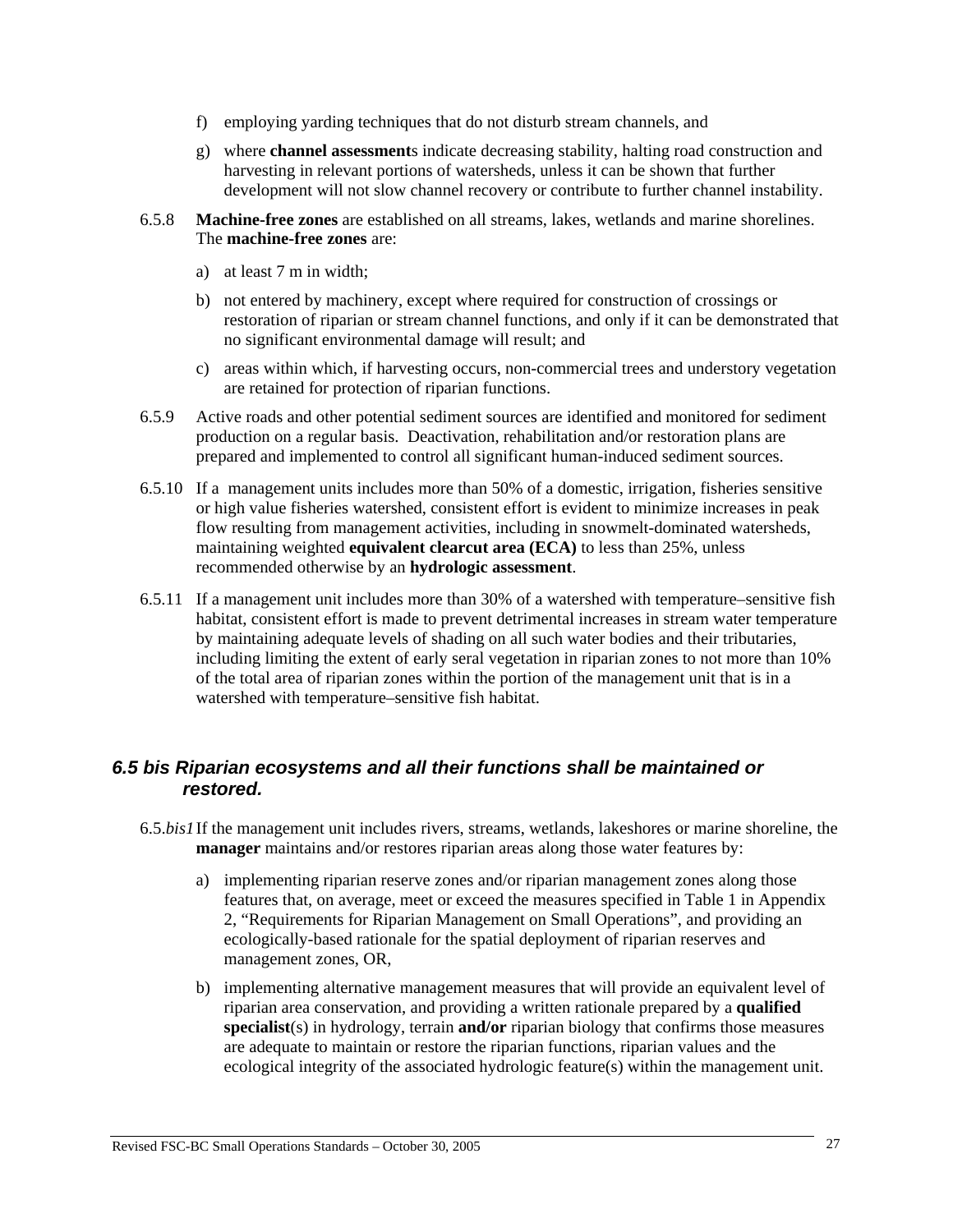- *6.6 Management systems shall promote the development and adoption of environmentally friendly non-chemical methods of pest management and strive to avoid the use of chemical pesticides. World Health Organization Type 1A and 1B and chlorinated hydrocarbon pesticides; pesticides that are persistent, toxic or whose derivatives remain biologically active and accumulate in the food chain beyond their intended use; as well as any pesticides banned by international agreement, shall be prohibited. If chemicals are used, proper equipment and training shall be provided to minimize health and environmental risks.* 
	- 6.6.1 Where **chemical pesticides** are used on the management unit, plans are in place to continually reduce and finally eliminate their use through **integrated pest management**. The phase out period shall be no more than 5 years from the date of initial certification of the management unit, and applies only to use on the management unit itself. The only exception would be the use of a pesticide for a limited time to control an exotic invasive species that poses a high risk to the ecological integrity of forest ecosystems, where there were no known feasible non-chemical alternatives.

#### **Means of Verification:**

- 6.6.1 (i) Forest health plans with regard to controls of insect, diseases and weeds.
- 6.6.1 (ii) Silviculture plans and prescriptions related to brushing and weeding.
- 6.6.1 (iii) Assumptions in AAC calculations related to brushing and weeding and control of insects and disease.
- 6.6.2 Where **chemical pesticides** are used on the **management unit** during the phase out period, there is evidence of consistent effort to meet plans for their phase out, including the use of integrated pest management, with emphasis on prevention strategies.

#### **Means of Verification:**

- 6.6.2 (i) Forest health plans with regard to controls of insect, diseases and weeds integrated pest management components.
- 6.6.3 Where tree seedlings or other materials for use on the **management unit** are purchased from outside suppliers, managers take ongoing actions to source materials that are consistent with eliminating the use of **chemical pesticides**.

#### **Means of Verification:**

- 6.6.3 (i) Correspondence between the manager and suppliers who may be using pesticides.
- 6.6.3 (ii) Selection criteria for requests for proposals, purchase orders, or bid selection related to any services or materials that may involve use of pesticides.
- 6.6.4 **Chemicals** prohibited by Criterion 6.6 are not used on the management unit (See FSC International Policies and Appendix 6b of the main standards for BC).

#### **Means of Verification:**

6.6.4 (i) Records of chemical use on the management unit.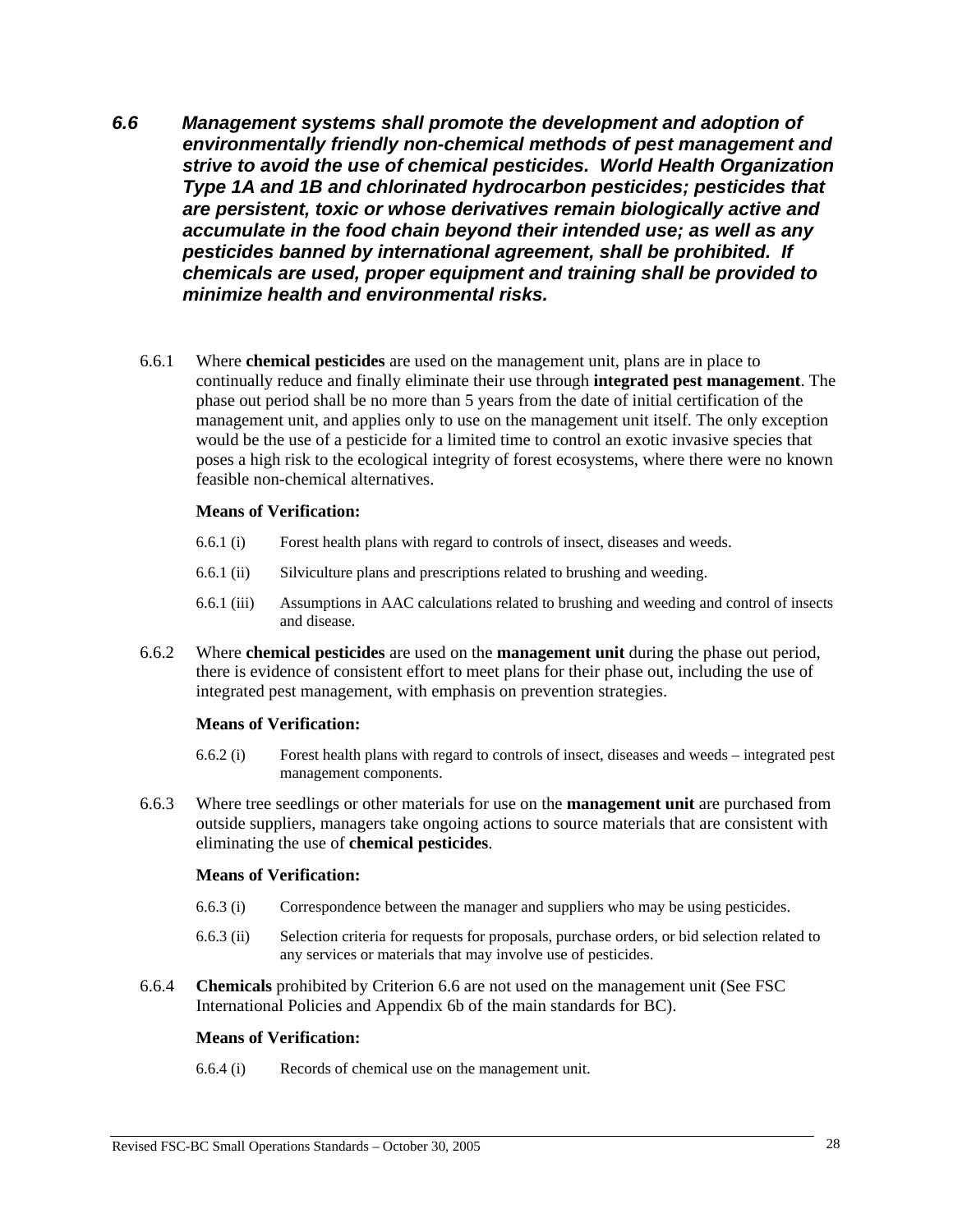6.6.5 Where chemical pesticides are used, the manager takes measures to avoid risks to human health and the environment (e.g., prior notification of tree planters, First Nations, and other forest users of pesticide use, stream buffers), and complies with regulatory requirements under the Pesticide Control Act and the Workers Compensation Act.

#### **Means of Verification:**

- 6.6.5 (i) Operational plans, field assessments and monitoring of pesticide applications.
- 6.6.5 (ii) Standard operating procedures regarding pesticide use on the management unit and regarding use of out-sourced materials that may be contaminated (e.g., tree seedlings).
- 6.6.5 (iii) Interviews with forest workers, First Nations, local wildlife biologists and other forest users who may be impacted or familiar with impacts from pesticide use.
- 6.6.5 (iv) Permits issued for pesticide use in the management unit, and compliance monitoring for those permits.

# *6.7 Chemicals, containers, liquid and solid non-organic wastes including fuel and oil shall be disposed of in an environmentally appropriate manner at off-site locations.*

6.7.1 If chemicals are used on the management unit, the manager implements measures, to prevent the unintended release of chemicals, petroleum products, containers and non-organic wastes, and avoid health and environmental risks due to their disposal.

# *6.8 Use of biological control agents shall be documented, minimized, monitored and strictly controlled in accordance with national laws and internationally accepted scientific protocols. Use of genetically modified organisms shall be prohibited.*

- 6.8.1 Where **biological control agents** are employed on the **management unit**, the applicant documents, minimizes, monitors and controls their use in accordance with national laws and internationally accepted scientific protocols.
- 6.8.2 **Genetically modified organisms** are not used.

# *6.9 The use of exotic species shall be carefully controlled and actively monitored to avoid adverse ecological impacts.*

6.9.1 Exotic plant or animal species are only introduced after scientific evaluation that determines that they are not invasive and will bring environmental benefits without entailing significant adverse ecological impacts.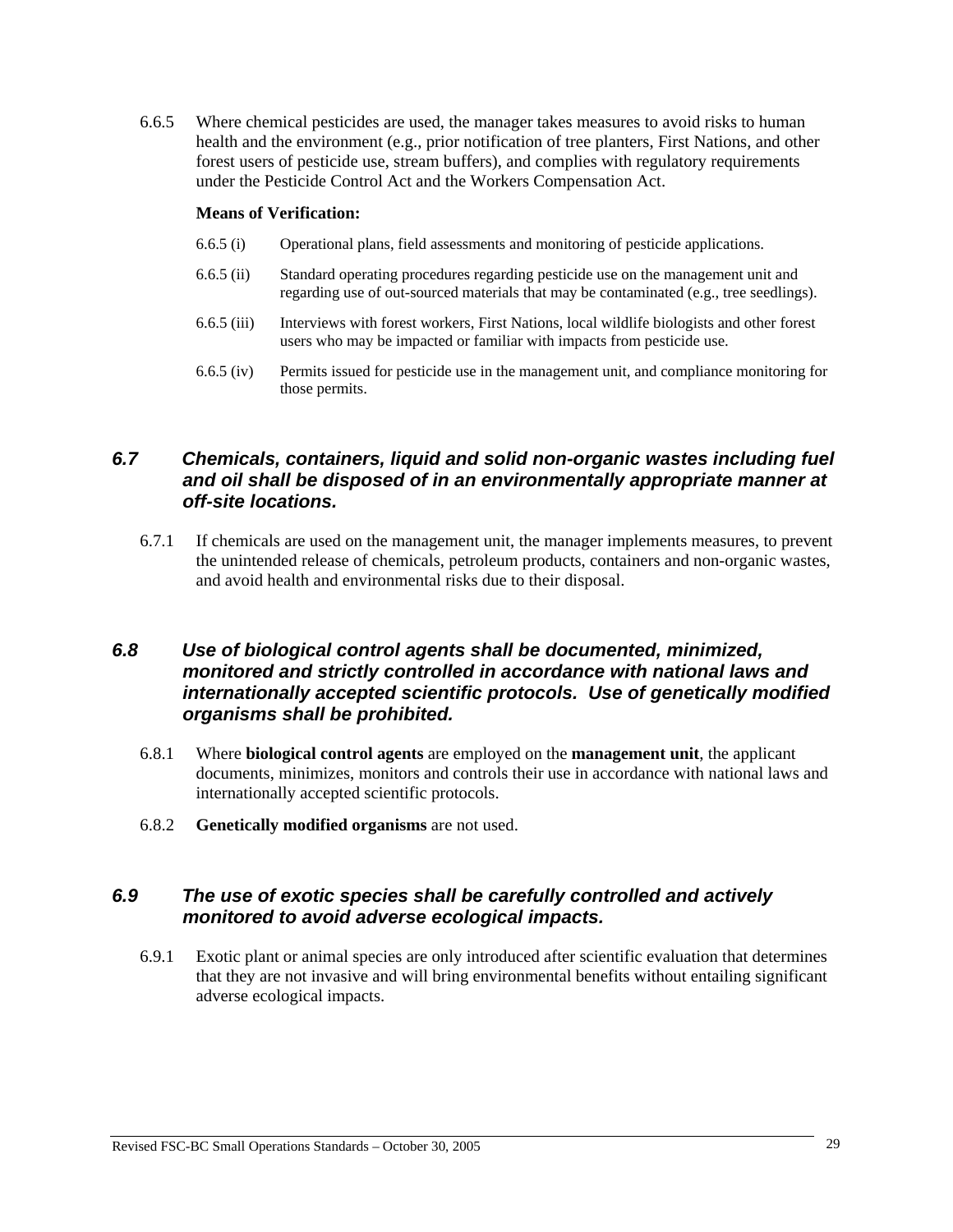**6.10 Forest conversion to plantations or non-forest land shall not occur, except in circumstances where conversion:** 

- *a) entails a very limited portion of the Forest Management Unit; and*
- *b) does not occur on High Conservation Value Forest areas; and*
- *c) will enable clear, substantial, additional, secure, long term conservation benefits across the Forest Management Unit.*

## *a) Entails a very limited portion of the Forest Management Unit*

- 6.10.1 Areas of new conversions to **plantation**s or other non-forest uses (NOT including road, landings and other infrastructure directly related to forest management, see also 6.3.12):
	- a) do not exceed 10% of the management unit;
	- b) are located in previously harvested poorly-managed forest, or if that forest type is not available, in previously harvested well-managed **natural forest**, or if that forest type is not available, in un-harvested, non old growth forest, and only if none of the previous areas are available, in old growth forest;
	- c) do not directly result in the area of old growth forest falling below the estimated mean area of old growth forest determined by the description of the **range of natural variability** completed under Indicator 6.1.7; and
	- b) are otherwise consistent with Principle 10.

# *b) Does not occur on High Conservation Value Forest areas*

## *c) Will enable clear, substantial, additional, secure, long term conservation benefits across the Forest Management Unit*

- 6.10.2 The manager demonstrates the conservation benefits enabled by conversion, and the impacts of the conversion, as evaluated and reported by **qualified specialists**. The evaluation process includes:
	- a) evaluation of the conservation benefits enabled by the conversion;
	- b) evaluation of the environmental impacts of the conversion itself, taking into account impacts both at the **management unit** level and at the **landscape level**;
	- c) the **social impacts** and benefits entailed by the conversion;
	- d) review of and input on the conversion area and the offsetting conservation benefits from **qualified specialists**, affected parties and relevant interests (e.g., **First Nation**s, agencies, **local** communities, conservation organizations);
	- e) conclusions regarding whether the offsetting benefits meet Criterion 6.10; and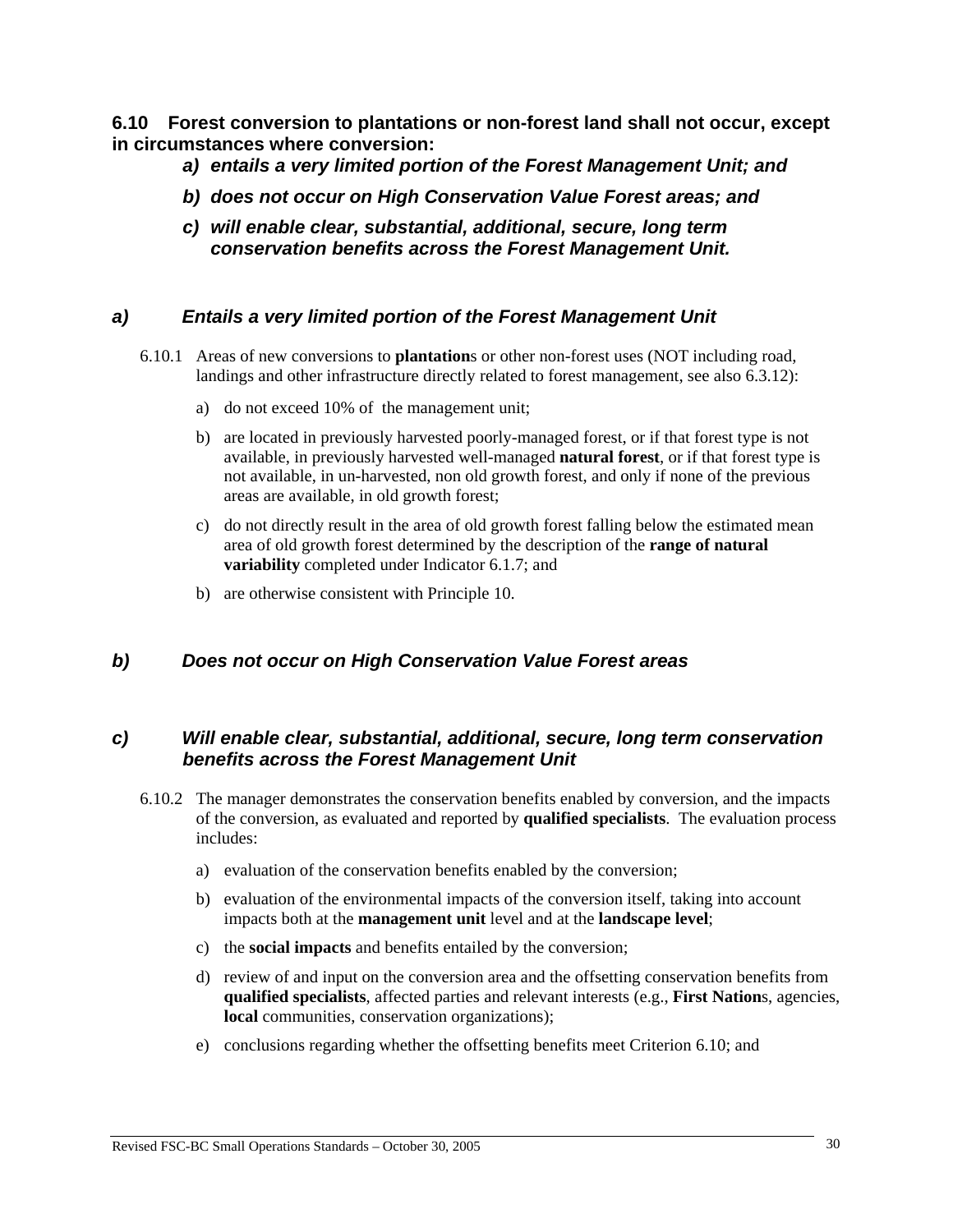- f) if the conversion evaluation report concludes the proposed conversion meets Criterion 6.10, specific recommendations on how the offsetting benefits for conversions should be secured in a manner that ensures the benefits will be maintained over the **long term** (e.g., legal designations, restrictive covenants).
- 6.10.3 Management objectives and measures identified in the final evaluation report as outlined in 6.10.2 are incorporated into the **management plan** and other relevant documents, and are implemented.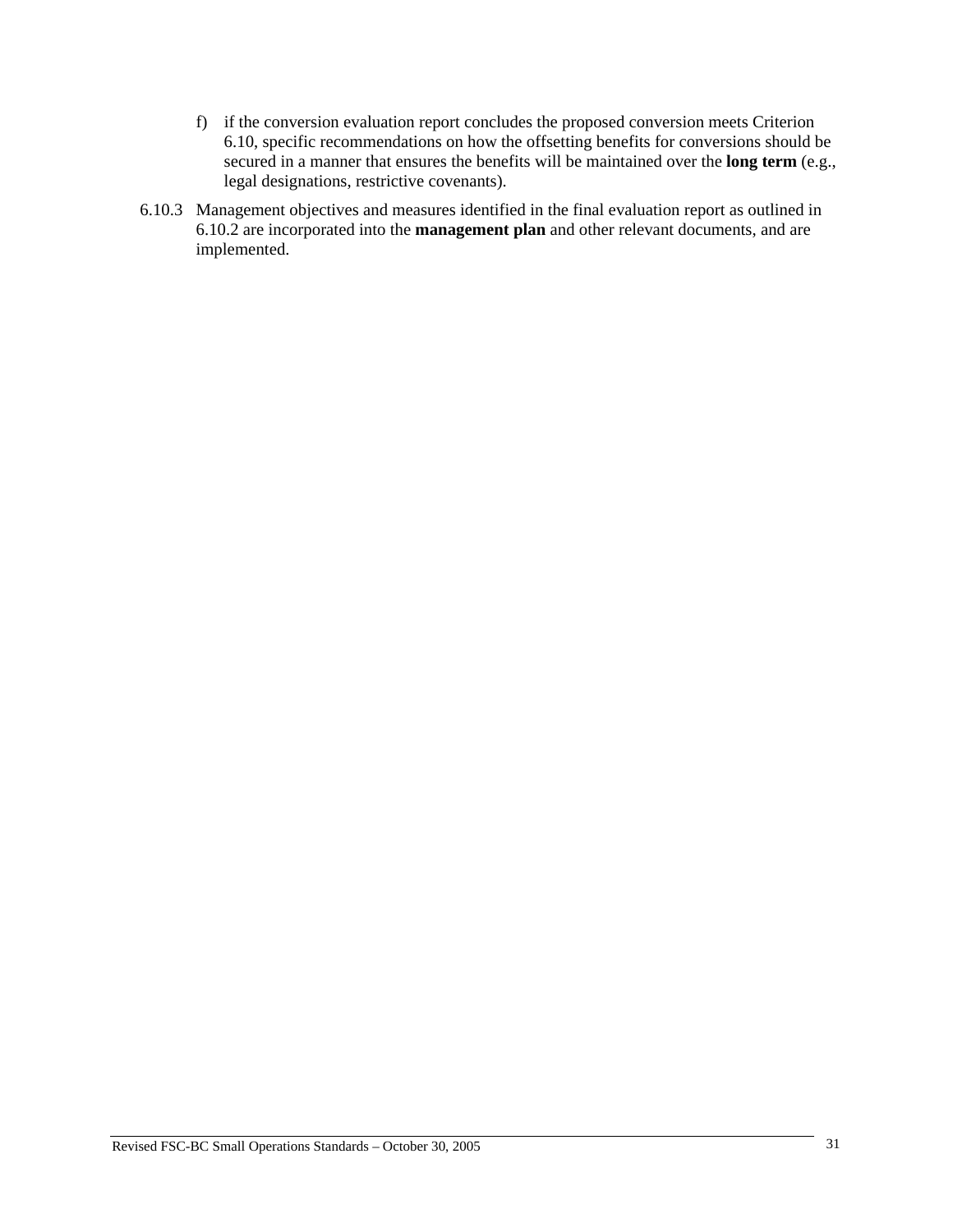# **Principle 7: Management Plan**

**A management plan - appropriate to the scale and intensity of the operations shall be written, implemented, and kept up to date. The long-term objectives of management, and the means of achieving them, shall be clearly stated.** 

- *7.1 The management plan and supporting documents shall provide:* 
	- *a) Management objectives.*
	- *b) Description of the forest resources to be managed, environmental limitations, land use and ownership status, socio-economic conditions, and profile of adjacent lands.*
	- *c) Description of silvicultural and/or other management system, based upon the ecology of the forest in question and information gathered through resource inventories.*
	- *d) Rationale for rate of annual harvest and species selection.*
	- *e) Provisions for monitoring of forest growth and dynamics.*
	- *f) Environmental safeguards based on environmental assessments.*
	- *g) Plans for the identification and protection of rare, threatened and endangered species.*
	- *h) Maps describing the forest resource base including protected areas, planned management activities and land ownership.*
	- *i) Description and justification of harvesting techniques and equipment to be used.*
	- 7.1.1 The management plan includes the information described above. (*FSC BC Guidance* includes a recommended "FSC-BC Management Plan Template for Small Operations").
	- 7.1.2 The **management plan** describes how the FSC-BC Regional Standards will be met.
	- 7.1.3 The **management plan** is reviewed at least every five years and updated as required.

# *a) Management objectives.*

- 7.1.4 The management plan includes:
	- a) long-term measurable objectives and management strategies that are consistent with the FSC-BC Regional Standards, and management indicator(s) by which their achievement can be assessed;
	- b) management objectives that address issues identified in other Principles of the FSC-BC standards (e.g., objectives from public participation and local communities – P4, P5 and P9, objectives identified through **First Nations** consultation – P3, objectives to conserve environmental values – P6 and P9); and,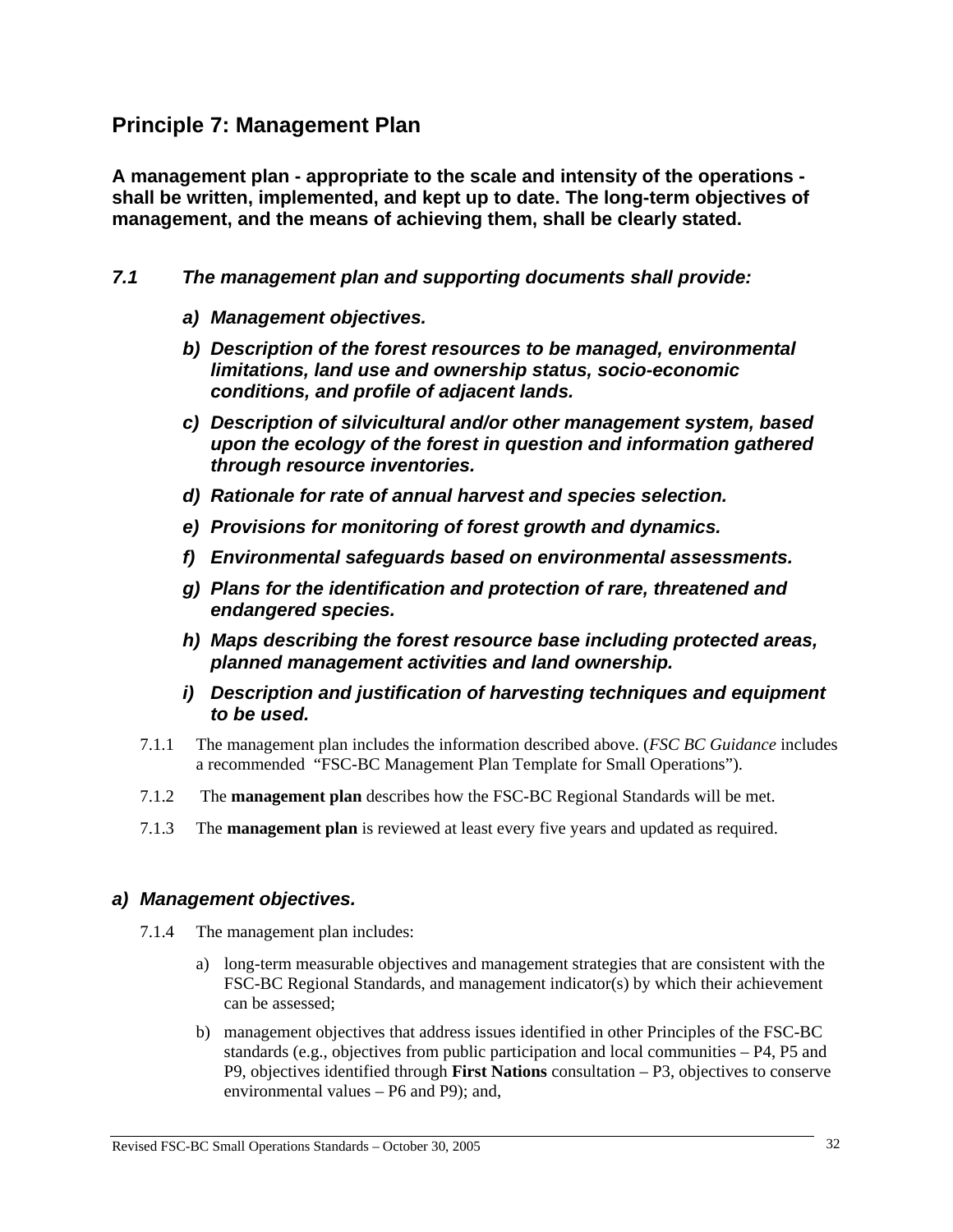c) maps showing the specific geographic area to which management objectives apply (e.g., management unit, specific reserve, management zone, local community).

# *b) Description of the forest resources to be managed, environmental limitations, land use and ownership status, socio-economic conditions, and profile of adjacent lands.*

- 7.1.5 The **management plan** describes natural processes and how they affect forest and stand development (i.e. the **range of natural variability,** see also Indicator 6.1.).
- 7.1.6 If present on the management unit, the **management plan** describes environmental hazards (e.g., terrain stability, waterborne erosion, see Criterion 6.1 and Appendix 1, "FSC-BC Toolkit for Small Operations").
- 7.1.7 If High Conservation Value Forests are present on the management unit, the **management plan** describes the values present and associated **conservation attributes** (See also Criterion 9.1 and Appendix 1, "FSC-BC Toolkit for Small Operations").
- 7.1.8 To provide a management unit context, the **management plan** describes land uses, management regimes and conditions on lands adjacent to the management unit.
- 7.1.9 The descriptions, inventories and maps utilized for developing management objectives, strategies and practices are included or referenced in the **management plan**.

# *c) Description of silvicultural and/or other management system, based upon the ecology of the forest in question and information gathered through resource inventories.*

- 7.1.10 Management approaches to be used in operational planning and implementation that will fulfill management objectives are described in the **management plan (**including, if present any approaches to managing riparian areas and/or maintaining HCVF conservation attributes, see Criterion 6.5 and Principle 9).
- 7.1.11 Operational plans are prepared to guide management activities at the site level to implement the management objectives, strategies and approaches identified in the management plan.

# *d) Rationale for rate of annual harvest and species selection.*

# *e) Provisions for monitoring of forest growth and dynamics.*

7.1.12 Forest inventory information utilized in developing the management plan is updated as required (e.g., regen surveys, free-to-grow surveys, age classes).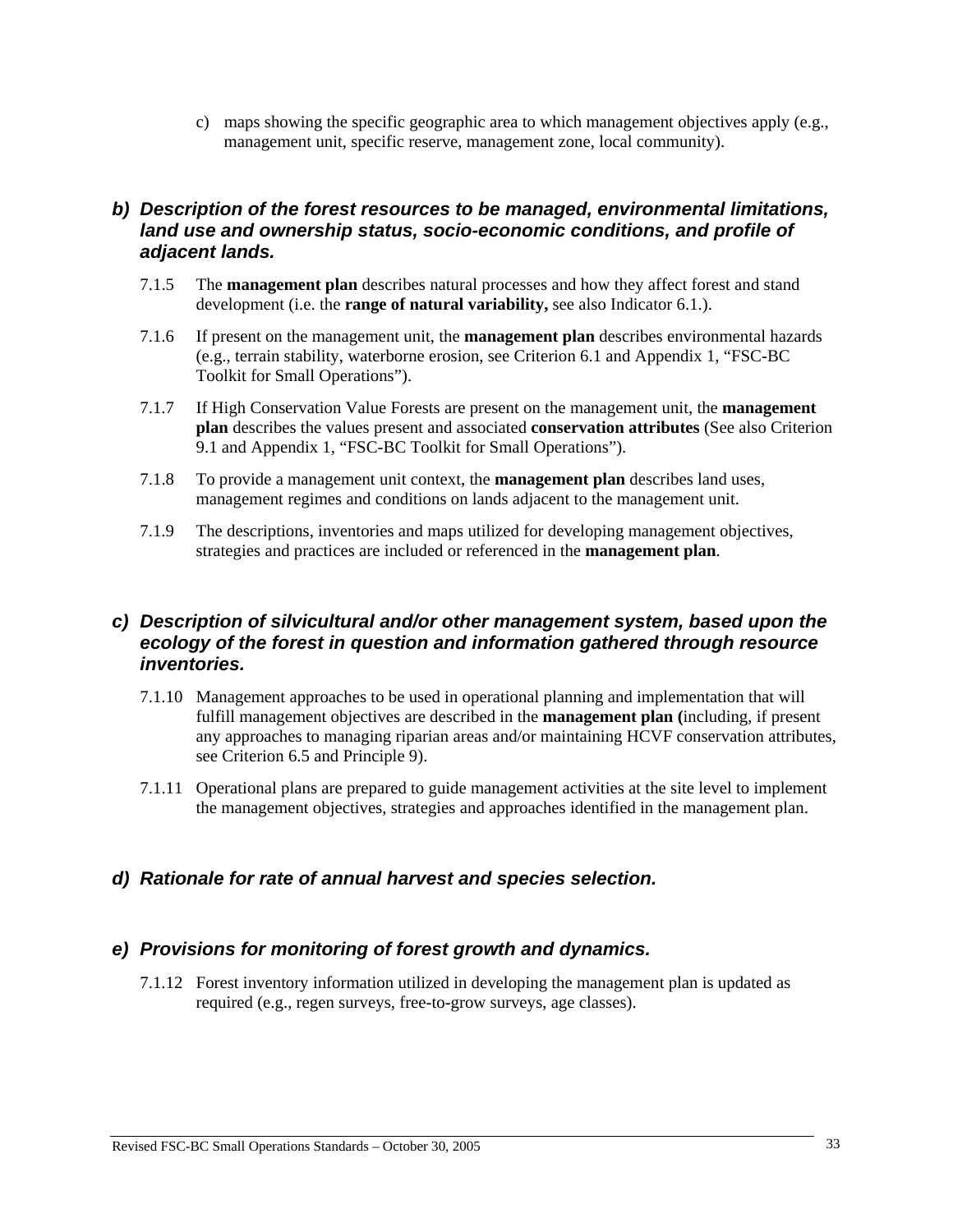# *f) Environmental safeguards based on environmental assessments.*

7.1.13 The **management plan** includes management strategies to minimize environmental impacts, consistent with any hazards present (See also Criterion 6.1).

# *g) Plans for the identification and protection of rare, threatened and endangered species.*

7.1.14 If red- or blue-listed species are present on the management unit, the **management plan** contains provisions for rare, threatened and **endangered species** (See also Indicators 6.2.1 to 6.2.5).

# *h) Maps describing the forest resource base including protected areas, planned management activities and land ownership.*

- 7.1.15 A map and legal description showing the location and **tenure** status of the **management unit**  is included in the **management plan** (See also Indicator 2.1.2).
- 7.1.16 If present on the management unit, **legal or customary tenure or use rights** of others within the **management unit** are identified, described and, where appropriate, mapped and are included in the **management plan**.
- 7.1.17 If any management zones are required to address management objectives flowing from Principles 3, 6, 9 and 10, maps of those zones are included in the **management plan**, and larger scale maps appropriate to operational planning are referenced to provide detail where necessary (see also Appendix 1 and *FSC BC Guidance*).

# *i) Description and justification of harvesting techniques and equipment to be used.*

# *7.2 The management plan shall be periodically revised to incorporate the results of monitoring or new scientific and technical information, as well as to respond to changing environmental, social and economic circumstances.*

7.2.1 The **management plan** is periodically revised to incorporate the results of monitoring or new scientific and technical information, as well as to respond to changing environmental, social and economic circumstances.

# *7.3 Forest workers shall receive adequate training and supervision to ensure proper implementation of the management plan.*

7.3.1 **Forest workers** receive adequate training and supervision to ensure proper implementation of the **management pla**n.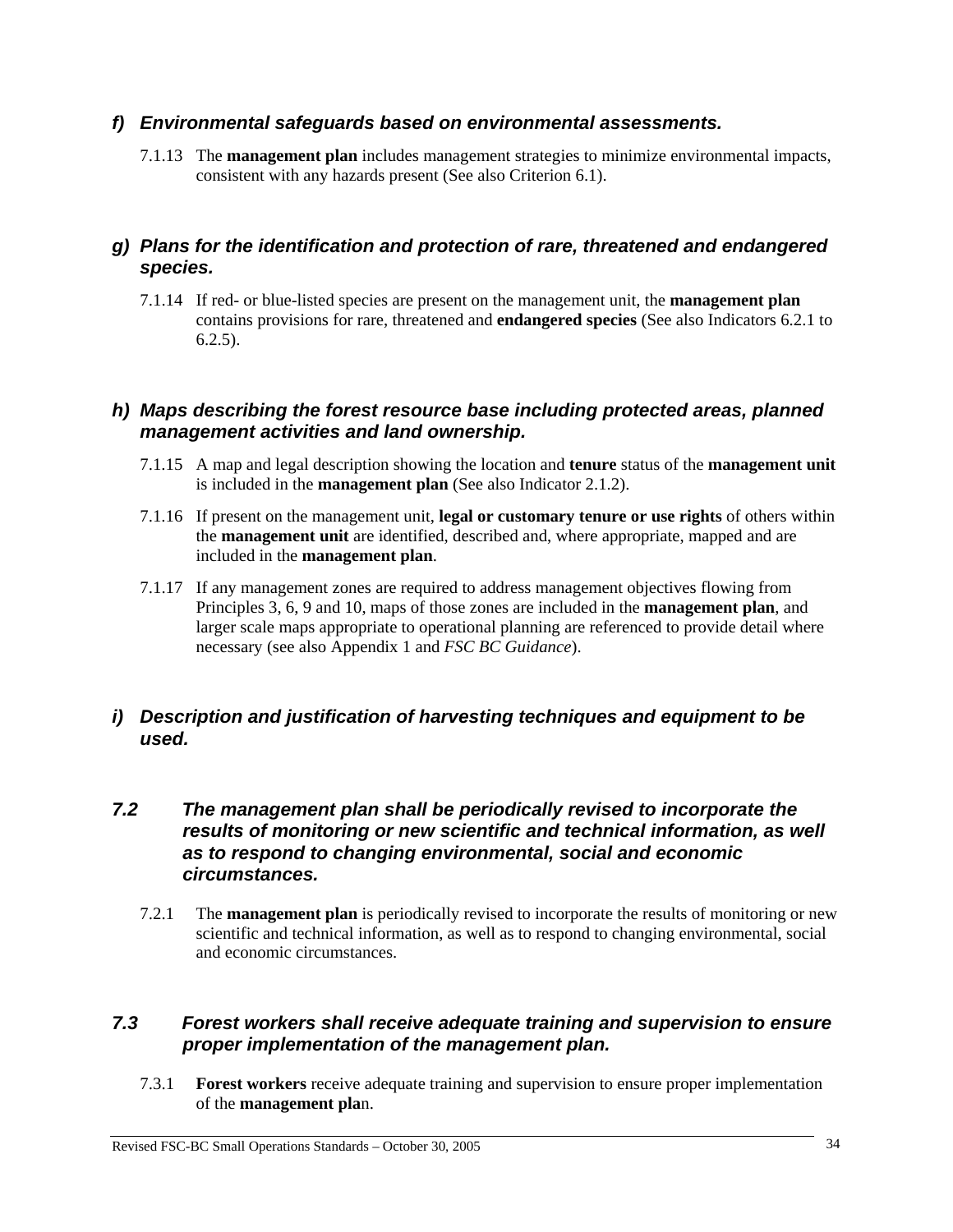# *7.4 While respecting the confidentiality of information, forest managers shall make publicly available a summary of the primary elements of the management plan, including those listed in Criterion 7.1.*

- 7.4.1 Upon specific request, with the exception of sensitive or confidential commercial, cultural or ecological information, the **management plan**, supporting operational plans and assessments are made available to the public.
- 7.4.2 Input from interested parties, is solicited during public review of the draft **management plan**.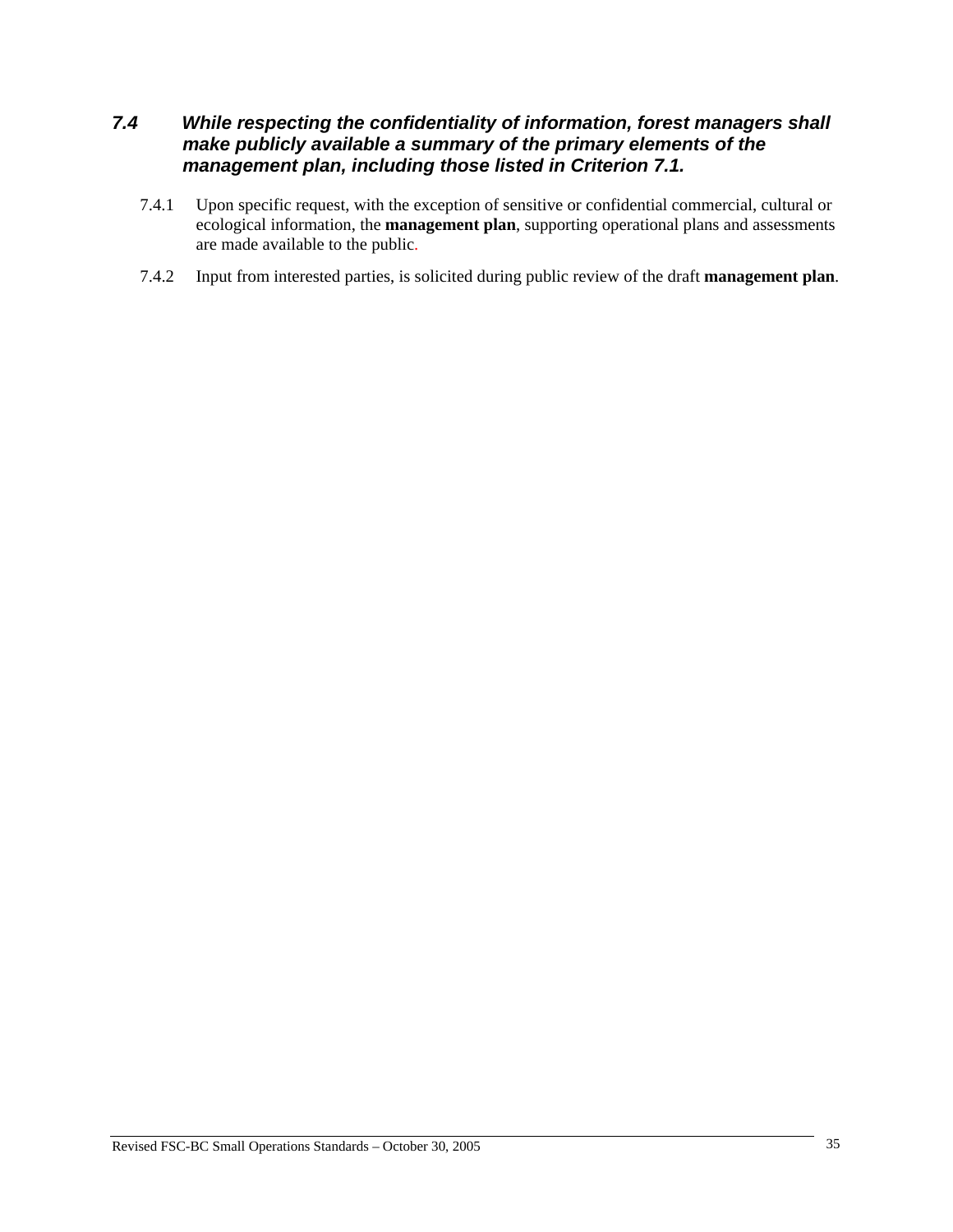# **Principle 8: Monitoring and Assessment**

**Monitoring shall be conducted – appropriate to the scale and intensity of forest management – to assess the condition of the forest, yields of forest products, chain of custody, management activities and their social and environmental impacts.** 

- *8.1 The frequency and intensity of monitoring should be determined by the scale and intensity of forest management operations as well as the relative complexity and fragility of the affected environment. Monitoring procedures should be consistent and repeatable over time to allow comparison of results and assessment of change.* 
	- 8.1.1 A documented monitoring plan is in place. Where operations are limited in extent and/or intensity, and the values of concern are of minimal significance and/or insensitive to management activities, informal, qualitative monitoring may be sufficient.
	- 8.1.2 The monitoring plan describes:
		- a) elements and indicators to be monitored (including **HCVF**s if present, see Criterion 9.4);
		- b) consistent and replicable monitoring procedures;
		- c) the frequency and intensity of monitoring, and,
		- d) relevant baseline information.
	- 8.1.3 The monitoring plan is periodically updated and available to those doing the monitoring or working with monitoring data, and a clear link between the monitoring plan and **management plan** is established.
	- 8.1.4 Monitoring records are compiled in a secure accessible location.

# *8.2 Forest management should include the research and data collection needed to monitor, at a minimum, the following Indicators:*

- *a) yield of all forest products harvested;*
- *b) growth rates, regeneration and condition of the forest;*
- *c) composition and observed changes in the flora and fauna;*
- *d) environmental and social impacts of harvesting and other operations;*
- *e) costs, productivity, and efficiency of forest management.*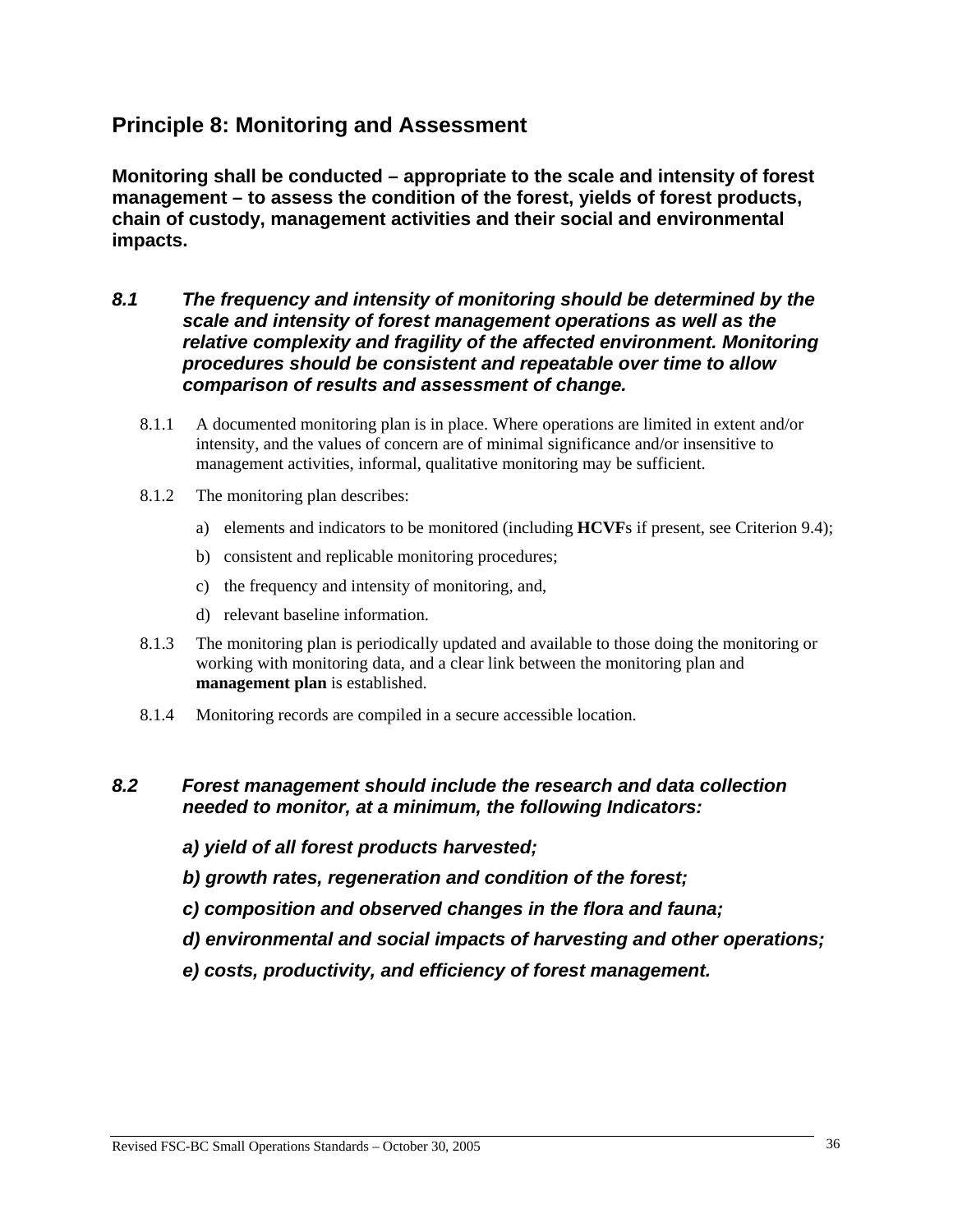# *a) Yield of all forest products harvested*

- 8.2.1 Data regarding the yield of timber harvested from the **management unit** (e.g., volume, species and grade) sufficient to assess performance with respect to management objectives, are collected and maintained.
- 8.2.2 Where the **manager** is responsible for the harvest of **non-timber forest products** within the management unit, data regarding their yield, sufficient to assess performance with respect to management objectives, are collected and maintained.

# *b) Growth rates, regeneration and condition of the forest*

8.2.3 Data are collected and maintained concerning growth rates, regeneration, forest health, productivity, condition of the forest, and disturbances resulting from forest operations or other causes.

# *c) Composition and observed changes in the flora and fauna*

- 8.2.4 Where critical wildlife habitat has been identified on the management unit (including HCVFs, riparian areas, etc.) , changes in the flora and fauna related to that habitat are monitored (see Indicators 6.1.3 and 6.5.12, and Principle 9).
- 8.2.5 If red- or blue-listed species habitat is identified on the management unit, it is monitored to ensure the habitat is maintained and/or restored (see Criterion 6.2).

# *d) Environmental and social impacts of harvesting and other operations*

- 8.2.6 Where road building or harvesting are carried out in domestic, irrigation, fisheries sensitive or high value fisheries watersheds on moderate to high hazard areas, watershed conditions applicable to the identified hazards are monitored (e.g., sediment sources, **Equivalent clearcut area (ECA)**, channel stability, riparian condition, shade).
- 8.2.7 Where social impact issues are identified through consultation with **First Nation**s and **directly affected persons** relevant management activities are monitored as agreed to in the consultation process.
- 8.2.8 When employed on the management unit, the use and disposal of chemical pesticides and other potential contaminants are monitored, with a focus on phase out strategies and avoiding environmental impacts and risks to human health (see also Criteria 6.6 and 6.7).

# *e) Costs, productivity, and efficiency of forest management*

8.2.9 Costs and production associated with harvesting, including stumpage payments, are documented to enable evaluation of **forest management** efficiency.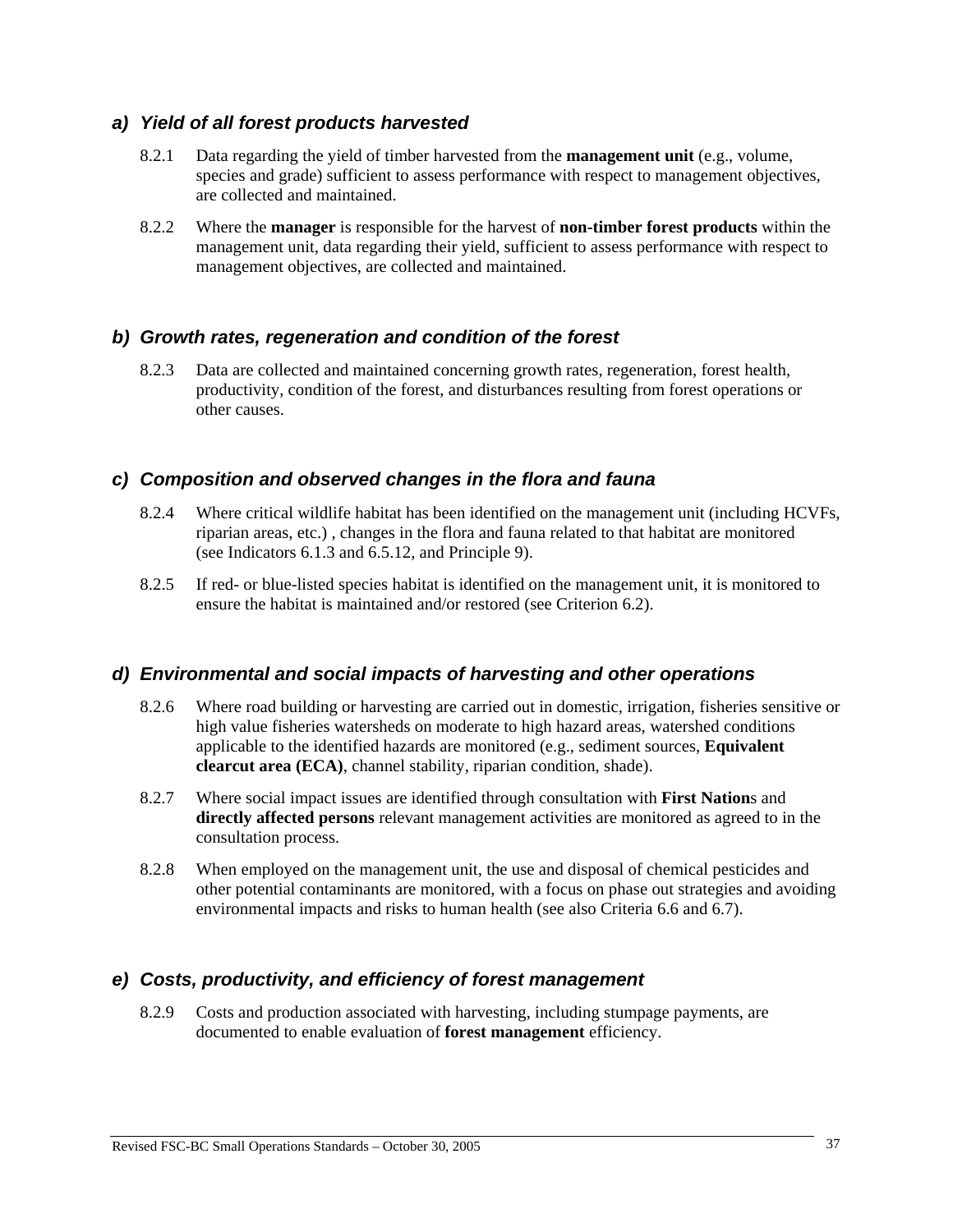# *8.3 Documentation shall be provided by the forest manager to enable monitoring and certifying organizations to trace each forest product from its origin, a process known as "chain of custody".*

8.3.1 The forest manager provides documentation to enable monitoring and certifying organizations to trace each forest product from its origin.

# *8.4 The results of monitoring shall be incorporated into the implementation and revision of the management plan.*

- 8.4.1 Findings from monitoring are regularly summarized, analyzed and documented to identify discrepancies between outcomes (e.g., yields, growth, ecological changes) and expectations (e.g., plans, forecasts, anticipated impacts).
- 8.4.2 The results of monitoring are incorporated into periodic revisions of the **management plan**  (see also Criterion 7.2) , policies and procedures.
- 8.4.3 Unanticipated impacts identified through monitoring are acted upon.

# *8.5 While respecting the confidentiality of information, forest managers shall make publicly available a summary of the results of monitoring Indicators, including those listed in Criterion 8.2.*

8.5.1 A regular summary is compiled of the results of monitoring. Upon specific request, the summary is made available to interested parties.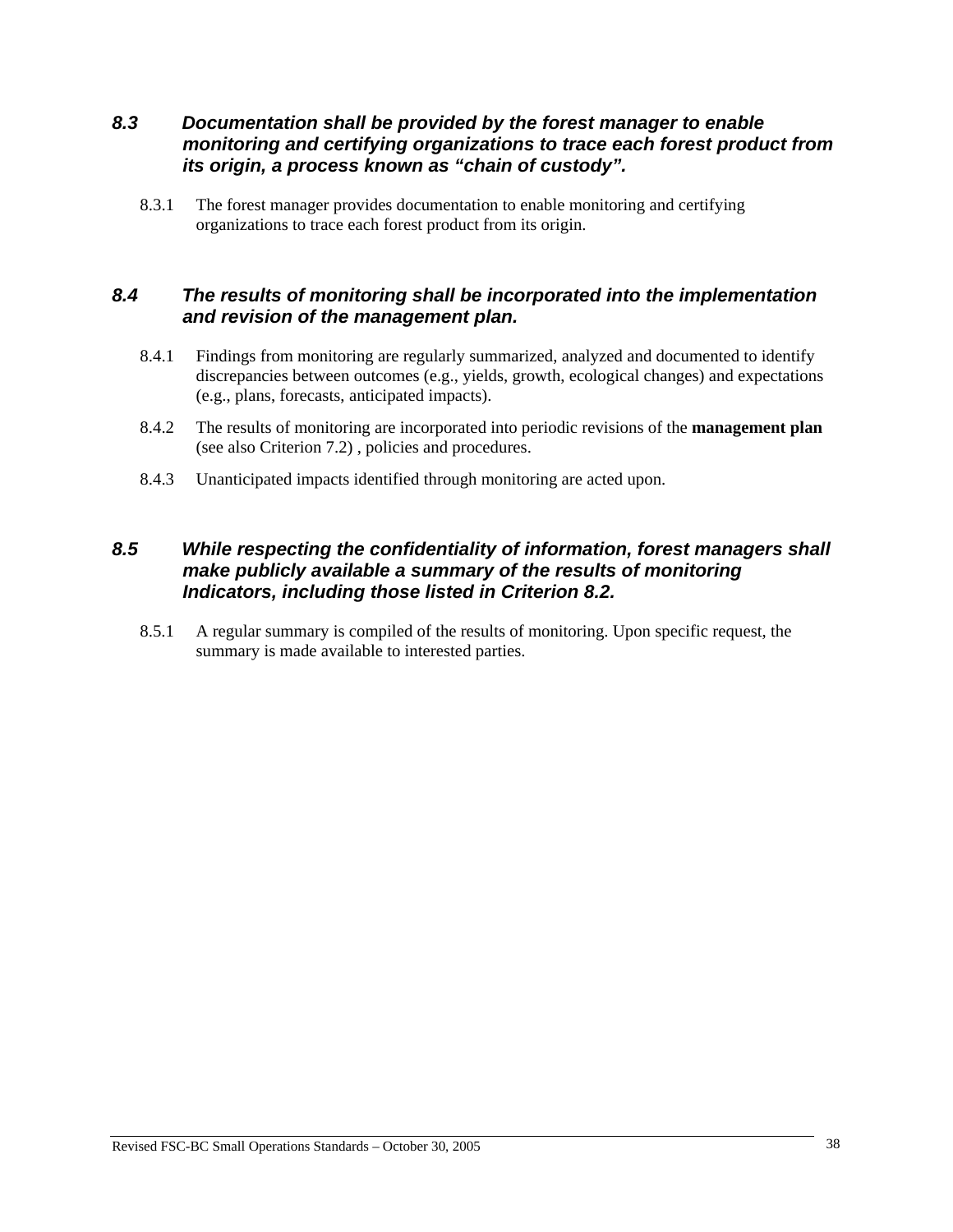# **Principle 9: Maintenance of High Conservation Value Forests**

**Management activities in High Conservation Value Forests shall maintain or enhance the attributes which define such forests. Decisions regarding High Conservation Value Forests shall always be considered in the context of a precautionary approach.** 

# *9.1 Assessment to determine the presence of the attributes consistent with High Conservation Value Forests will be completed, appropriate to scale and intensity of forest management.*

- 9.1.1 As an assessment to determine the potential presence of **High Conservation Values** within the management unit, the **manager** has completed the **High Conservation Value Forest** (**HCVF**) checklist found in Table 3, Appendix 1, "FSC-BC Toolkit for Small Operations".
- 9.1.2 If the checklist results indicate the potential presence of HCVFs on the management unit, the manager has identified **conservation attributes** associated with each **HCVF** present, and developed management strategies to maintain and/or enhance those attributes.
- 9.1.3 Where the manager requires further expertise to complete the HCVF checklist or develop management strategies for the maintenance of identified conservation attributes, the manager has consulted with **qualified specialists** or other relevant interests (e.g., biologists, **First Nation**s, regulatory agencies, **local** communities, conservation organizations).
- 9.1.4 If **HCVF(s)** are identified during the assessment, and they can be represented spatially, they are delineated on map(s) in a manner that demonstrates the location of the  $HCVF(s)$  in relation to the management unit. The maps are included in the **HCVF** assessment report, **management plan**s and relevant operational plans. Where there is a need to maintain confidentiality regarding the location of a sensitive site, the exact location of the **HCVF** or conservation attribute is not mapped or the information is otherwise held in confidence.
- 9.1.5 The HCVF checklist reviewed every 10 years or whenever new information related to high conservation values or attributes is garnered through consultation, inventory or monitoring.

# *9.2 The consultative portion of the certification process must place emphasis on the identified conservation attributes, and options for the maintenance thereof.*

9.2.1 The forest manager consults with **directly affected persons**, **qualified specialists** and **First Nations** on the identification of the High Conservation Values and the management options thereof.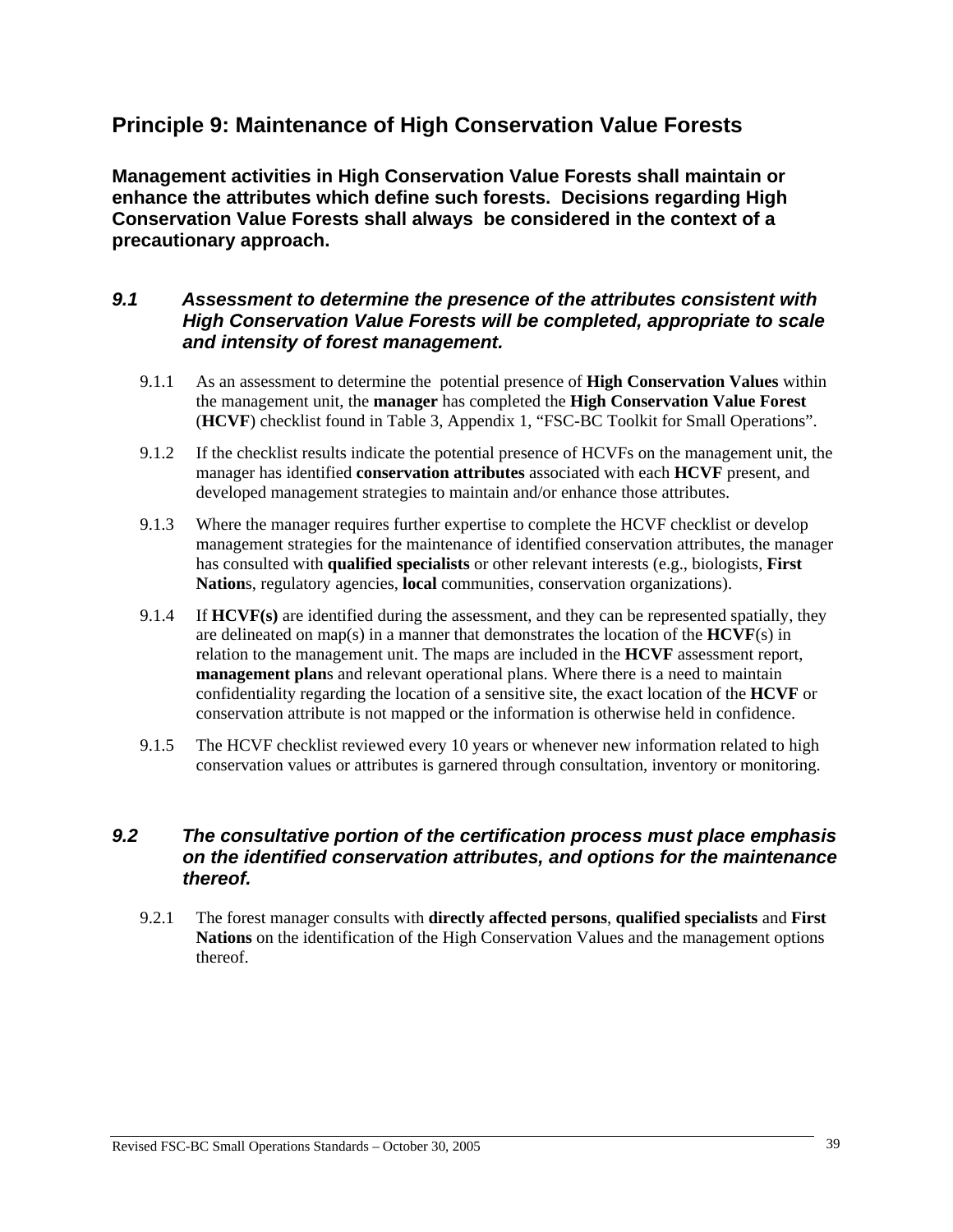# *9.3 The management plan shall include and implement specific measures that ensure the maintenance and/or enhancement of the applicable conservation attributes consistent with the precautionary approach. These measures shall be specifically included in the publicly available management plan summary.*

- 9.3.1 The management strategies and measures selected to maintain or restore conservation attribute(s) are consistent with a **precautionary approach**, and with respect to each **HCVF** or **conservation attribute**, the measures:
	- a) create conditions with a very high probability of securing the long-term maintenance or the restoration the High Conservation Value or **conservation attribute** (see Appendix 1, Table 3 for further information on measures);
	- b) are being implemented; and,
	- c) where monitoring results are available, they confirm the measures are proving effective, or the measures are modified based on the results of monitoring (see also Criterion 9.4).
- 9.3.2 Upon specific request, the completed **HCVF** checklist and any other assessment reports, including the manager's proposed strategies and measures for the maintenance of **HCVFs** and **conservation attributes** are made available to interested parties.

# *9.4 Annual monitoring shall be conducted to assess the effectiveness of the measures employed to maintain or enhance the applicable conservation attributes.*

- 9.4.1 If **HCVF**s are present on the management unit, the **manager** monitors the status of identified **HCV**s and their **conservation attributes** in a manner that is capable of alerting the **manager** to changes in the status of an **HCVF** or **conservation attribute**, and determining if the conservation measures are effective in maintaining or restoring the **HCVF** or attribute. The monitoring practices are designed and implemented consistent with the requirements of Principle 8.
- 9.4.2 When monitoring results indicate increasing risk to a specific conservation attribute, the manager re-evaluates the measures taken to maintain or enhance that attribute, and adjusts the management measures to reverse the trend.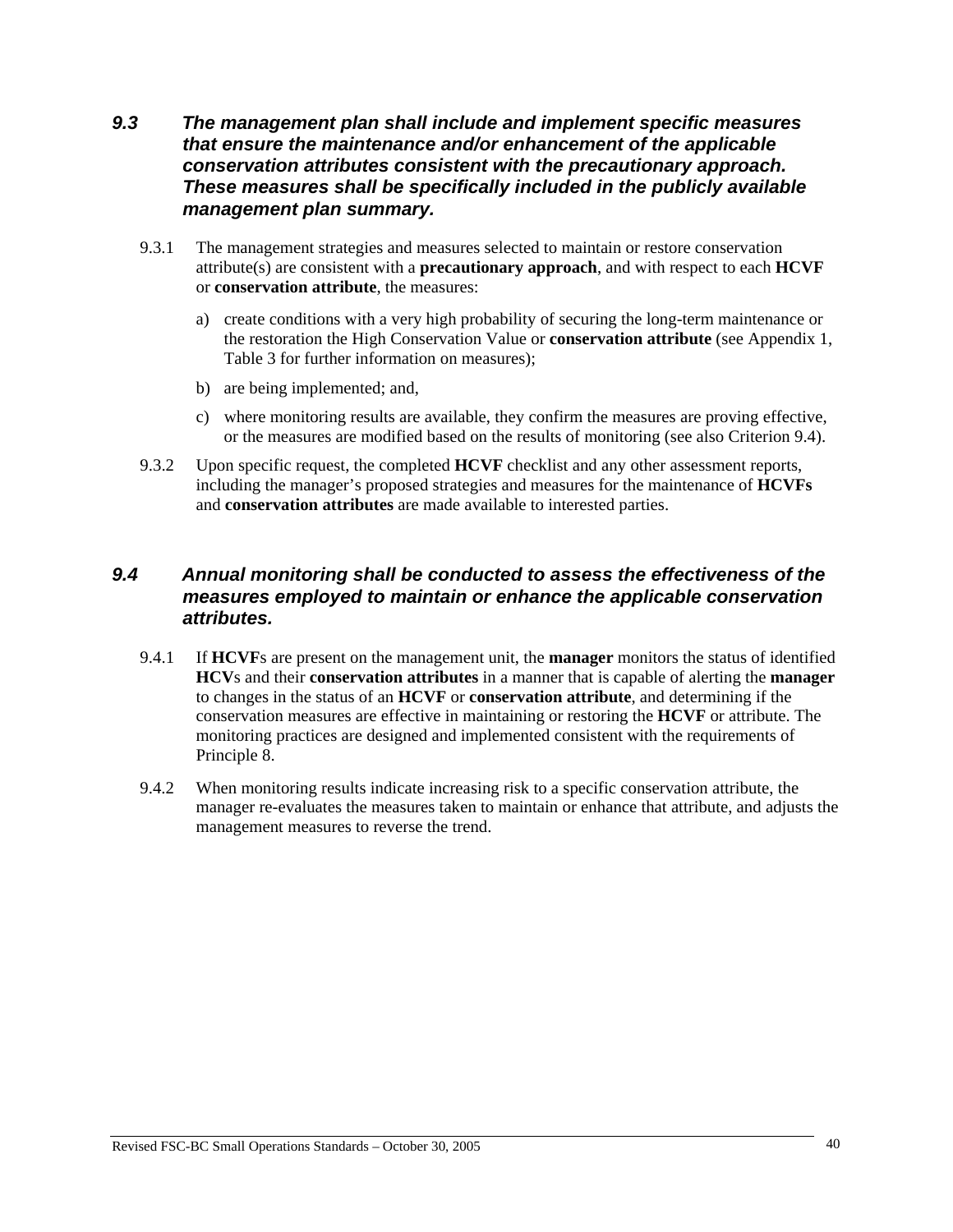# **Principle 10: Plantations**

**Plantations shall be planned and managed in accordance with Principles and Criteria 1 - 9, and Principle 10 and its Criteria. While plantations can provide an array of social and economic benefits, and can contribute to satisfying the world's needs for forest products, they should complement the management of, reduce pressures on, and promote the restoration and conservation of natural forests.** 

- *10.1 The management objectives of the plantation, including natural forest conservation and restoration objectives, shall be explicitly stated in the management plan, and clearly demonstrated in the implementation of the plan.* 
	- 10.1.1 Where **plantations** are present on the **management unit**, the management objectives of the **plantation**, including natural forest conservation and restoration objectives, are explicitly stated in the **management plan**, and clearly demonstrated in the implementation of the plan.
- *10.2 The design and layout of plantations should promote the protection, restoration and conservation of natural forests, and not increase pressures on natural forests. Wildlife corridors, streamside zones and a mosaic of stands of different ages and rotation periods, shall be used in the layout of the plantation, consistent with the scale of the operation. The scale and layout of plantation blocks shall be consistent with the patterns of forest stands found within the natural landscape.* 
	- 10.2.1 The location, management and extent of **plantation** areas are consistent with biodiversity objectives for the management unit and its landscape unit context (e.g., seral stage distribution, old-growth retention, **landscape connectivity**, tree species diversity).

# *10.3 Diversity in the composition of plantations is preferred, so as to enhance economic, ecological and social stability. Such diversity may include the size and spatial distribution of management units within the landscape, number and genetic composition of species, age classes and structures.*

10.3.1 Selection of species and genotypes for areas under **plantation** management regimes is compatible with local environmental conditions, forest health considerations and biodiversity objectives.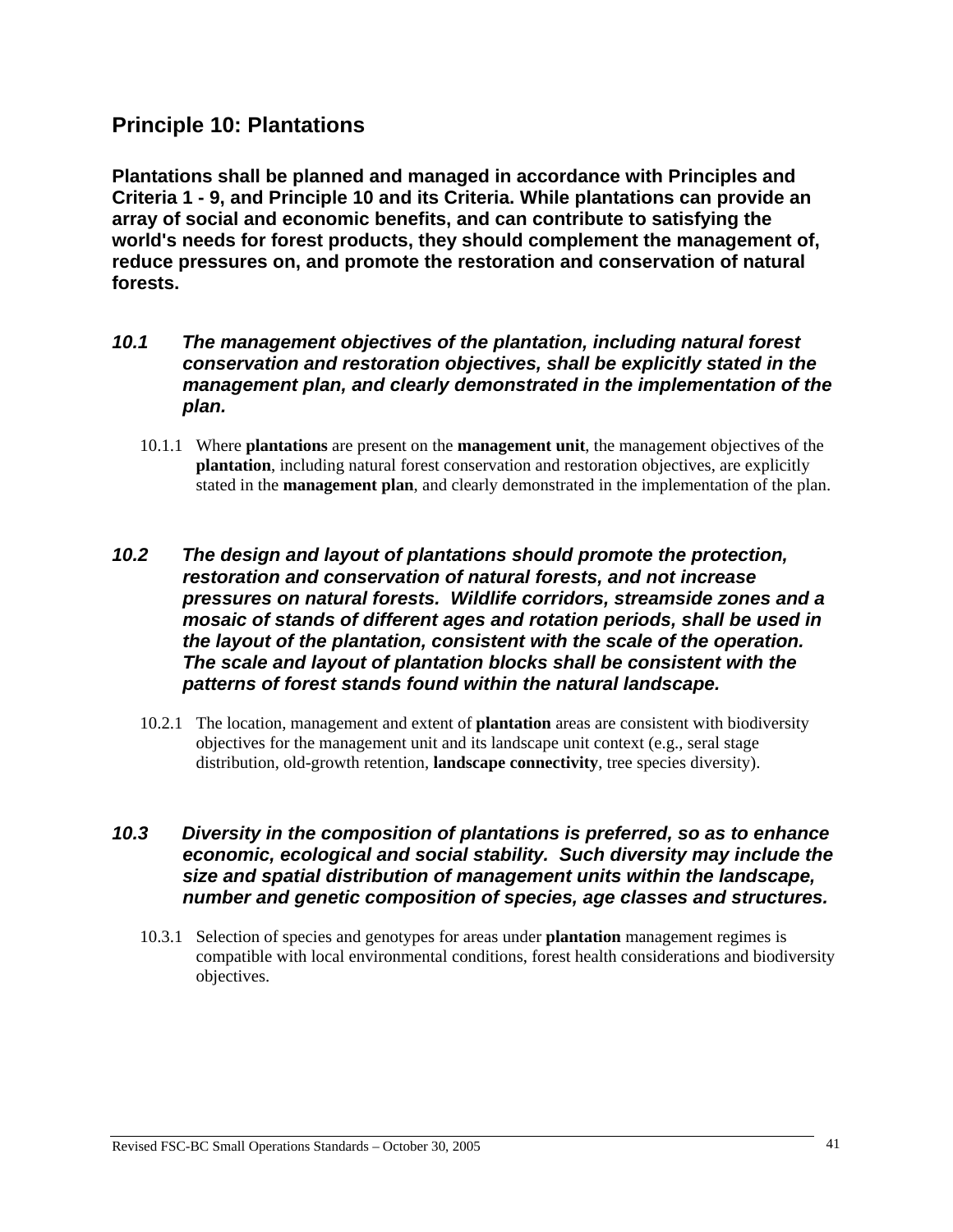- *10.4 The selection of species for planting shall be based on their overall suitability for the site and their appropriateness to the management objectives. In order to enhance the conservation of biological diversity, native species are preferred over exotic species in the establishment of plantations and the restoration of degraded ecosystems. Exotic species, which shall be used only when their performance is greater than that of native species, shall be carefully monitored to detect unusual mortality, disease, or insect outbreaks and adverse ecological impacts.* 
	- 10.4.1 Preference is given to planting **native species** from local provenances.
	- 10.4.2 Exotic tree species are only utilized where it has been demonstrated that they are not, or will not become invasive species, and will not result in the introduction of other pests or diseases, on or off the management unit (See also Indicator 10.8.1).

# *10.5 A proportion of the overall forest management area, appropriate to the scale of the plantation and to be determined in regional standards, shall be managed so as to restore the site to a natural forest cover.*

## **Explanatory Note for Criterion 10.5:**

The presence of absence of plantations within a management unit is determined according to the definition in the Glossary. Plantation management is generally rare in BC; the vast majority of forest management and forest production in BC is focused on natural forest stands rather than plantations. Most of the forest areas that could potentially be classified as "plantation management regimes" are located in low elevation coastal forests, or rarely in low elevation interior wetbelt forests. However, these areas tend to generally be under-represented in BC's protected areas network, have significant pressures for non-forest landuses, and are often associated with increased threats to biodiversity values, as indicated by a higher frequency of red and blue-listed species. One example would be the shortrotation cottonwood plantations on private lands in the Fraser Valley, where there are also extensive areas of forest conversion to agriculture and urban development, or on floodplains where there are extremely high biodiversity values. Due to the relatively few plantations present in BC, and the significant threats to biodiversity already present in areas where most plantations already occur, it was felt that the Regional Standards for BC should require a high degree of restoration for existing plantations, and severely limit establishment of new plantations.

Therefore Indicator 10.5.1 limits total plantation area to 10% of the timber harvesting landbase of a management unit (i.e. an existing total plantation would have to restore 90% of its area).

- 10.5.1 The extent of area under **plantation** management regimes does not exceed 10% of the management unit.
- 10.5.2 Where the extent of area within the **management unit** that has stand characteristics and past or present management practices that are consistent with **plantation** management regimes (i.e. former or present **plantation**s) exceeds the maximum requirement under Indicator 10.5.1:
	- a) sufficient areas have been identified for restoration to **natural forest**s to meet the requirement within a timeframe less than the average rotation age of the **plantation**s,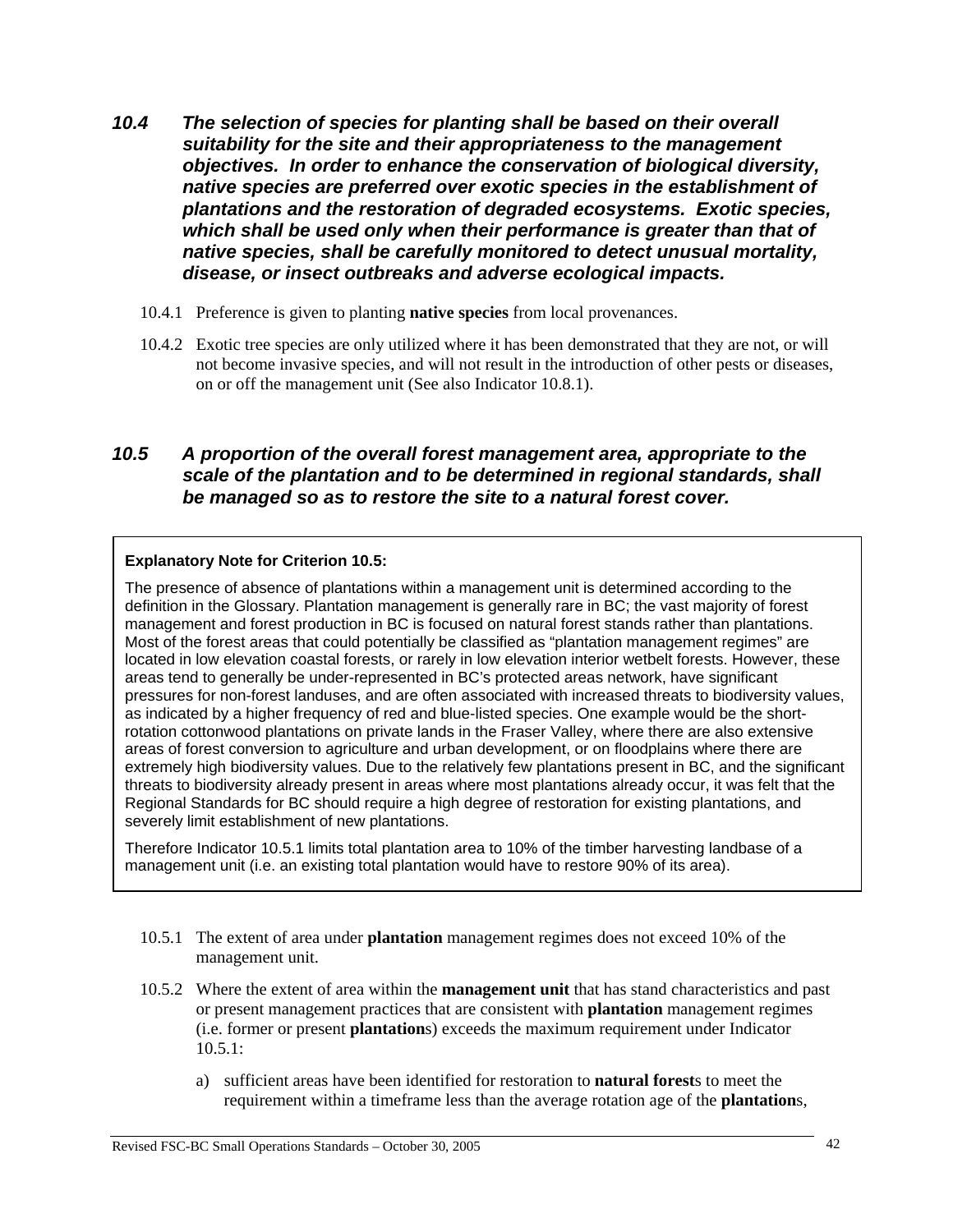- b) the **restoration areas** are identified on maps, and
- c) they are actively being restored (See also Indicator 6.3.1).
- *10.6 Measures shall be taken to maintain or improve soil structure, fertility, and biological activity. The techniques and rate of harvesting, road and trail construction and maintenance, and the choice of species shall not result in long term soil degradation or adverse impacts on water quality, quantity or substantial deviation from stream course drainage patterns.* 
	- 10.6.1 Management practices in **plantation** areas are consistent with soil and water conservation measures specified under Criteria 6.3 and 6.5.
- *10.7 Measures shall be taken to prevent and minimize outbreaks of pests, diseases, fire and invasive plant introductions. Integrated pest management shall form an essential part of the management plan, with primary reliance on prevention and biological control methods rather than chemical pesticides and fertilizers. Plantation management should make every effort to move away from chemical pesticides and fertilizers, including their use in nurseries. The use of chemicals is also covered in Criteria 6.6 and 6.7.* 
	- 10.7.1 Measures are taken to prevent and minimize outbreak of pests, diseases, fire and invasive plant introductions.
	- 10.7.2 The **management plan** demonstrates a commitment to integrated pest management, with primary reliance on prevention and biological control methods rather than on chemical pesticides and fertilizers.
- *10.8 Appropriate to the scale and diversity of the operation, monitoring of plantations shall include regular assessment of potential on-site and offsite ecological and social impacts (e.g. natural regeneration, effects on water resources and soil fertility, and impacts on local welfare and social well-being), in addition to those elements addressed in Principles 8, 6 and 4. No species should be planted on a large scale until local trials and/or experience have shown that they are ecologically well-adapted to the site, are not invasive, and do not have significant negative ecological impacts on other ecosystems. Special attention will be paid to social issues of*  land acquisition for plantations, especially the protection of local rights of *ownership, use or access.* 
	- 10.8.1 Use of exotic tree species, on an operational basis, only occurs following intensive, long-term research trials. Exploratory exotic tree species research trials are:
		- a) limited to a maximum of 10 ha in aggregate;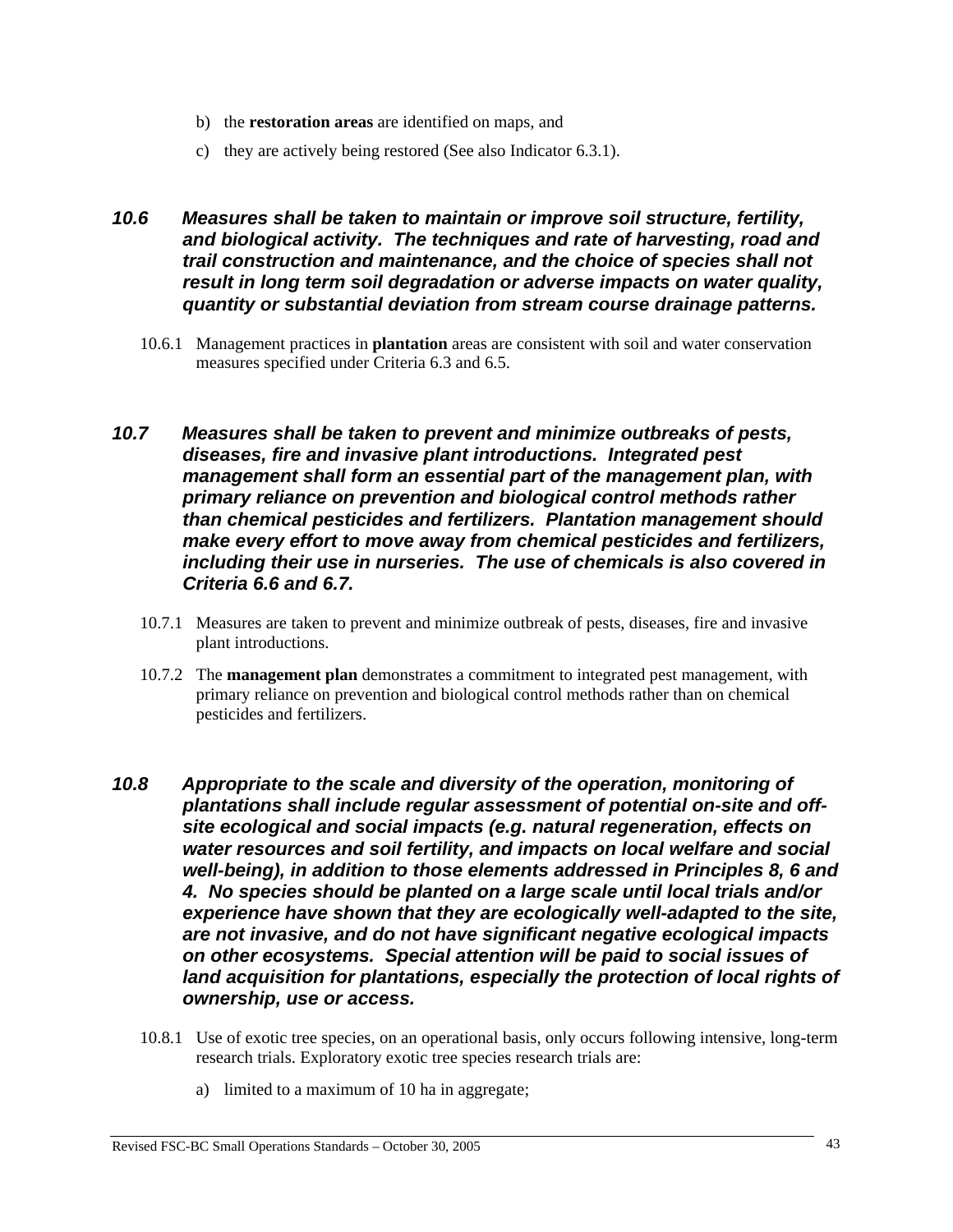- b) of sufficient duration to determine potential long-term impacts (e.g., a full harvest rotation); and,
- c) designed and assessed by **qualified specialists**, including a forester, conservation biologist and agrologist.

# *10.9 Plantations established in areas converted from natural forests after November 1994 normally shall not qualify for certification. Certification may be allowed in circumstances where sufficient evidence is submitted to the certification body that the manager/owner is not responsible directly or indirectly for such conversion.*

- 10.9.1 Areas under **plantation** management regimes established before November 1994, or that were established since November 1994 and the **manager** or owner is not responsible directly or indirectly for the conversion, and do not meet Criteria 10.2 or 10.5 (e.g., exceed the requirements of 10.5.1), are designated **restoration areas** (See also Indicator 6.3.1).
- 10.9.2 Where areas under **plantation** management regimes have been established after November 1994, and the **manager** or owner are directly or indirectly responsible for the conversion, they are established in accordance with Criterion 6.10.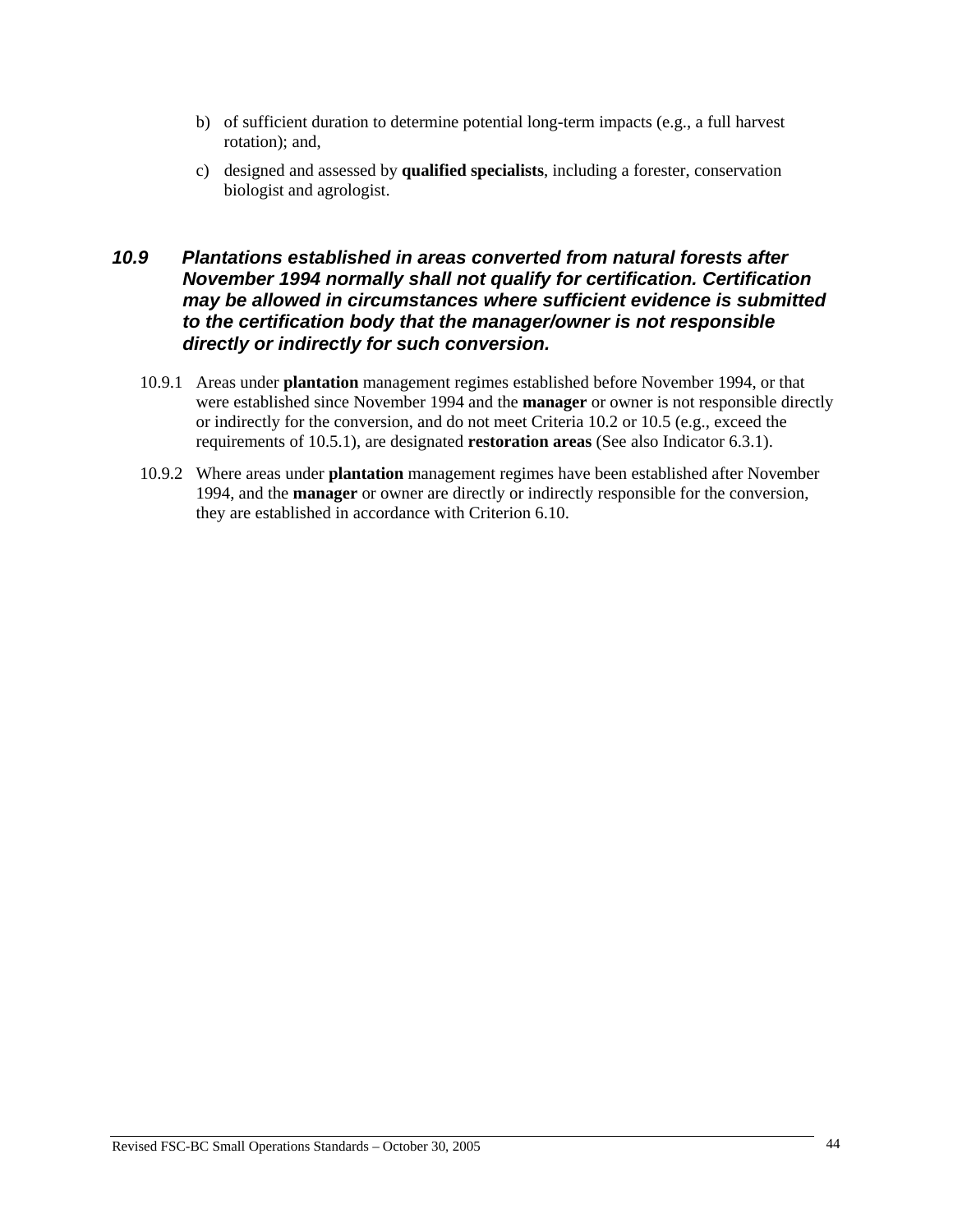# **Appendix 1: FSC-BC Toolkit for Small Operations**

## **Introduction**

The Criteria and Indicators under Principles 1-10 provide the specific certification requirements for a management unit. This appendix provides a framework for collecting necessary information, and identifying and addressing potential issues that may be associated with meeting Principles 6, 9 and 10. Alternative approaches may also be used, but following this framework will ensure the minimum requirements are met, and will help to minimize certification costs by providing the certifier with a well-organized and clear summary of information regarding how forest management plans are consistent with relevant portions of the standards.

The intent is that all of the basic inventory and assessment procedures can be completed by the average small operation manager. Only where significant environmental risks or exceptional values are identified at this stage, is the manager likely to require consultation with qualified specialists. Most of the information required should already have been collected to meet regulatory requirements for Crown woodlot tenures. Specific sources (including government agency contacts, web locations and/or qualified specialists) are provided for each category of information required. The necessities for more detailed inventories or assessments are limited in scope, and should normally be met through informal discussions with government or other local specialists. Some situations may require the hiring of qualified professionals (generally 0.5-2 days maximum). The flow chart in Figure 1 summarizes how the various parts of the framework fit together.

# **Inventory and Assessments for Principles 6, 9 and 10**

The inventory and assessment needs for Principle 6, 9 and 10 have been summarized in a series of questions organized into three tables. Table 1questions examine the characteristics of the management unit itself, and establish a landscape and regional context within which the management unit is located. The second series of questions in Table 2 determine if specific values are present on the management unit, and whether there are significant risks to those values. Answers to these questions provide the basic information necessary for determining what portions of Principles 6 and 10 apply to the management unit, and what may be required to meet those portions of the Principles that do apply.

Table 3 questions provide a simplified assessment of the presence or absence of High Conservation Value Forests as required under Principle 9 (i.e. a simplified HCVF assessment for Criterion 9.1). If the answers to all of the questions in Table 3 are clearly "NO", there are no HCVFs present on the MU. Where the answer to any of the questions is clearly "YES", then there may be HCVFs present on the MU, . Where the manager is unsure of the answer, the manager may wish to gather further information or consult with a qualified specialist to assist with making a decision.

Where the manager has recognized the presence of HCVFs, other parts of Principle 9 will apply to the MU. In this case, the manager should provide a description of the values present, the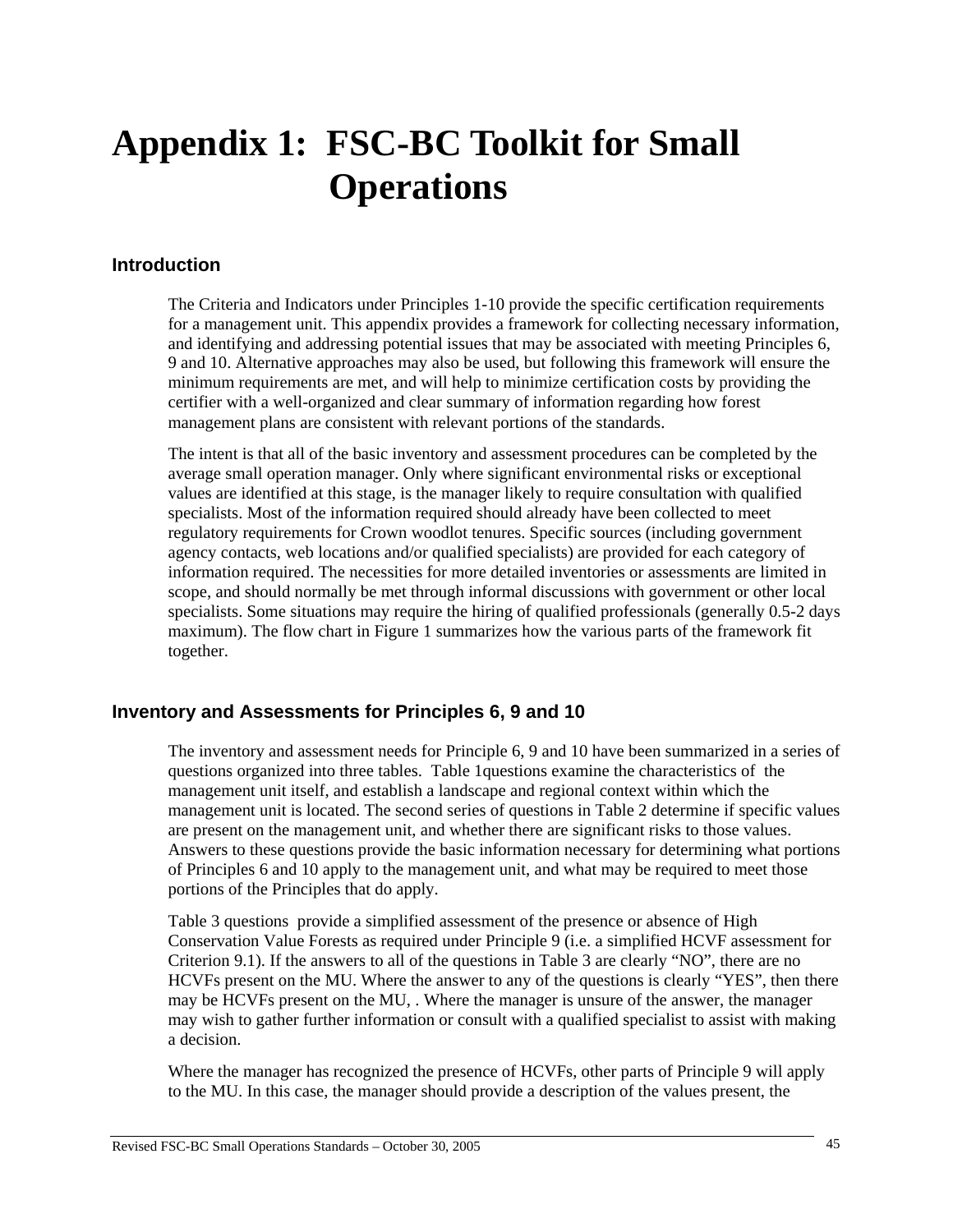management strategies that will be used to protect the HCVs, and how the values will be monitored to ensure they are protected. The management strategies should be precautionary, resulting in minimal risk to the HCVs. Figure 1 summarizes how the three tables fit within the overall framework.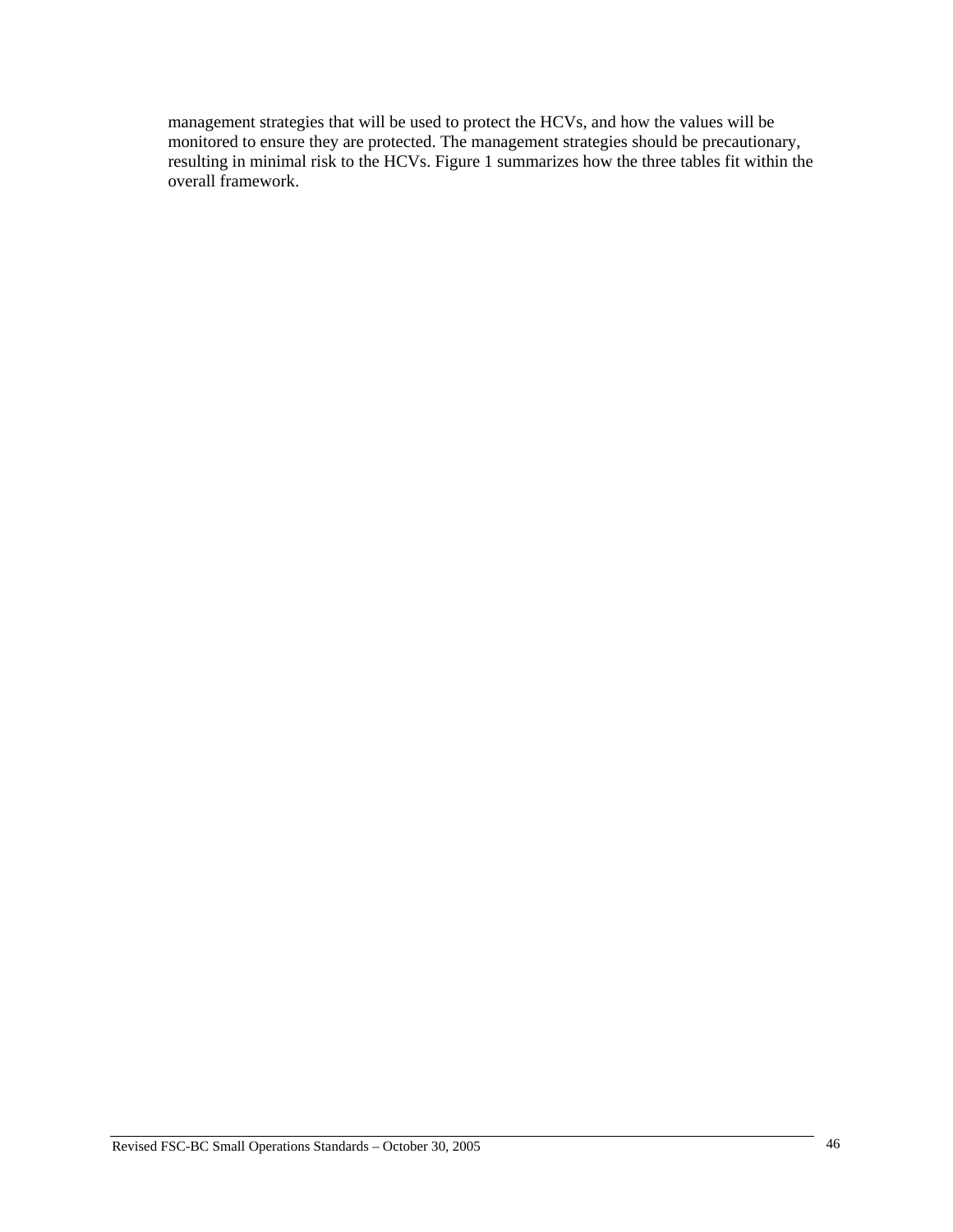

**Figure 1.** Flow chart describing simplified procedures for meeting inventory and assessment requirements for Principles 6, 9 and 10, and their relationship to requirements in Principles 7 and 8. Note that some questions/issues in Tables 2 and 3 may require gathering further information, while others may not.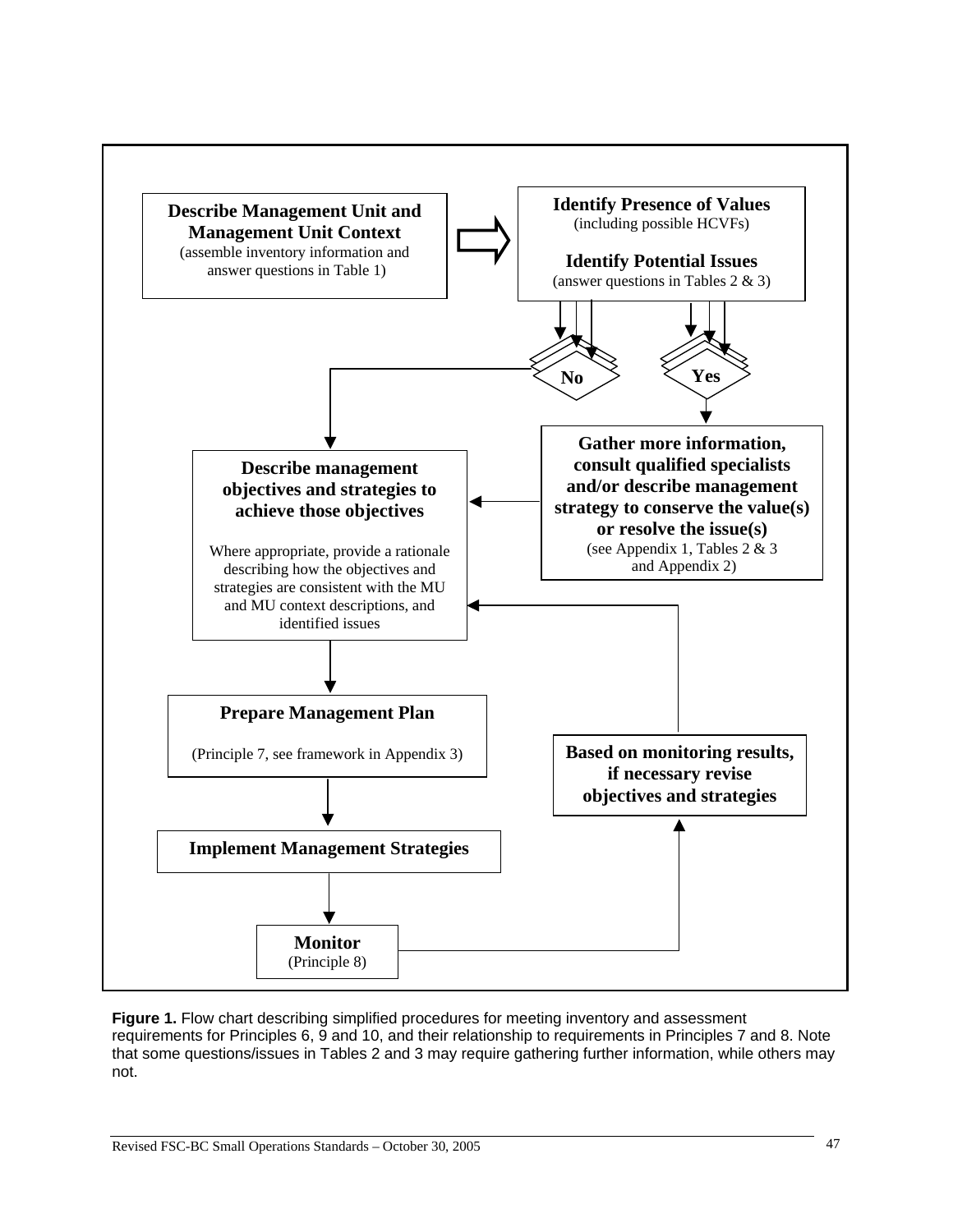| Table 1. Questions related to the management unit (MU) and management unit context descriptions (information required to meet various aspects |  |
|-----------------------------------------------------------------------------------------------------------------------------------------------|--|
| of Principles 6 and 9).                                                                                                                       |  |

| #              | <b>Topic</b>                                       | <b>Specific Question(s)</b>                                                                                                                                                                                                                                                                                                                                                                                            | <b>Information Sources</b>                                                                                                                                                                                          |
|----------------|----------------------------------------------------|------------------------------------------------------------------------------------------------------------------------------------------------------------------------------------------------------------------------------------------------------------------------------------------------------------------------------------------------------------------------------------------------------------------------|---------------------------------------------------------------------------------------------------------------------------------------------------------------------------------------------------------------------|
| 1              | Ecosystem<br>Classification                        | What BEC variant(s) are present in the MU?<br>In which ecosection(s) is the MU located?                                                                                                                                                                                                                                                                                                                                | Ministry of Sustainable Resource Management (MSRM)<br>or Ministry of Forests (MoF) maps                                                                                                                             |
| $\overline{2}$ | <b>Terrain Stability</b>                           | Are there unstable or potentially unstable areas within the MU? (areas mapped P or U,<br>or Class IV or V, or in the absence of Terrain Stability Mapping, areas with slopes<br>$>60\%)$                                                                                                                                                                                                                               | Terrain stability maps and assessments and/or TRIM<br>topographic maps and slope data; MoF Regional terrain,<br>hydrology and/or soil specialists                                                                   |
| 3              | Biodiversity-<br>wildlife habitat                  | Does the MU supply critical habitat for any Red- or Blue Listed Species, or Identified<br>Wildlife Species?                                                                                                                                                                                                                                                                                                            | COSEWIC and CDC; Identified Wildlife Guidebooks;<br>http://srmwww.gov.bc.ca/atrisk/toolintro.html                                                                                                                   |
| 4              | Biodiversity-<br>aquatic habitat                   | Does the MU contain or border any streams, lakes, wetlands or marine shorelines? If<br>so, what classes of those features are present (see Appendix 2 Riparian Management)?                                                                                                                                                                                                                                            | TRIM and Forest Cover maps; FPC Riparian<br>Management Guidebook                                                                                                                                                    |
| 5              | Biodiversity-<br>riparian areas                    | If the MU contains hydrologic features as described in Question #4, does the MU<br>contain riparian areas that are critical for: maintaining stream channel or shoreline<br>stability; protecting the hydrologic feature from sediment; for supplying large woody<br>debris, shade or litterfall to streams; or providing riparian habitat for aquatic or terrestrial<br>species (see Appendix 2 Riparian Management)? | Ministry of Water Land and Air Protection (MWLAP)<br>fisheries specialists; Department of Fisheries and<br>Oceans (DFO); MWLAP wildlife managers; fishwizard<br>http://www.bcfisheries.gov.bc.ca/fishinfobc.html    |
| 6              | Natural Disturbance<br>Regimes-<br>landscape level | What is the Natural Disturbance Type (NDT) of the management unit? What are the<br>general characteristics of that NDT? (e.g., types of disturbances - fire, insects, wind;<br>how do they affect stands, and how often are there stand-replacing disturbances, etc.)                                                                                                                                                  | FPC Biodiversity Guidebook; LMH 53 (2003) from<br>http://www.for.gov.bc.ca/hfd/pubs/Lmh.htm; MoF<br>Regional Ecologist; local studies on disturbance regimes                                                        |
| $\overline{1}$ | Natural Disturbance<br>Regimes - stand<br>level    | What are the specific stand types and structures that are typical of the natural<br>disturbance regime that occurs on the MU (e.g., even-aged or mixed-aged stands, open<br>or dense stands, many or few snags, pure stands or mixed spp. stands, etc.)?                                                                                                                                                               | FPC Biodiversity Guidebook; LMH 53 (see above); MoF<br>Regional Ecologist; local studies on disturbance regimes                                                                                                     |
| 8              | Land use context of<br>the MU                      | What land use practices are present in the area surrounding the MU? (private land,<br>protected areas, intensive forest management, other habitat reserves, communities)                                                                                                                                                                                                                                               | MoF forest cover and/or 1:100,000 topographic maps<br>showing ownership/ tenure information; management<br>plans of nearby forest managers; airphotos; MWLAP<br>wildlife managers; local conservation organizations |
| 9              | Planning context of<br>the MU                      | Are there local and regional plans that have potential implications for the management<br>unit? (e.g., Regional or Local Land Use Plans, Higher Level Plans (HLPs), Landscape<br>Unit Plans (LUPs), Regional District or Municipal Official Community Plans(OCPs),<br>interface fire/fuel management plans, species, ecosystem or habitat recovery plans,<br>etc.). What are the implications of those plans?          | MSRM Regional Planner; MoF District Planner; nearby<br>Regional District or Municipal Planners                                                                                                                      |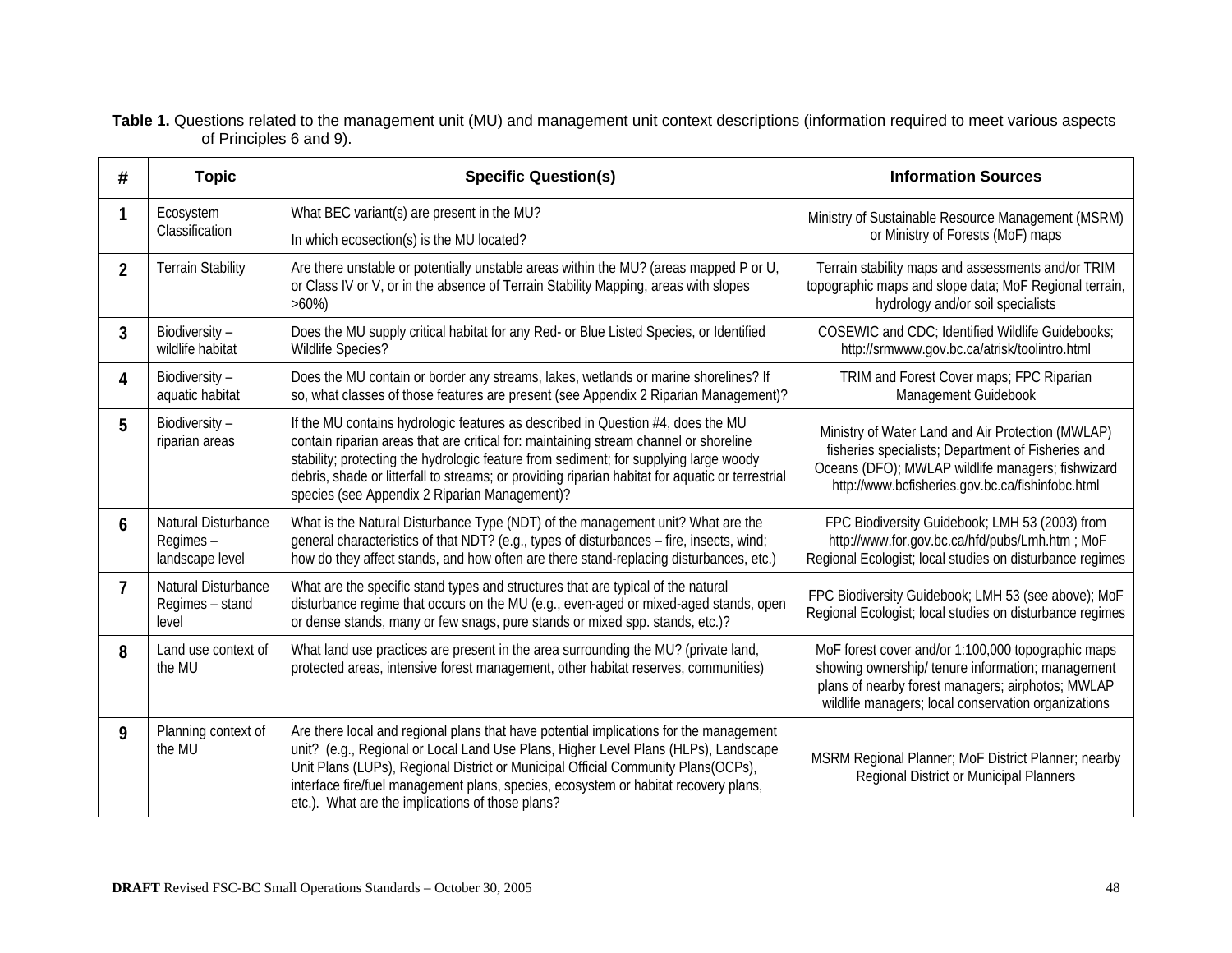| #              | <b>Issue</b>                                                              | <b>Specific Question(s)</b>                                                                                                                                                                  | If the response is YES, then:                                                                                                                                                                                                                                                                                                                                                                                                                                                                                                                                          | If the response is<br>NO, then:                                                                                                                                                                                                                   |
|----------------|---------------------------------------------------------------------------|----------------------------------------------------------------------------------------------------------------------------------------------------------------------------------------------|------------------------------------------------------------------------------------------------------------------------------------------------------------------------------------------------------------------------------------------------------------------------------------------------------------------------------------------------------------------------------------------------------------------------------------------------------------------------------------------------------------------------------------------------------------------------|---------------------------------------------------------------------------------------------------------------------------------------------------------------------------------------------------------------------------------------------------|
| 1              | Representation in Protected<br>Areas Provincially and<br>Locally          | Do any of the BEC units with more than 200 ha<br>present in the MU have less than 10% in protected<br>areas throughout BC? AND, less than 10% in the<br>ecosection in which the MU is found? | If both responses are yes for any BEC unit, and the<br>BEC unit is NDT 1 or 2, then >8% of the MU area<br>within that BEC variant is reserved (Criteria 6.4).<br>If both responses are yes for any BEC unit, and the<br>BEC unit is NDT 3 or 4, then >4% of the MU area<br>within that BEC variant is reserved. Reserves in NDT<br>3 and 4 may be dynamic reserves.<br>Reserves established for other objectives (e.g.,<br>riparian protection, unstable terrain, permanent wildlife<br>tree patches >2ha, habitat reserves) can be counted<br>toward this requirement | If EITHER response is<br>NO for a specific BEC<br>unit, then there is not a<br>minimum requirement<br>for protected reserves in<br>that BEC unit on the<br>MU; however, other<br>reserves may still be<br>required to protect<br>specific values. |
| $\overline{2}$ | Domestic, irrigation,<br>community and high value<br>fisheries watersheds | Does the MU contain, or include more that 50% of a<br>domestic, irrigation, community or high value<br>fisheries watershed?                                                                  | Equivalent clearcut areas (ECAs) are maintained<br>below 25%, or the manager provides confirmation by<br>a qualified specialist that an increased ECA provides<br>no threat to watershed integrity (Indicator 6.5.10).                                                                                                                                                                                                                                                                                                                                                 | No special<br>requirements.                                                                                                                                                                                                                       |
| 3              | Terrain Stability Hazards                                                 | Are there unstable or potentially unstable terrain<br>areas on the MU? (areas mapped P or U, or Class<br>IV or V, or where no mapping is available, areas<br>over 60% slope)                 | Prior to road constructions or harvesting in those<br>areas, terrain stability field assessments are<br>completed by qualified specialists, and the<br>assessment recommendations are implemented<br>(Indicator 6.1.3 and Criteria 6.5).                                                                                                                                                                                                                                                                                                                               | No special<br>requirements.                                                                                                                                                                                                                       |
| 4              | Riparian protection                                                       | Does the MU contain streams, lakes, wetlands or<br>marine shorelines, and/or associated riparian<br>areas?                                                                                   | Implement riparian management that meets or exceed<br>requirements of Indicator 6.5.12and Appendix 2.                                                                                                                                                                                                                                                                                                                                                                                                                                                                  | No special<br>requirements.                                                                                                                                                                                                                       |
| 5              | Red- and blue-listed species                                              | Does the MU contain habitat of red- or blue-listed<br>species?                                                                                                                               | Meet the requirements of Criteria 6.2, and consider<br>designation of HCVF.                                                                                                                                                                                                                                                                                                                                                                                                                                                                                            | No special<br>requirements.                                                                                                                                                                                                                       |
| 6              | Wildlife habitat                                                          | Does the MU contain other critical wildlife habitat?<br>(e.g., ungulate winter range, old growth, etc.)                                                                                      | Establish management objectives and implement<br>stand management strategies to maintain habitat<br>values (Criteria 6.3).                                                                                                                                                                                                                                                                                                                                                                                                                                             | No special<br>requirements.                                                                                                                                                                                                                       |
| 7              | "Plantation" areas                                                        | Does the MU contain any plantations? (i.e.<br>intensively managed areas, as defined by FSC-BC)                                                                                               | Determine if the plantations meet the requirements of<br>Principle 10 and/or Criteria 6.10, and it they do not,<br>adjust management strategies to be consistent with P                                                                                                                                                                                                                                                                                                                                                                                                | No special<br>requirements.                                                                                                                                                                                                                       |

**Table 2.** Questions related to identifying important values and potential risks to values that may be present on the management unit.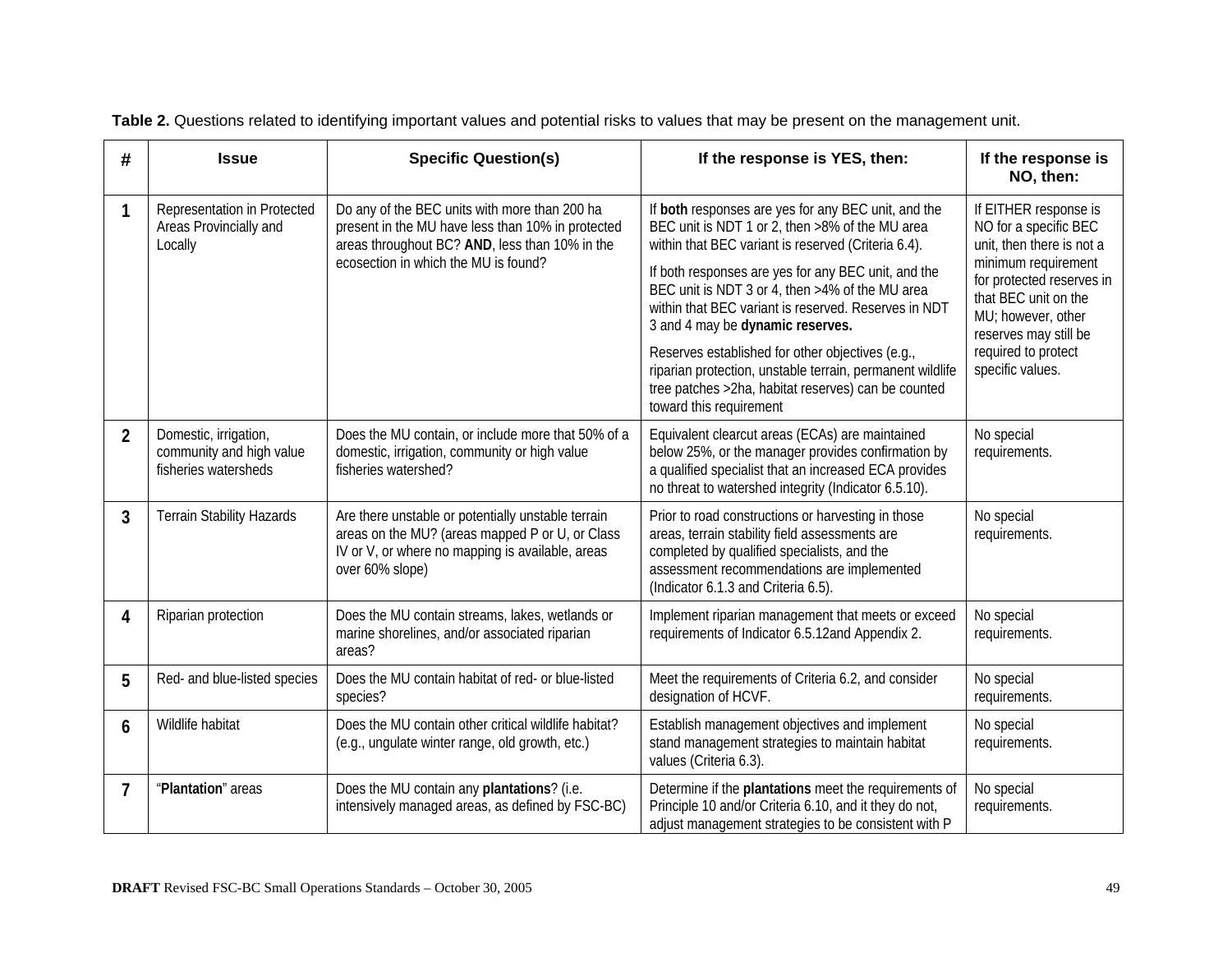| #                                                                                                                                                                                                                                                                                                    | <b>Issue</b>                   | <b>Specific Question(s)</b>                                                                                                                                                                                                                        | If the response is YES, then:                                                                                                                                                                                                           | If the response is<br>NO, then:                                            |
|------------------------------------------------------------------------------------------------------------------------------------------------------------------------------------------------------------------------------------------------------------------------------------------------------|--------------------------------|----------------------------------------------------------------------------------------------------------------------------------------------------------------------------------------------------------------------------------------------------|-----------------------------------------------------------------------------------------------------------------------------------------------------------------------------------------------------------------------------------------|----------------------------------------------------------------------------|
|                                                                                                                                                                                                                                                                                                      |                                |                                                                                                                                                                                                                                                    | 10 and Criteria 6.10.                                                                                                                                                                                                                   |                                                                            |
| 8                                                                                                                                                                                                                                                                                                    | Restoration areas              | Does the MU contain any restoration areas? (i.e.,<br>areas where previous management has resulted in<br>conditions that are inconsistent with the FSC-BC<br>standards)                                                                             | Designate the areas as restoration zones and develop<br>management strategies to restore those areas so they<br>meet the FSC-BC standards (Indicator 6.3.1).                                                                            | No special<br>requirements.                                                |
| If the management unit itself is a "low intensity MU", or in the case of "group certifications" a contiguous group of MUs (i.e. where MUs<br>Operations > 2400 ha<br>share a common boundary, count the aggregate area of those MUs), that exceed(s) 2400 ha in area, the following questions apply: |                                |                                                                                                                                                                                                                                                    |                                                                                                                                                                                                                                         |                                                                            |
| 9                                                                                                                                                                                                                                                                                                    | Seral Stage Distribution       | Are the present or predicted seral stage distributions<br>for each BEC variant(s) in the MU(s) and the<br>applicable Landscape Unit (LU) significantly<br>different (i.e. not compatible) with the estimated<br>range of natural variation (RONV)? | Develop management strategies to maintain or restore<br>seral stage distributions within the MU(s) to levels<br>compatible with RONV; or to levels that assist the<br>applicable LU to be compatible with RONV (Indicator<br>$6.3.9$ ). | Maintain of seral stage<br>distributions that are<br>compatible with RONV. |
| 10                                                                                                                                                                                                                                                                                                   | Connectivity                   | Are there regional or landscape connectivity issues<br>associated with the MU(s)? (e.g., identified regional<br>or landscape connectivity corridors)                                                                                               | Develop strategies to maintain connectivity (e.g.,<br>maintain contiguous mature and old forest corridors<br>through space and time, ensure well planned stand<br>level retention in openings, Indicator 6.3.9).                        | No special<br>requirements.                                                |
| 11                                                                                                                                                                                                                                                                                                   | <b>Patch Size Distribution</b> | If located within NDT 1 or NDT 2, are present and<br>predicted patch sizes inconsistent with guidelines in<br>the FPC Biodiversity Guidebook?                                                                                                      | Develop strategies to meet patch size objectives,<br>especially for meeting interior habitat requirements for<br>species associated old or mature forest types (e.g.,<br>caribou, Indicator 6.3.9).                                     | Maintain recommended<br>patch size distributions.                          |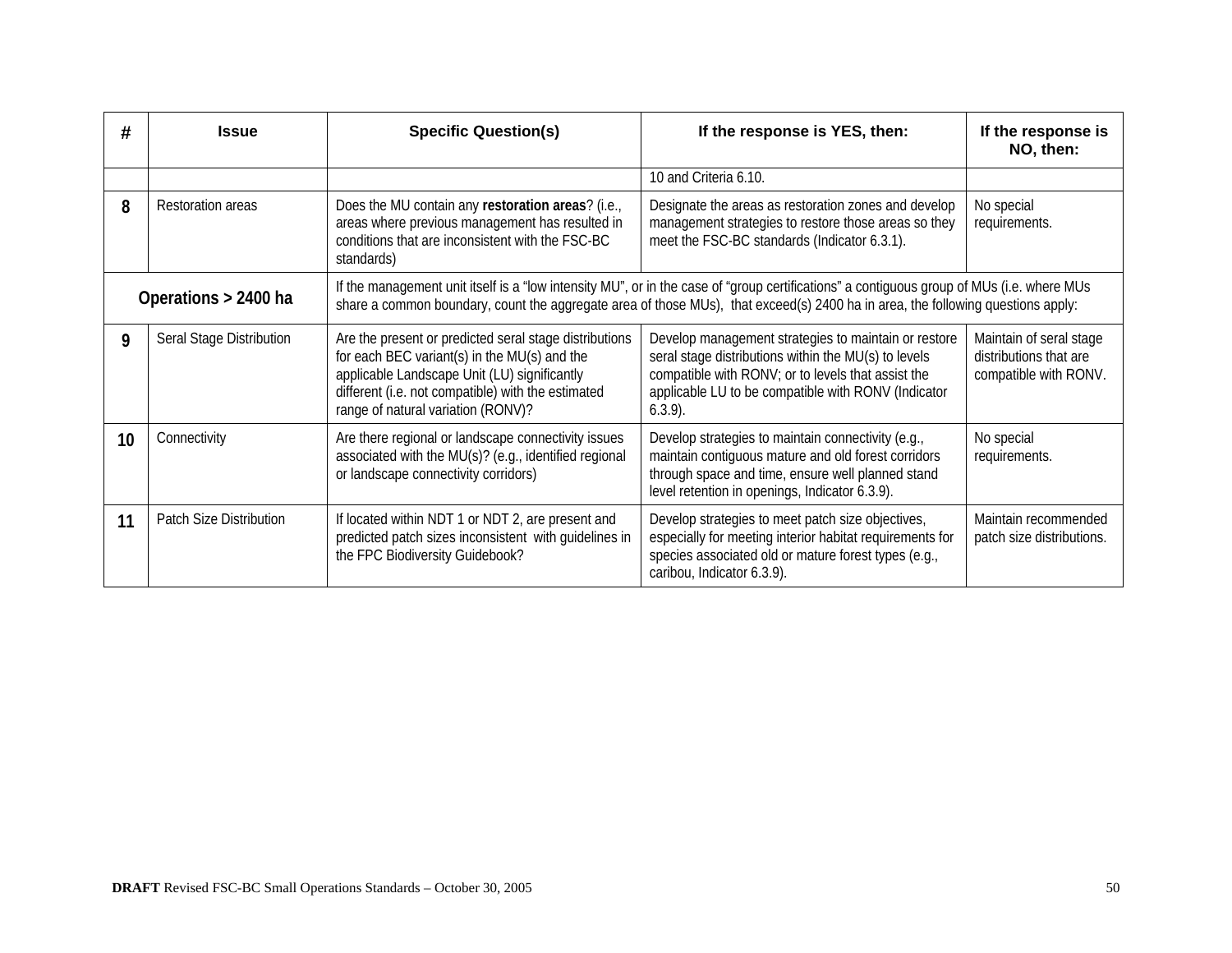Table 3. Questions to determine whether any of the six categories of High Conservation Value Forests are present on the management unit (table derived from FSC Canada High Conservation Value checklist (for the full checklist see the FSC Canada standards for the Boreal 2003).

| Question                                                                                                                                                                                            | <b>Rationale</b>                                                                                                         | <b>Possible Information</b><br><b>Sources</b>                                                                                                                                                                                                    | <b>Guidance on assessing HCV</b>                                                                                                                                                                                                                           | <b>Potential Management</b><br><b>Strategies</b>                                                                                                                                                                                                   |  |  |
|-----------------------------------------------------------------------------------------------------------------------------------------------------------------------------------------------------|--------------------------------------------------------------------------------------------------------------------------|--------------------------------------------------------------------------------------------------------------------------------------------------------------------------------------------------------------------------------------------------|------------------------------------------------------------------------------------------------------------------------------------------------------------------------------------------------------------------------------------------------------------|----------------------------------------------------------------------------------------------------------------------------------------------------------------------------------------------------------------------------------------------------|--|--|
| Category 1) Forest areas containing globally, nationally or regionally significant concentrations of biodiversity values.                                                                           |                                                                                                                          |                                                                                                                                                                                                                                                  |                                                                                                                                                                                                                                                            |                                                                                                                                                                                                                                                    |  |  |
| 1. Does the MU contain<br>critical habitat for<br>regionally or provincially<br>significant species, or<br>areas with concentrations<br>of species?                                                 | Addresses wildlife<br>habitat requirements<br>critical to maintaining<br>population viability<br>(regional "hot spots"). | MWLAP, MoF, MSRM,<br>local experts and<br>traditional knowledge<br>Local groups involved in<br>wildlife conservation,<br>Ducks Unlimited<br>http://www.ducks.ca/<br><b>Canadian Bird Studies</b><br>http://www.bsc-<br>eoc.org/iba/IBAsites.html | This may include habitat for Identified<br>Wildlife species, high value ungulate<br>winter range, migration corridors,<br>wetlands or riparian areas with<br>exceptional species diversity, etc.                                                           | Habitat reserves, designated habitat<br>management areas with specific<br>habitat management measures (e.g.,<br>cover constraints, snag retention,<br>access management, etc.)                                                                     |  |  |
| 2. Is the MU located<br>adjacent to a protected<br>area or other designated<br>Wildlife Management<br>Area, such that wildlife<br>species occurring in that<br>unit depend on habitat in<br>the MU? | Ensures that<br>management of the MU<br>does not undermine<br>conservation measures<br>in adjacent areas.                | <b>MSRM</b> and <b>MWLAP</b><br>Local protected area and<br>Wildlife Management<br>Area managers<br>Local wildlife experts                                                                                                                       | Where the MU is adjacent to or<br>associated with a PA or WMA, review<br>the management objectives of that<br>area and/or discuss those objectives<br>with the PA/WMA managers to<br>understand how those may relate to<br>management in the manager's MU. | Habitat reserves, designated habitat<br>management areas with specific<br>habitat management measures (e.g.,<br>cover constraints, snag retention,<br>access management, etc.) that enhance<br>the conservation objectives of the<br>nearby PA/WMA |  |  |

*Only applies if the management unit is larger than 2400 ha; or in the case of group certification, a group of contiguous MUs are larger than 2400 ha.* 

*Category 2) Forest areas containing globally, regionally or nationally significant large landscape level forests contained within, or containing the management unit, where viable populations of most if not all naturally occurring species exist in natural patterns of distribution and abundance.*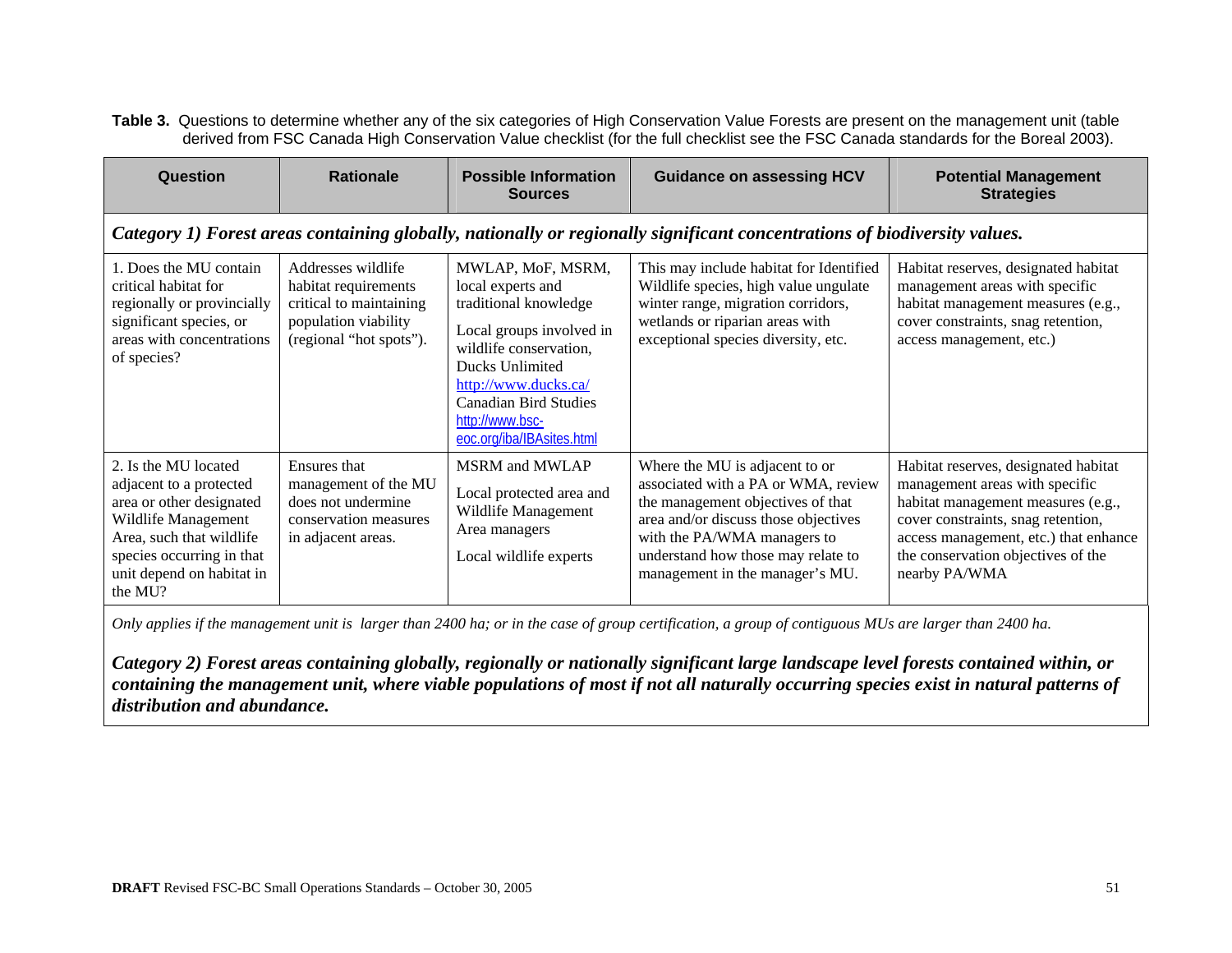| Question                                                                                                                                                                     | <b>Rationale</b>                                                                                                                                                              | <b>Possible Information</b><br><b>Sources</b>                                                                                                                                                                             | <b>Guidance on assessing HCV</b>                                                                                                                                                                                                                                                                                                                                       | <b>Potential Management</b><br><b>Strategies</b>                                                                                                                                                                                                                                                                                                |  |  |
|------------------------------------------------------------------------------------------------------------------------------------------------------------------------------|-------------------------------------------------------------------------------------------------------------------------------------------------------------------------------|---------------------------------------------------------------------------------------------------------------------------------------------------------------------------------------------------------------------------|------------------------------------------------------------------------------------------------------------------------------------------------------------------------------------------------------------------------------------------------------------------------------------------------------------------------------------------------------------------------|-------------------------------------------------------------------------------------------------------------------------------------------------------------------------------------------------------------------------------------------------------------------------------------------------------------------------------------------------|--|--|
| 3. Does the MU, or<br>group of MUs, form a<br>portion of a large<br>unfragmented forest<br>patch that is rare within<br>the surrounding<br>landscape or region?              | Identifies large remnant<br>forest patches where<br>large scale<br>unfragmented forests<br>are rare (fragmented by<br>roads and/or other<br>permanent<br>infrastructure)      | <b>Global Forest Watch</b><br>intactness mapping:<br>Forest inventory data<br>provided by the forest<br>industry or government.<br>Regional and local<br>experts                                                          | Is the MU, or group of MUs, part of<br>one of the last few remaining largest<br>patches of unfragmented forest in the<br>region?<br>In highly fragmented forest regions<br>these could include intact forest<br>patches as small as 10,000 ha, while in<br>low or moderately fragmented areas<br>this is more likely to include 25,000 to<br>50,000 ha forest patches. | Silvicultural systems that minimize<br>fragmentation and maintain<br>continuous forest (e.g., partial<br>cutting), access management strategies<br>to minimize fragmentation (e.g., road<br>rehabilitation, access controls);<br>harvesting strategies to minimize<br>fragmentation (e.g., large openings,<br>and long periods between entries) |  |  |
|                                                                                                                                                                              | Category 3) Forest areas that are in or contain rare, threatened or endangered ecosystems.                                                                                    |                                                                                                                                                                                                                           |                                                                                                                                                                                                                                                                                                                                                                        |                                                                                                                                                                                                                                                                                                                                                 |  |  |
| 4. Does the MU contain<br>naturally rare or unique<br>ecosystem types, species<br>at risk, or potential<br>habitat of species at risk?                                       | Ensures the<br>maintenance of<br>vulnerable and/or<br>irreplaceable elements<br>of biodiversity.                                                                              | <b>BC</b> Conservation Data<br>$Centre - CDC:$<br>http://srmwww.gov.bc.ca/<br>cdc/<br>Committee on the Status<br>of Endangered Wildlife in<br>Canada - COSEWIC:<br>http://www.cosewic.gc.ca<br>/index.htm<br><b>MWLAP</b> | Ecosystems that are naturally rare or<br>unique, and ecosystems or species and<br>their habitats that have been<br>designated as rare, threatened or<br>endangered by provincial or national<br>legislation.                                                                                                                                                           | Habitat reserves, designated habitat<br>management areas with specific<br>habitat management measures (e.g.,<br>cover constraints, snag retention,<br>access management, etc.) that protect<br>rare types and are consistent with<br>recovery planning for red- or blue-<br>listed spp.                                                         |  |  |
| 5. Are there ecosystems<br>or forest types within the<br>MU that have<br>significantly declined, or<br>are projected to<br>significantly decline in<br>the surrounding area? | Ensures the protection<br>of ecosystems and<br>forest types that are<br>being lost due to<br>development in the<br>surrounding area, if<br>they are found in the<br><b>MU</b> | MWLAP, MSRM<br>Suitable forest or<br>vegetation inventories<br>(PEM/TEM)<br>Regional and local<br>experts<br><b>BC</b> Conservation Data<br>Centre – CDC:<br>http://srmwww.gov.bc.ca/<br>cdc/                             | This category includes ecosystems and<br>forest types that are becoming rare due<br>to forest management and/or<br>conversions of forest land to<br>agriculture or other uses (e.g., old<br>forests, riparian forests, cottonwood<br>forests, swamp forests, deciduous<br>mixed forests).                                                                              | Reserves or the use of silvicultural<br>systems that conserve the conservation<br>attributes of those ecosystems (e.g.,<br>seral stage constraints, partial cutting<br>to maintain mature and/or old stands,<br>snag retention)                                                                                                                 |  |  |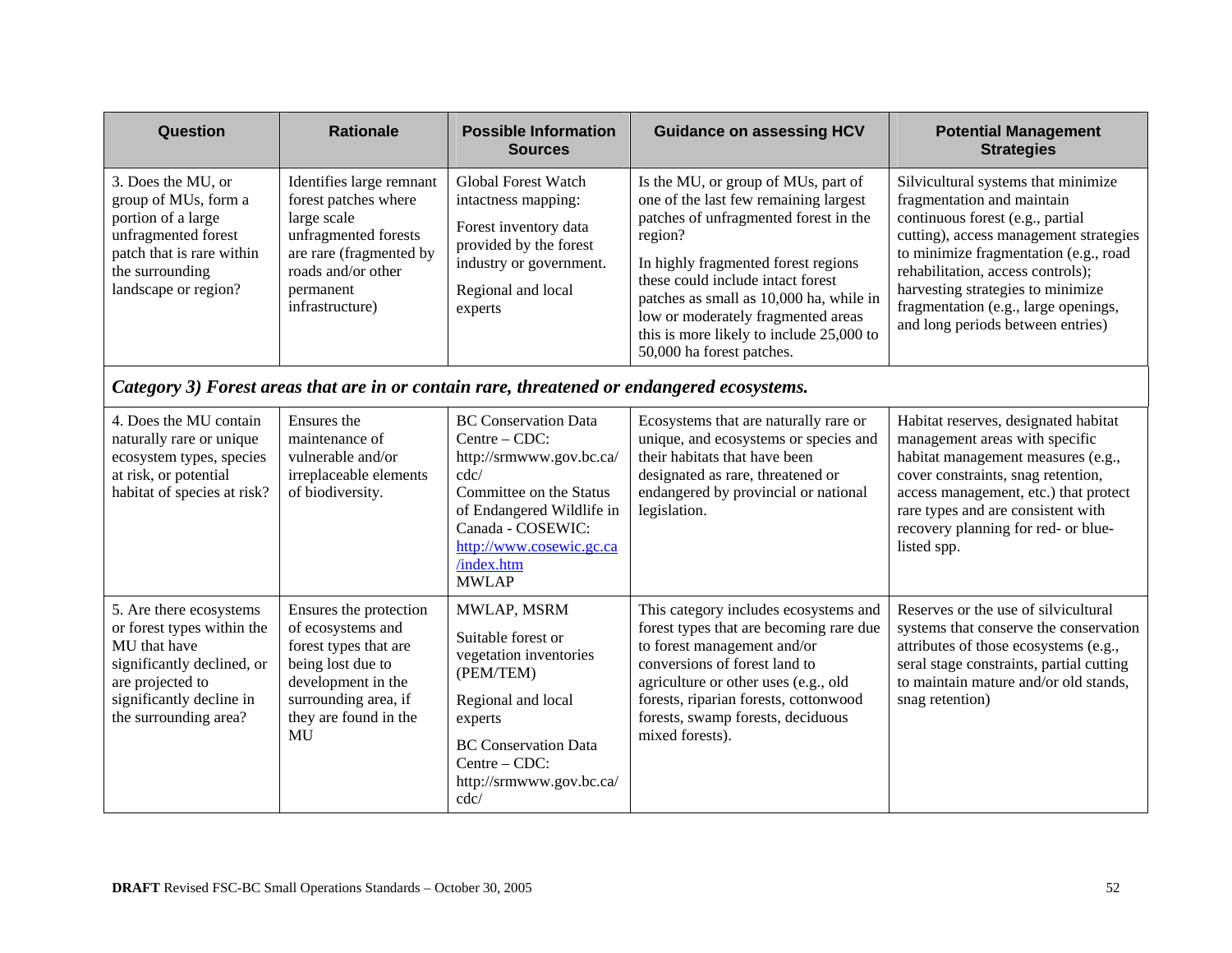| Question                                                                                                                                                       | <b>Rationale</b>                                                                                                                         | <b>Possible Information</b><br><b>Sources</b>                                                                                                                                                                                                                                          | <b>Guidance on assessing HCV</b>                                                                                                                                                                                                                                                                                                                                                                                                                         | <b>Potential Management</b><br><b>Strategies</b>                                                                                                                                                                                                                     |  |  |  |
|----------------------------------------------------------------------------------------------------------------------------------------------------------------|------------------------------------------------------------------------------------------------------------------------------------------|----------------------------------------------------------------------------------------------------------------------------------------------------------------------------------------------------------------------------------------------------------------------------------------|----------------------------------------------------------------------------------------------------------------------------------------------------------------------------------------------------------------------------------------------------------------------------------------------------------------------------------------------------------------------------------------------------------------------------------------------------------|----------------------------------------------------------------------------------------------------------------------------------------------------------------------------------------------------------------------------------------------------------------------|--|--|--|
|                                                                                                                                                                | Category 4) Forest areas that provide basic services of nature in critical situations (e.g., watershed protection, erosion control).     |                                                                                                                                                                                                                                                                                        |                                                                                                                                                                                                                                                                                                                                                                                                                                                          |                                                                                                                                                                                                                                                                      |  |  |  |
| 6. Is the MU located in a<br>"fire interface" zone for<br>a community, such that<br>the MU potentially<br>provides a critical barrier<br>to destructive fires? | Ensures that fuel<br>management in MUs in<br>fire interface areas<br>considers threats of<br>wildfires spreading into<br>populated areas | MoF, Local emergency<br>fire planning                                                                                                                                                                                                                                                  | Consult with MoF or local community<br>emergency planning groups regarding<br>the mapping of fire interface zones.                                                                                                                                                                                                                                                                                                                                       | Silvicultural systems and harvesting<br>methods that are compatible with fuel<br>reduction; access management to<br>reduce ignition risk                                                                                                                             |  |  |  |
|                                                                                                                                                                | Category 5) Forest areas fundamental to meeting basic needs of local communities (e.g., subsistence, health).                            |                                                                                                                                                                                                                                                                                        |                                                                                                                                                                                                                                                                                                                                                                                                                                                          |                                                                                                                                                                                                                                                                      |  |  |  |
| 7. Is the MU located<br>within a watershed that<br>provides the primary<br>source of drinking water<br>for a community?                                        | Ensures maintenance of<br>quality, quantity and<br>timing of flow for<br>community drinking<br>water sources                             | Land and Water BC,<br>MWLAP, MoF<br>Local communities                                                                                                                                                                                                                                  | The potential impact to a community<br>water supply is such that changes to<br>water quality may affect people's<br>health, or changes to flow may affect<br>ability of people to meet their basic<br>needs for water.                                                                                                                                                                                                                                   | Increased riparian reserves, minimize<br>road density, elimination of sediment<br>sources, access management to reduce<br>the spread of disease, minimizing<br><b>ECA</b>                                                                                            |  |  |  |
| 8. Are there local<br>communities who<br>depend on forests within<br>the MU for meeting<br>fundamental needs other<br>than water?                              | Ensures protection of<br>forest-based resources<br>that are fundamental to<br>meeting communities'<br>needs                              | Consultation with the<br>communities themselves<br>is the most important way<br>of collecting information.<br>If available, literature<br>sources such as reports<br>and papers on local<br>traditional land uses and<br>economic profiles can be<br>useful sources of<br>information. | Consider food, medicine, fodder, fuel,<br>building and craft materials and<br>income – but, to be an HCVF, the<br>forest must be <b>fundamental</b> to<br>meeting the local communities' needs.<br>There is a distinction being made<br>between the use by individuals (i.e.,<br>traplines) and where use of the forest<br>is fundamental for local communities<br>(could include visual values in<br>situations where tourism is the main<br>industry). | Reserves on key sites, silvicultural<br>systems and harvesting methods that<br>are compatible with maintaining the<br>values (e.g., mushroom or berry<br>production, large cedar trees, partial<br>cutting for visuals), harvest<br>scheduling to respect other uses |  |  |  |

*Category 6) Forest areas critical to local communities' traditional cultural identity (areas of cultural, ecological, economic or religious significance identified in cooperation with such local communities).* 

| litional<br>the<br>at            | Ensures<br>' the | with the<br><b>II</b><br>⌒ひ<br>нғағ<br>on   | Nation<br>anniv<br>W111<br>a Hv<br>$\epsilon$ rener<br>$+$ $-$<br>- HITSL<br>aı | -site<br>$\sim$ m<br>Reserves<br>silvicultural<br>kev |
|----------------------------------|------------------|---------------------------------------------|---------------------------------------------------------------------------------|-------------------------------------------------------|
| † the<br>cultural<br>ntity<br>ΩI | cation of        | . $_{\text{1}}$ then<br>$\cup$ mselv $\cap$ | $\mathbf{D}$<br>в0<br>. but<br>context.<br>the<br>. nunities<br>omn             | methods that<br>systems<br>ano<br>. harvesting        |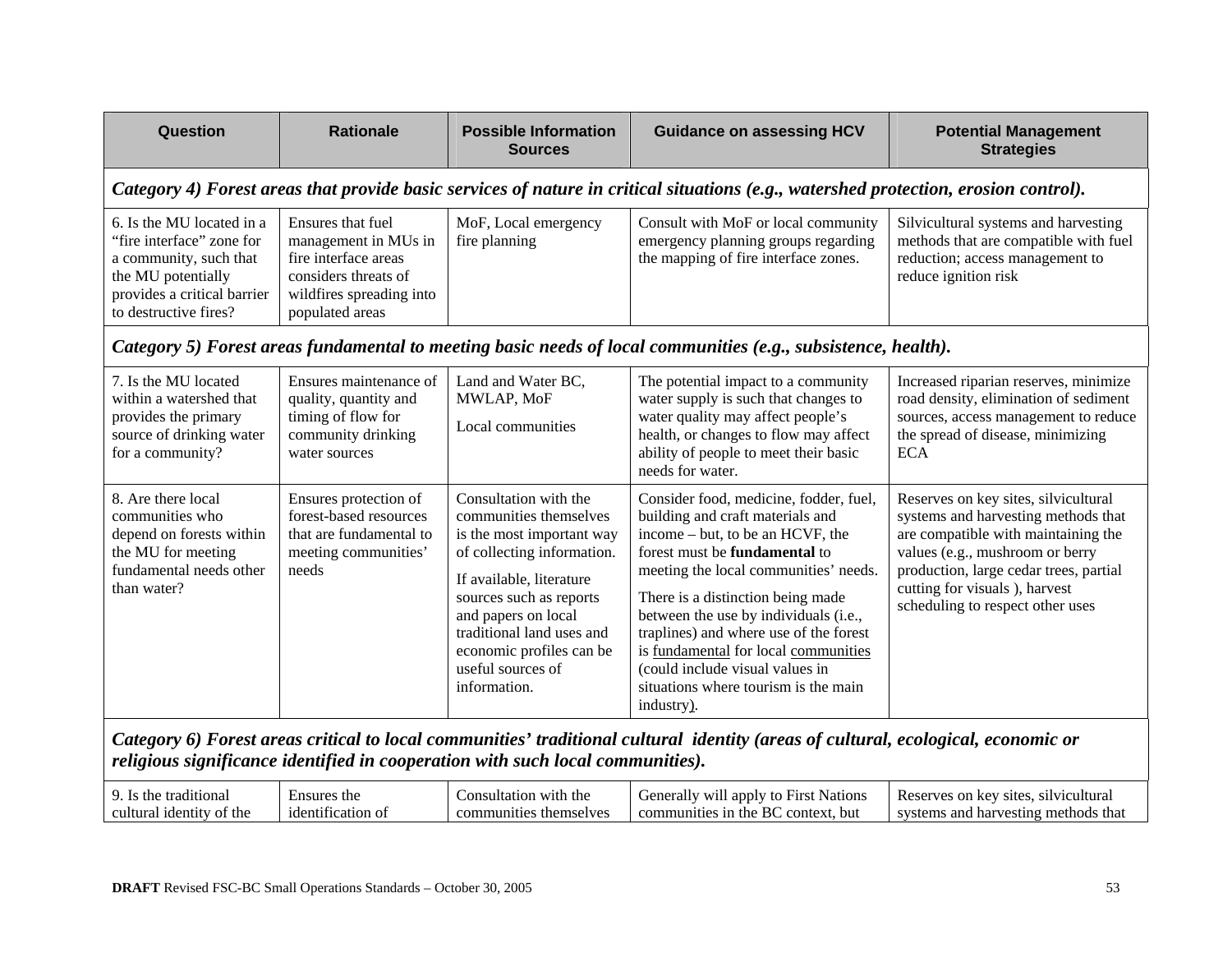| <b>Question</b>                                                                 | <b>Rationale</b>              | <b>Possible Information</b><br><b>Sources</b>                                                                                                                                                                                       | <b>Guidance on assessing HCV</b>                                                                                                                                                                                                                                                                                                                                                                                                                                                                                                                                                                                                                          | <b>Potential Management</b><br><b>Strategies</b>                                           |
|---------------------------------------------------------------------------------|-------------------------------|-------------------------------------------------------------------------------------------------------------------------------------------------------------------------------------------------------------------------------------|-----------------------------------------------------------------------------------------------------------------------------------------------------------------------------------------------------------------------------------------------------------------------------------------------------------------------------------------------------------------------------------------------------------------------------------------------------------------------------------------------------------------------------------------------------------------------------------------------------------------------------------------------------------|--------------------------------------------------------------------------------------------|
| local community<br>particularly tied to a<br>specific forest area in the<br>MU? | culturally important<br>sites | is the most important way<br>of collecting information.<br>If available, literature<br>sources such as reports<br>and papers on local<br>traditional land uses and<br>economic profiles can be<br>useful sources of<br>information. | could relate to other communities in<br>some situations.<br>The difference between having some<br>significance to cultural identity and<br>being critical will often be a difficult<br>line to draw; however, some key<br>points to consider are:<br>1. Will changes to the forest<br>potentially cause an irreversible<br>change to the culture?<br>2. Is the particular forest in question<br>more valuable than other forests?<br>To be an HCV, the forest must be<br>critical to the culture.<br>For FSC certification all identified<br>values must be addressed even if they<br>are not critical, but will be dealt with<br>under other principles. | are compatible with maintaining the<br>values, harvest scheduling to respect<br>other uses |

# **References and Information Sources**

*See Appendix D in Main Standards for sources; additional local information sources will be further developed*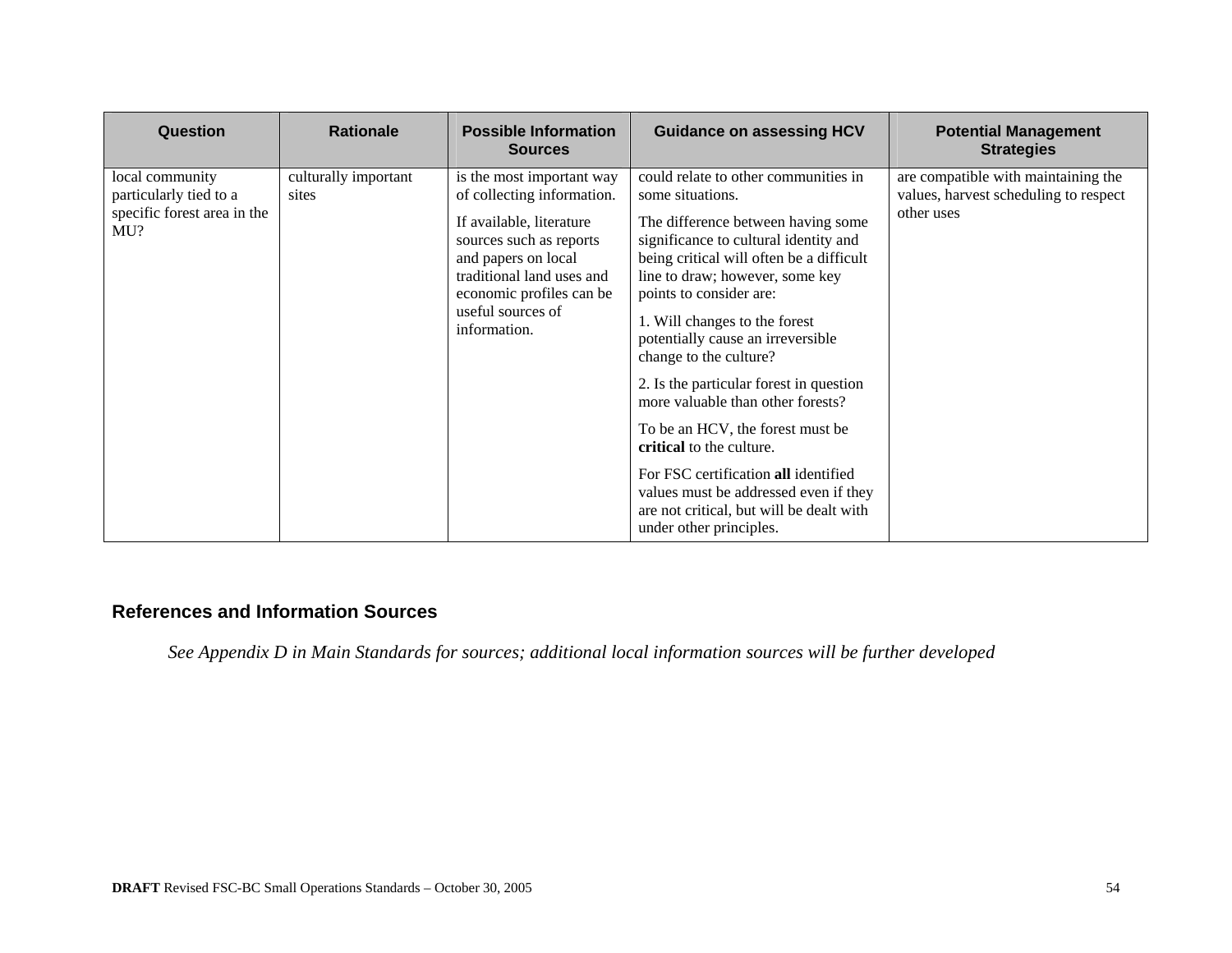# **Appendix 2: Requirements for Riparian Management on Small Operations**

The following sections describe the FSC-BC approach and requirements for riparian management for Small Operations under Indicator 6.5*bis*.1.

### **Introduction**

Riparian areas are ecosystems that occur adjacent or in the immediate vicinity of **hydrologic features** (e.g., streams, lakes, wetlands, estuaries). Riparian areas are influenced by the hydrologic feature (e.g., flood plains), and/or have the potential to directly impact the hydrologic feature (e.g., steep gully walls that supply sediment). Riparian forests protect hydrologic features by stabilizing stream banks and shorelines, and by filtering sediment that may otherwise reach the water body. Riparian forests are also essential to maintaining aquatic habitat for fish and other aquatic life. Riparian forests supply large logs to the stream channel to create pools and other habitat, they provide shade to regulate water temperatures, and they supply food for aquatic life through litterfall. Riparian forests and associated flood channels and wetlands are also important habitat to many species, including amphibians (e.g., salamanders, frogs), mammals (e.g., bears, moose, beaver) and many bird species (e.g., great blue herons, wood ducks, songbirds). The intent of the riparian requirements is to ensure these riparian functions are maintained along all waterbodies.

#### **Describing and Classifying Hydrologic Features**

The first step in riparian management is to identify, map and classify the **hydrologic features** present on the management unit. This is also a basic requirement under the Forest Practices Code (FPC). The FSC-BC classification system for hydrologic features is based on the BC FPC classification; however, it groups some FPC classes and splits some others.

Although ideally the manager would map and classify all hydrologic features and riparian areas at the strategic planning stage, this is NOT a requirement. At the strategic planning stage the manager is only required to use existing information (e.g., TRIM maps, existing fish inventories, airphotos) to estimate amount and location of various hydrologic features. Actual field mapping and classification of waterbodies and riparian areas can be finalized at the operational level during road and cutblock layout. As more detailed operational information becomes available, it can be used to update the strategic information.

The classification for streams, wetlands, lakeshores and marine shorelines is provided in Table 1. These are adapted from the BC Forest Practices Code Guidebooks for Riparian and Lakeshore Management (BC MoF 1995a and 1995b) and the Clayoquot Sound Scientific Panel 1995. The definitions of S1a, S1b, S2, S3 and S4 classes are the same as the FPC; however, the specifications for riparian forest retention have been modified. FPC S5 and S6 stream classes have been subdivided to better account for streams potentially affecting fish-bearing reaches and those present in domestic watersheds, as follows:

 S5a streams include large non-fish-bearing streams, moderate-to-large streams likely to influence fish-bearing streams, and moderate-to-large streams in non-community domestic watersheds;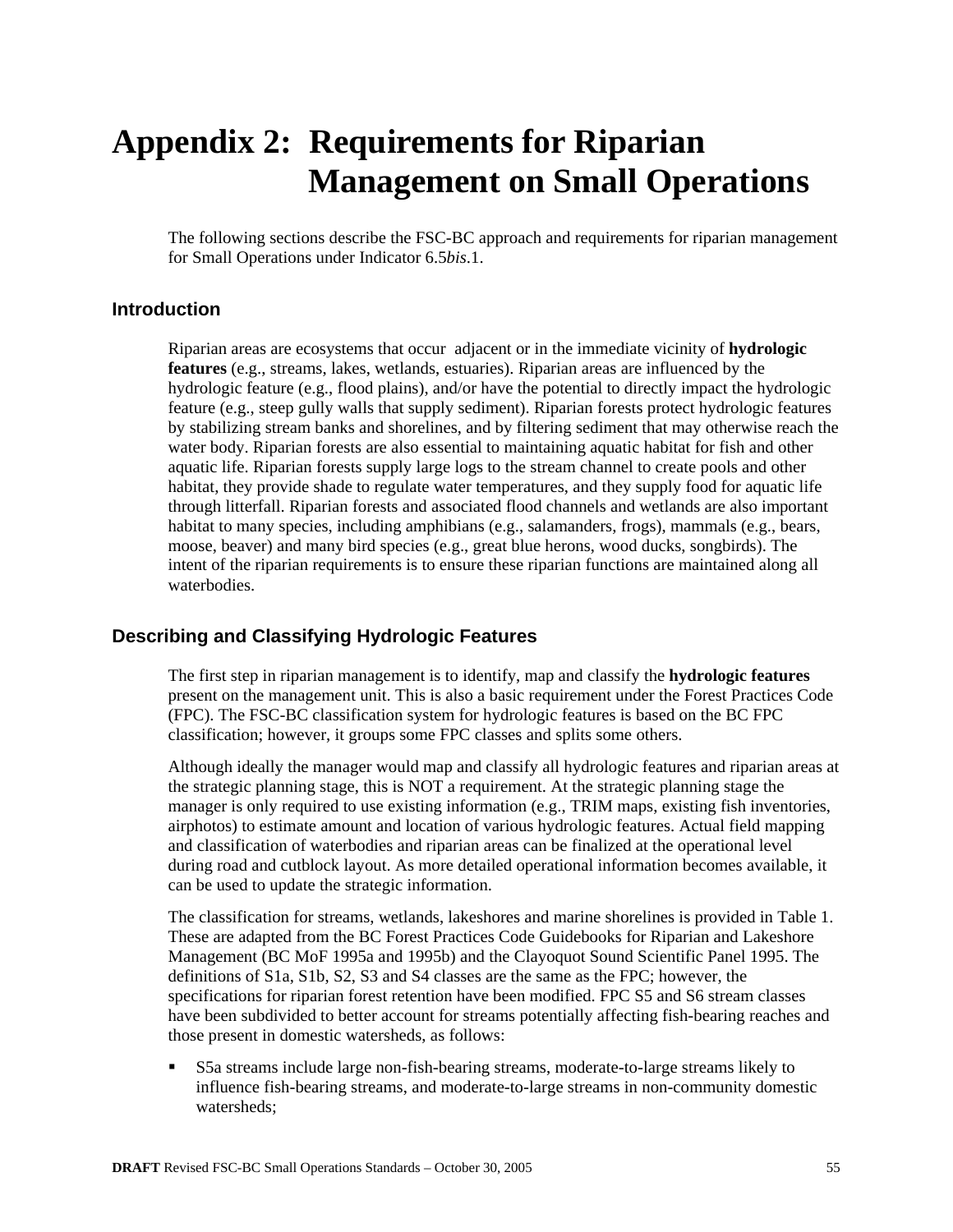- S5b streams include moderate sized non-fish-bearing, non-community watershed streams that are: unlikely to influence fish-bearing streams, and not located in domestic watersheds;
- S6a streams include small non-fish-bearing, non-community watershed streams that are: likely to influence fish-bearing streams, or located in domestic watersheds.
- S6b streams include very small non-fish-bearing, non-community watershed streams, and small non-fish-bearing streams that are: not likely to influence fish-bearing streams, or not located in domestic watersheds.

### **Riparian Area Management Measures**

As utilized in the BC FPC, riparian management includes consideration of both riparian reserve zones and riparian management zones. Because the width, distribution and potential importance of riparian areas vary from waterbody to waterbody, using a single width or retention level for all situations is inappropriate. Where streams are deeply incised in gullies or canyons, the riparian area may be relatively narrow, while streams that are in broad u-shaped valleys may have wide floodplains and the riparian areas may coalesce with valley bottom wetlands. In drier areas, coarse textured glaciofluvial terraces may extend right up to lakeshores or wetlands, leaving essentially no riparian areas on one side, while there may be a wide zone of wet soils and riparian vegetation on the other side. However, on average, a minimum level of retention will likely be required to maintain riparian values across a landscape.

Hence the minimum requirements provided in Table 1 are intended to be applied by the manager in a manner that reflects the distribution of riparian values and risks to those values within the management unit. There is flexibility to utilize whatever combination of reserve zones and management zones that are appropriate to protecting the values present, as long as the average overall retention levels meet or exceed the minimum retention levels specified in Table 1. When applying riparian management measures, the manager should consider factors such as:

- channel and bank stability,
- terrain stability and other sediment sources,
- supply of large logs to stream channels,
- fish habitat,
- stream temperature requirements,
- the supply of nutrients from litterfall, windthrow,
- riparian habitat for other species, and
- other natural disturbance factors in the riparian area.

For example, deployment may include wide riparian reserve zones along salmon spawning stream reaches or wide floodplains, and partial cutting management zones in wetter riparian areas without flooding, while canyons or dry terraces may have little or no reserve or management zones (see example in Figure 1). The riparian retention budgets in Table 1 are minimums – where risks to aquatic ecosystem values are high (e.g., unstable terrain in a community watershed), or riparian values are critical (e.g., high value salmon spawning habitat or red-listed species habitat), riparian protection may have to exceed the minimum budgets to adequately protect the values present.

The manager should use his/her local knowledge and experience to develop riparian management measures. If they are available, the manager should also consult other studies such as riparian or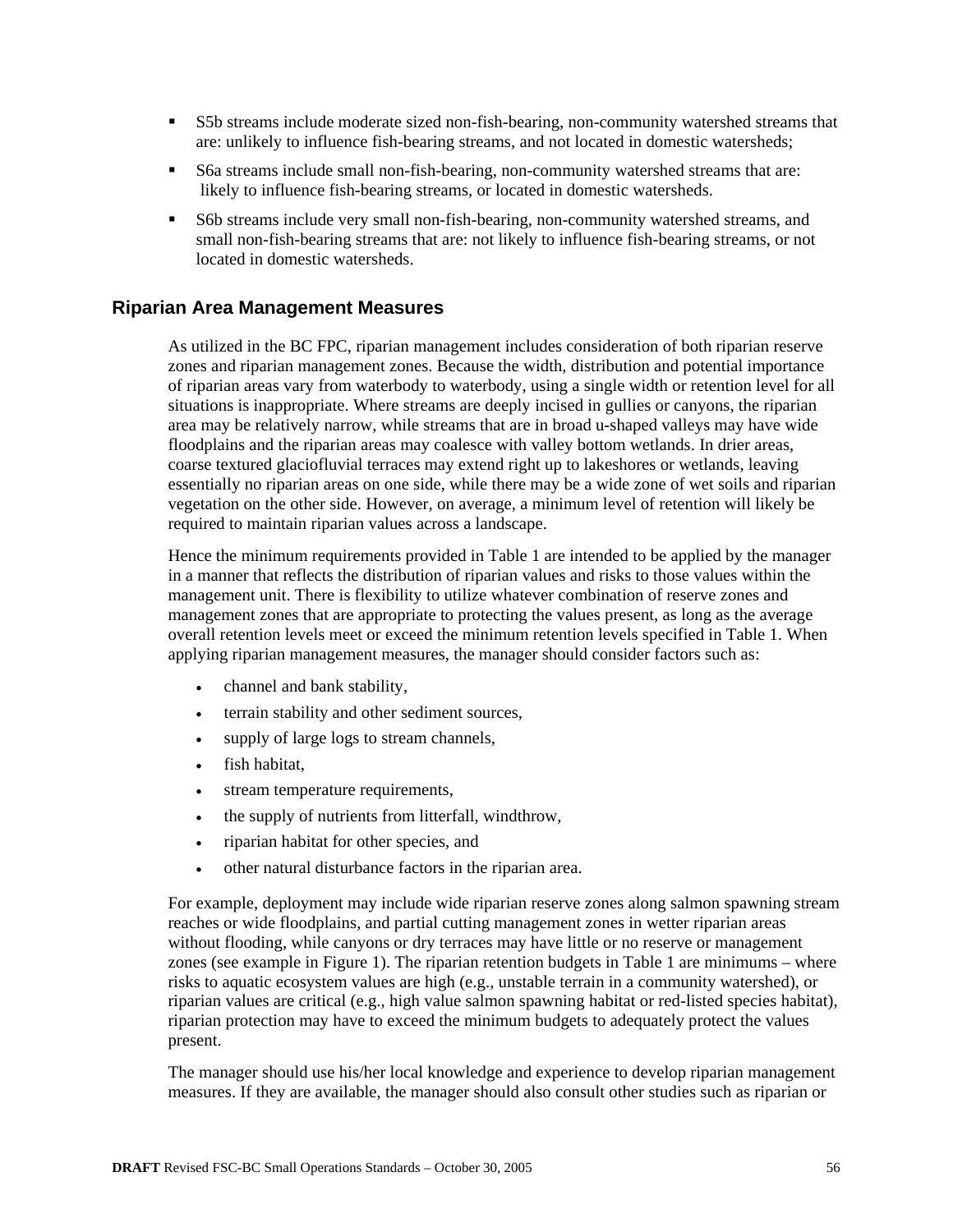watershed or channel assessments, fisheries or wildlife habitat surveys, TEM/PEM mapping, windthrow assessments or terrain stability mapping. For further information on the kinds of issues to consider when implementing riparian management see the Principle 6 Riparian Annex in the main FSC-BC standards, or the EBM Hydroriparian Planning Guide<sup>1</sup> (especially for coastal areas). If the manager is uncertain regarding the identification of specific riparian values, risks to aquatic values or measures necessary to protect hydrologic features, the manager may wish to consult with qualified specialists for further guidance.



#### **Figure 1. Schematic diagram of riparian reserve zone and management zone deployment under the FSC-BC Small Operations approach – note that reserve and management zones vary in width depending on need, and may be zero in some stream reaches, as long as they meet the minimum budgets overall, and maintain or restore riparian functions and values.**

Where the manager believes that the management unit includes hydrologic features with little or no riparian values, and where those limited values can be protected without meeting the minimum budget requirements, this must be confirmed by qualified a specialist(s) in hydrology and riparian biology through a review of the manager's proposed riparian management measures, or an assessment by the qualified specialist(s). Specifically this would require a written confirmation and/or report by an hydrologist/biologist, specifying what reduced measures would be required for protection of riparian values within the management unit, and a rationale for not meeting the minimum requirements (maximum 0.5 to 2 day of qualified specialist's time). The most likely reason for not requiring the minimums would be the presence of a minimal amount of actual riparian habitats along the stream-length or lakeshore within the management unit, usually accompanied by extensive riparian protection of critical riparian areas on lands adjacent to the management unit.

The management plan must include a description of the measures to be employed and a rationale for how and where they will be implemented (see also Principle 7 and *FSC BC Guidance* - Guidance Material on a management plan for Small Operations).

 $\overline{a}$ 

<sup>&</sup>lt;sup>1</sup> Suggest sources of information and how to obtain them are listed in the references at the end of the Annex.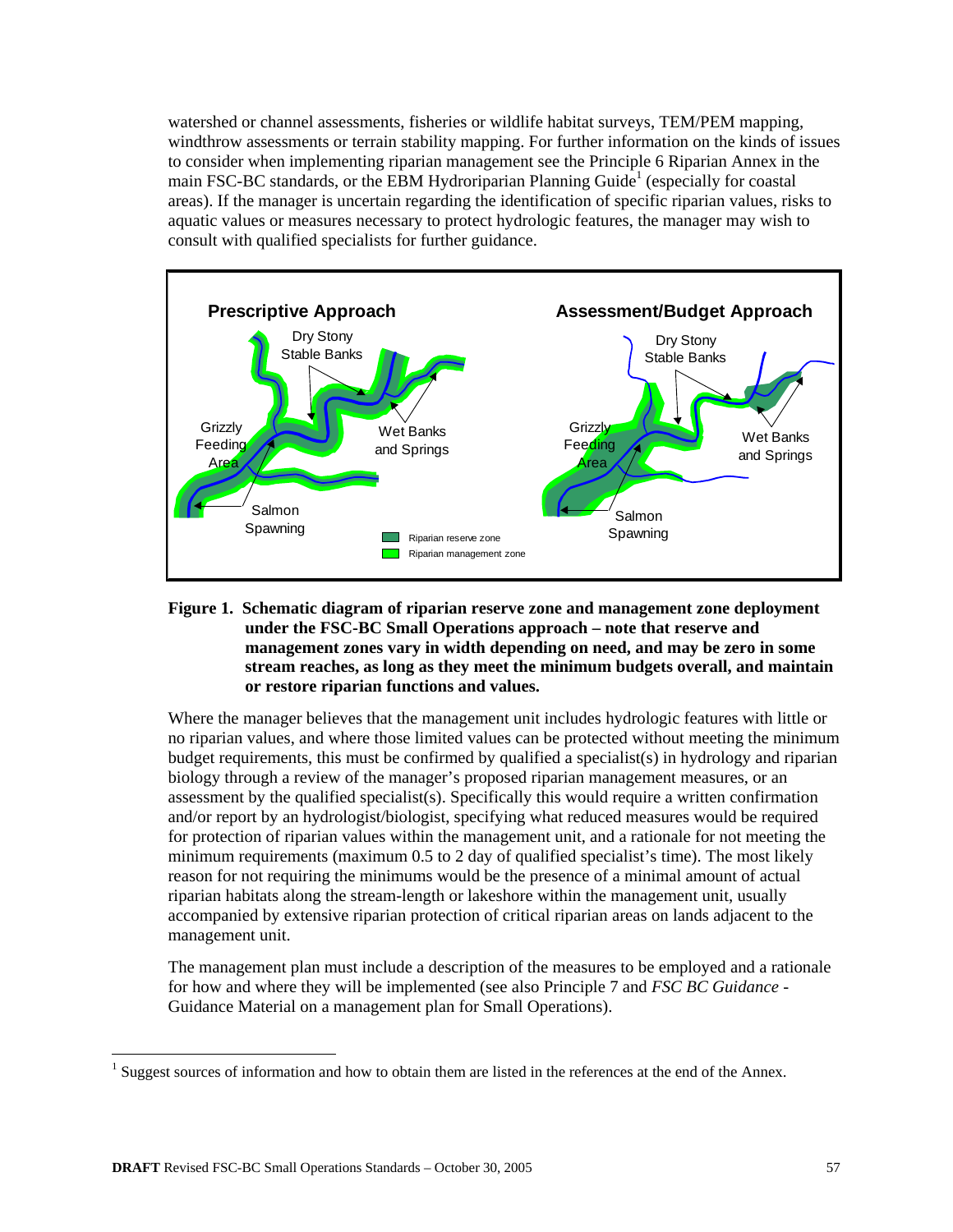| <b>Stream</b><br>Class. <sup>1</sup> | Definition (fish presence, watershed status,<br>stream width, stream class <sup>1</sup> )                                                                                                                        | Riparian budget minimums <sup>2,4</sup><br>(RRZ/RMZ <sup>3</sup> widths and retention levels<br>will vary depending on deployment)                                                     |
|--------------------------------------|------------------------------------------------------------------------------------------------------------------------------------------------------------------------------------------------------------------|----------------------------------------------------------------------------------------------------------------------------------------------------------------------------------------|
| S <sub>1</sub> a                     | Fish present or community watershed, >100 m wide                                                                                                                                                                 | Minimum budgets for streams in these classes:                                                                                                                                          |
| S1b                                  | Fish present or community watershed, 20-100 m<br>wide                                                                                                                                                            | $RRZ - 6$ ha/km<br>$RMZ - 6$ ha/km with 50% BA retention                                                                                                                               |
| S <sub>2</sub>                       | Fish present or community watershed, 5-20 m wide                                                                                                                                                                 | (30 m reserve and 30 m 50% retention mgmt. zone<br>or other combinations that result in equivalent<br>retention)                                                                       |
| S <sub>3</sub>                       | Fish present or community watershed, 1.5-5 m wide                                                                                                                                                                | Minimum budgets for streams in these classes:<br>$RRZ - 4$ ha/km<br>$RMZ - 4$ ha/km with 50% BA retention                                                                              |
| <b>S4</b>                            | Fish present or community watershed, $< 1.5$ m wide                                                                                                                                                              | (20 m reserve and 20 m 50% retention mgmt. zone,<br>or other combinations that result in equivalent<br>retention)                                                                      |
| S5a                                  | Fish absent, not in community watershed, >3 m wide,<br>and:<br>a) in a domestic watershed, and/or<br>b) $\langle 500 \text{ m} \rangle$ upstream of fish-bearing stream, and/or<br>$c$ ) >10 m wide              | Minimum budgets for streams in this class:<br>$RRZ - 2$ ha/km<br>$RMZ - 4$ ha/km with 50% BA retention                                                                                 |
| S6a                                  | Fish absent, not in community watershed, 0.5-3 m<br>wide in the interior $(1-3 \text{ m on the coast})$ , and:<br>a) in a domestic watershed, and/or<br>b) $\leq$ 250 m upstream of fish-bearing stream          | $(10 \text{ m} \text{ reserve} \text{ and } 20 \text{ m} \text{ 50\%} \text{ retention} \text{ mgmt.}$ zone or<br>other combinations that result in equivalent retention)              |
| S5b                                  | Fish absent, not in community watershed,<br>3-10 m wide, non domestic watershed, and<br>>500 m upstream of fish-bearing stream                                                                                   | Minimum budgets for streams in this class:<br>NDTs 1,2 and 4:<br>$RMZ - 3$ ha/km with 30% BA retention                                                                                 |
| S6 <sub>b</sub>                      | Fish absent, not in community watershed, and:<br>a) 0.5-3 m wide and not in a domestic watershed<br>and $>250$ m up-stream of fish-bearing stream, or<br>b) < 0.5 m wide in the interior $(< 1$ m in the coast)o | NDT <sub>3</sub><br>$RMZ - 3$ ha/km with 10% BA retention<br>(15m mgmt. zones with 30% and 10% retention<br>respectively or other combinations that result in<br>equivalent retention) |

#### **Table 1. Minimum riparian requirements for Small Operators except where an hydrologist/ biologist recommend(s) alternative measures.**

 $1\text{ S1} - \text{S4}$ , W1 – W5, L1 – L4: classification according to BC Forest Practices Code Riparian Management Area Guidebook 1995; S5a, S5b, S6a and S6b as defined above. 2

<sup>2</sup> Riparian budgets are applied at the level of the Small Operator Management Unit, budgets and stream lengths are calculated and applied to forested portions of the management unit (i.e. not in AT or ESSF parkland); where stream densities are high and there is overlap between RRZs or RMZs, the budgets should be reduced by an amount equivalent to the overlap (e.g., on wet portions of the coast); if an *Integrated Riparian Assessment* has been completed, the budgets are applied at the level of a **riparian assessment unit** (generally watersheds or other **landscape level** ecological units of 5,000 – 50,000 ha).<br><sup>3</sup> RRZ – **riparian reserve zone**; RMZ – **riparian management zone**.

<sup>4</sup>Budget equivalencies for streams can be calculated by multiplying the ha/km by 5 to get the equivalent width of zone in metres (e.g., 6 ha/km  $\sim$  30 m on each side of a stream). The intent of the flexibility is also to allow limited trade-off between the reserve and management zones and between classes, as long as the "equivalent total retention" is comparable (e.g., 10m of reserve zone is equivalent to 20m of management zone at 50% retention); however, total reserve zone area should never be below 80% of the budget for any specific class (i.e. conversion of all reserves zones to management zones is not acceptable).

## **(table continued on next page)**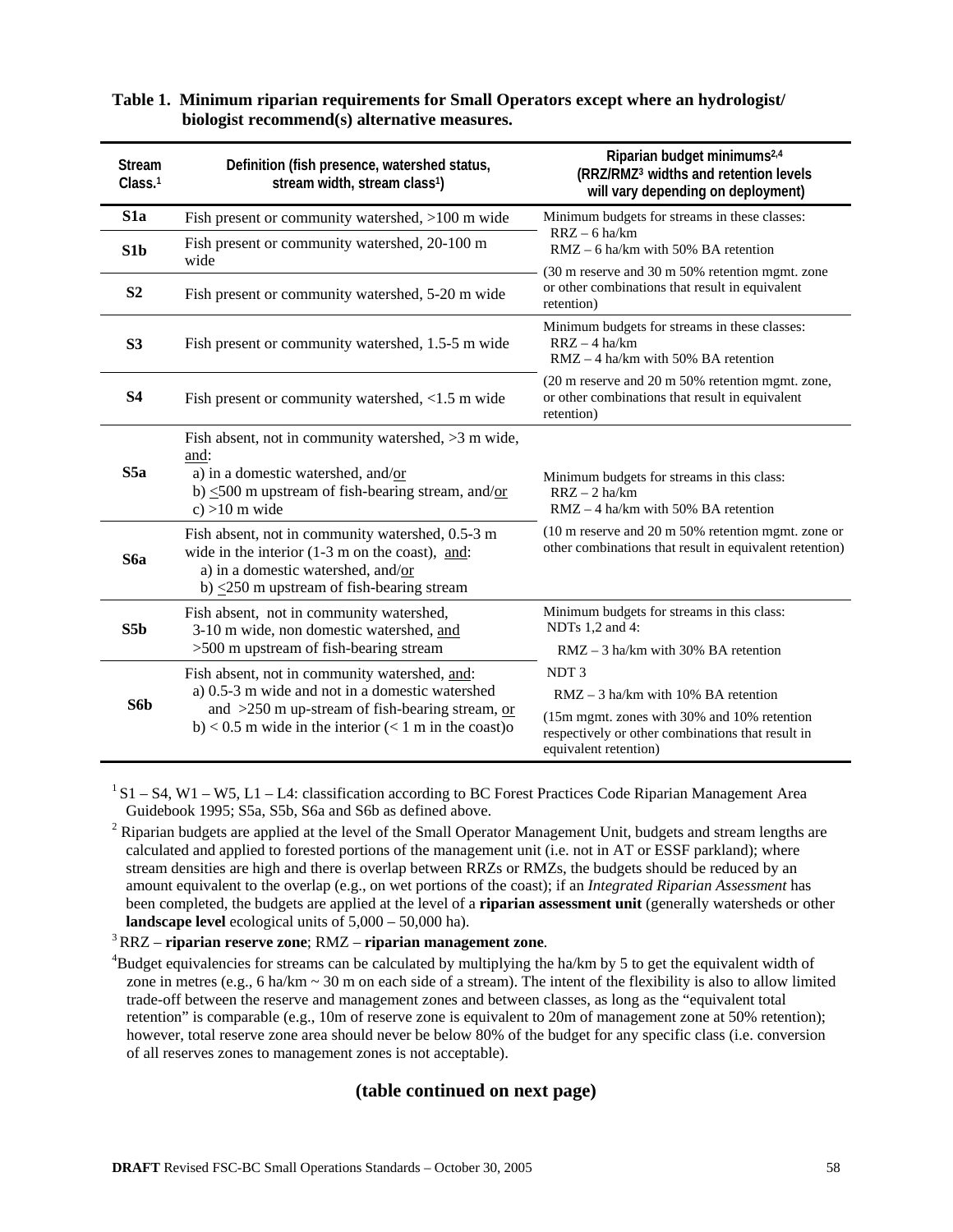#### **Table 1 (cont'd). Minimum riparian requirements for Small Operators except where an hydrologist/ biologist recommend(s) alternative measures.**

| Wetland<br>Class <sup>1</sup>                    | Definition (wetland type, wetland class <sup>1</sup> )                                                                                               | Wetland Riparian Budget Minimums <sup>2,4</sup><br>(RRZ/RMZ <sup>3</sup> widths and retention levels<br>will vary depending on deployment)          |
|--------------------------------------------------|------------------------------------------------------------------------------------------------------------------------------------------------------|-----------------------------------------------------------------------------------------------------------------------------------------------------|
| $W1-5$                                           | Wetlands $>1$ ha, wetlands 0.25-1 ha in<br>selected BEC variants, wetland complexes<br>and other wetlands with fish                                  | Minimum budgets for wetlands in this class:<br>RRZ - 2 ha/km of wetland perimeter<br>$RMZ - 1.5$ ha/km with 30% BA retention                        |
| Other<br>Wetlands                                | Unclassified wetlands without fish                                                                                                                   | Minimum budgets for wetlands in this class:<br>$RMZ - 1.5$ ha/km with 30% BA retention                                                              |
| Lakeshore<br>Class <sup>1</sup>                  | Definition (lake size and type,<br>lakeshore class <sup>1</sup> )                                                                                    | Lakeshore Riparian Budget Minimums <sup>2,4</sup><br>(RRZ/RMZ <sup>3</sup> widths and retention levels<br>will vary depending on deployment)        |
| $L1-4$                                           | Lakes >1 ha, lakes 0.25-1 ha in selected BEC<br>variants and other lakes with fish                                                                   | Minimum budgets for lakes in this class:<br>$LRZ - 1.5$ ha/km of lakeshore<br>$LMZ - 1.5$ ha/km with 30% BA retention                               |
| Other<br><b>Lakeshores</b>                       | Unclassified lakes without fish                                                                                                                      | Minimum budgets for lakes in this class:<br>$LMZ - 1.5$ ha/km with 30% BA retention                                                                 |
|                                                  |                                                                                                                                                      |                                                                                                                                                     |
| Marine<br><b>Shoreline</b><br>Class <sup>1</sup> | Definition (marine shoreline class <sup>1</sup> )                                                                                                    | Marine Shoreline Riparian Budget Minimums <sup>2,4</sup><br>(RRZ/RMZ <sup>3</sup> widths and retention levels<br>will vary depending on deployment) |
| Open water<br>beaches and<br>low<br>shorelines   | Shores with beaches (e.g., shores of<br>unconsolidated cobbles or sand) or low<br>shores without beaches (bluffs $< 5m$ )<br>adjacent to open waters | Minimum budgets for marine shorelines in this class:<br>$MRZ - 5$ ha/km of marine shore<br>$MMZ - 3$ ha/km with 50% BA retention                    |
| Open water<br>bluffs and<br>cliffs               | Shores without beaches and with bluffs $>5m$<br>or steep bedrock cliffs adjacent to open<br>waters                                                   | Minimum budgets for marine shorelines in this class:<br>$MRZ - 2$ ha/km of marine shore<br>$MMZ - 1.5$ ha/km with 50% BA retention                  |
| <b>Protected</b><br>waters                       | Protected water lagoons or estuaries                                                                                                                 | Minimum budgets for marine shorelines in this class:<br>$MRZ - 4$ ha/km of marine shore<br>$MMZ - 1.5$ ha/km with 50% BA retention                  |

<sup>1</sup> Riparian wetland classes (W1-5) and riparian lakeshore classes (L1-4) are based on FPC classes as defined in the BC Forest Practices Code Riparian Management Area Guidebook 1995; marine shoreline classes adapted from Clayoquot Sound Scientific Panel 1995. 2

 $2$  Riparian budgets are applied at the level of the Small Operator Management Unit, budgets and stream lengths are calculated and applied to forested portions of the management unit (i.e. not in AT or ESSF parkland); where stream densities are high and there is overlap between RRZs or RMZs, the budgets should be reduced by an amount equivalent to the overlap (e.g., on wet portions of the coast); if an *Integrated Riparian Assessment* has been completed, the budgets are applied at the level of a **riparian assessment unit** (generally watersheds or other **landscape level** ecological units of 5,000 – 50,000 ha). 3 RRZ: **riparian reserve zone**; RMZ: **riparian management zone**; LRZ: **Lakeshore Reserve Zone**, LMZ:

**lakeshore management zone**; MRZ: **marine shore reserve zone**, MMZ: **marine shore management zone.** Marine shores are defined as the seaward edge of forest vegetation, and MRZs and MMZs are measured inland from that point. 4

 $B^4$ Budget equivalencies for wetlands, lakeshores and marine shores can be calculated by multiplying the ha/km by 10 to get the equivalent width of zone in metres (e.g.,  $2 \text{ ha/km} \sim 20 \text{ m}$  along the edge of the feature). The intent of the flexibility is also to allow limited trade-off between the reserve and management zones and between classes, as long as the "equivalent total retention" is comparable (e.g., 10m of reserve zone is equivalent to 20m of management zone at 50% retention); however, total reserve zone area should never be below 80% of the budget for any specific class (i.e. conversion of all reserves zones to management zones is not acceptable).